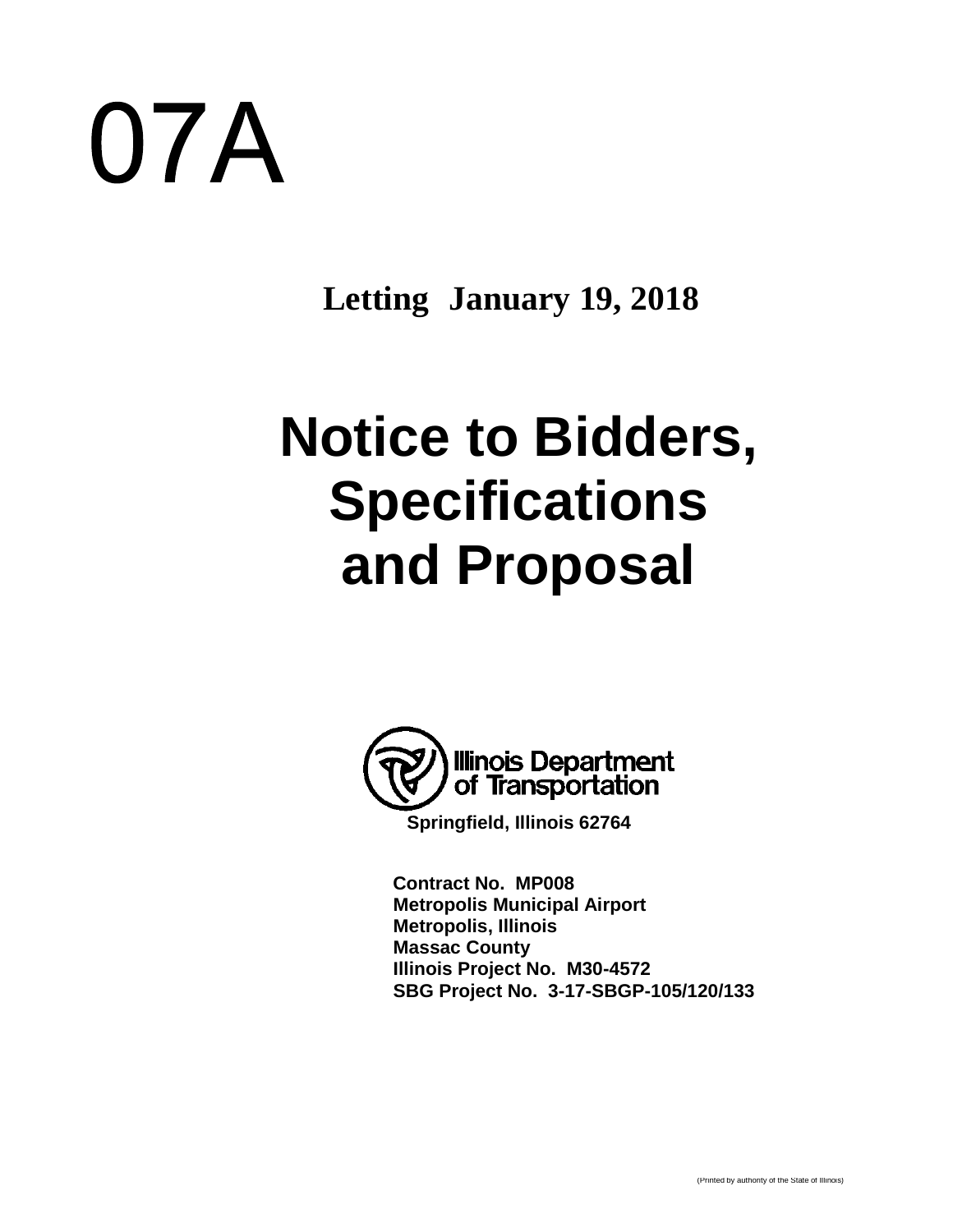# Illinois Department of Transportation

- **1. TIME AND PLACE OF OPENING BIDS.** Electronic bids are to be submitted to the electronic bidding system (iCX-Integrated Contractors Exchange). All bids must be submitted to the iCX system prior to 10:00 a.m. on January 19, 2018, at which time the bids will be publicly opened from the iCX SecureVault.
- **2. DESCRIPTION OF WORK**. The proposed improvement is identified and advertised for bids in the Invitation for Bids as:

**Contract No. MP008 Metropolis Municipal Airport Metropolis, Illinois Massac County Illinois Project No. M30-4572 SBG Project No. 3-17-SBGP-105/120/133**

**Rehabilitation of Runway 18/36 Including Crack Sealing, Pavement Rejuvenation, and Pavement Marking**

**For engineering information, please contact Eric Boe, P.E. of Brown & Roberts, Inc. at 618.252.8111.**

# **3. INSTRUCTIONS TO BIDDERS**.

- (a) This Notice, the invitation for bids, proposal and letter of award shall, together with all other documents in accordance with Article 10-18 of the Illinois Standard Specifications for Construction of Airports, become part of the contract. Bidders are cautioned to read and examine carefully all documents, to make all required inspections, and to inquire or seek explanation of the same prior to submission of a bid.
- (b) State law, and, if the work is to be paid wholly or in part with Federal-aid funds, Federal law requires the bidder to make various certifications as a part of the proposal and contract. By execution and submission of the proposal, the bidder makes the certification contained therein. A false or fraudulent certification shall, in addition to all other remedies provided by law, be a breach of contract and may result in termination of the contract.
- **4. AWARD CRITERIA AND REJECTION OF BIDS**. This contract will be awarded within 60 calendar days to the lowest responsive and responsible bidder considering conformity with the terms and conditions established by the Department in the rules, Invitation for Bids and contract documents. The issuance of plans and proposal forms for bidding based upon a prequalification rating shall not be the sole determinant of responsibility. The Department reserves the right to determine responsibility at the time of award, to reject any or all proposals, to readvertise the proposed improvement, and to waive technicalities.

#### **5. PRE-BID CONFERENCE.** N/A

- **6. DISADVANTAGED BUSINESS POLICY.** The DBE goal for this contract is 0.0%.
- **7. SPECIFICATIONS AND DRAWINGS.** The work shall be done in accordance with the Illinois Standard Specifications for Construction of Airports, the Special Provisions dated November 14, 2017, and the Construction Plans dated November 14, 2017 as approved by the Illinois Department of Transportation, Division of Aeronautics.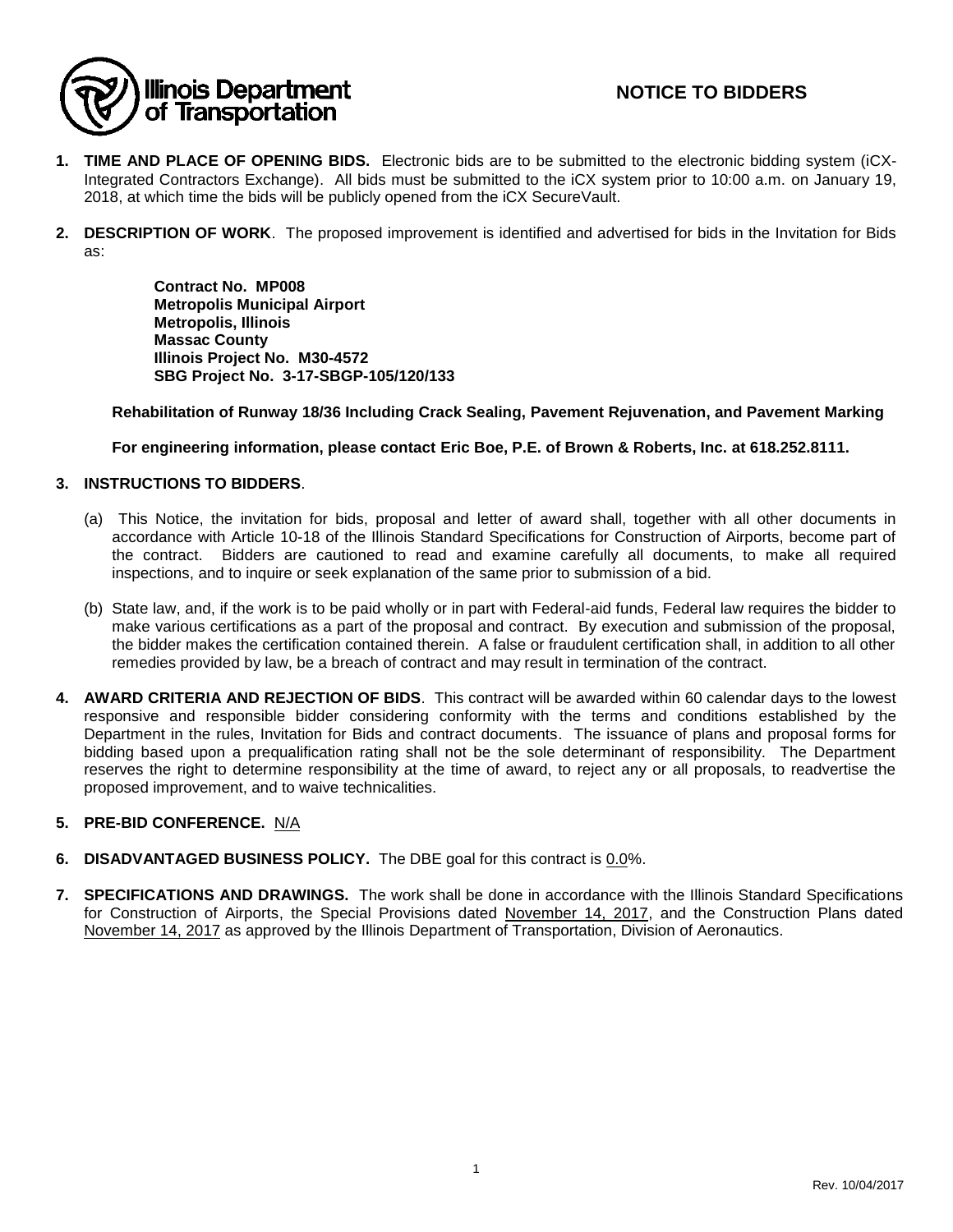- **8. BIDDING REQUIREMENTS AND BASIS OF AWARD.** When alternates are included in the proposal, the following shall apply:
	- a. Additive Alternates
		- (1) Bidders must submit a bid for the Base Bid and for all Additive Alternates.
		- (2) Award of this contract will be made to the lowest responsible qualified bidder computed as follows:

The lowest aggregate amount of (i) the Base Bid plus (ii) any Additive Alternate(s) which the Department elects to award.

The Department may elect not to award any Additive Alternates. In that case, award will be to the lowest responsible qualified bidder of the Base Bid.

- b. Optional Alternates
	- (1) Bidders must submit a bid for the Base Bid and for either Alternate A or Alternate B or for both Alternate A and Alternate B.
	- (2) Award of this contract will be made to the lowest responsible qualified bidder computed as follows:

The lower of the aggregate of either (i) the Base Bid plus Alternate A or (ii) the Base Bid plus Alternate B.

**9. CONTRACT TIME.** The Contractor shall complete all work within the specified contract time. Any calendar day extension beyond the specified contract time must be fully justified, requested by the Contractor in writing, and approved by the Engineer, or be subject to liquidated damages.

The contract time for this contract is 31 calendar days.

- **10. INDEPENDENT WEIGHT CHECKS.** The Department reserves the right to conduct random unannounced independent weight checks on any delivery for bituminous, aggregate or other pay item for which the method of measurement for payment is based on weight. The weight checks will be accomplished by selecting, at random, a loaded truck and obtaining a loaded and empty weight on an independent scale. In addition, the department may perform random weight checks by obtaining loaded and empty truck weights on portable scales operated by department personnel.
- **11. MATERIAL COST ADJUSTMENTS.** Federal Aviation Administration rules prohibit the use of escalation clauses for materials. Therefore, the Illinois Department of Transportation, Division of Aeronautics cannot offer any material cost adjustment provisions for projects that utilize Federal Funds.
- **12. GOOD FAITH COMPLIANCE.** The Illinois Department of Transportation has made a good faith effort to include all statements, requirements, and other language required by federal and state law and by various offices within federal and state governments whether that language is required by law or not. If anything of this nature has been left out or if additional language etc. is later required, the bidder/contractor shall cooperate fully with the Department to modify the contract or bid documents to correct the deficiency. If the change results in increased operational costs, the Department shall reimburse the contractor for such costs as it may find to be reasonable.

By Order of the Illinois Department of Transportation

Randall S. Blankenhorn, **Secretary**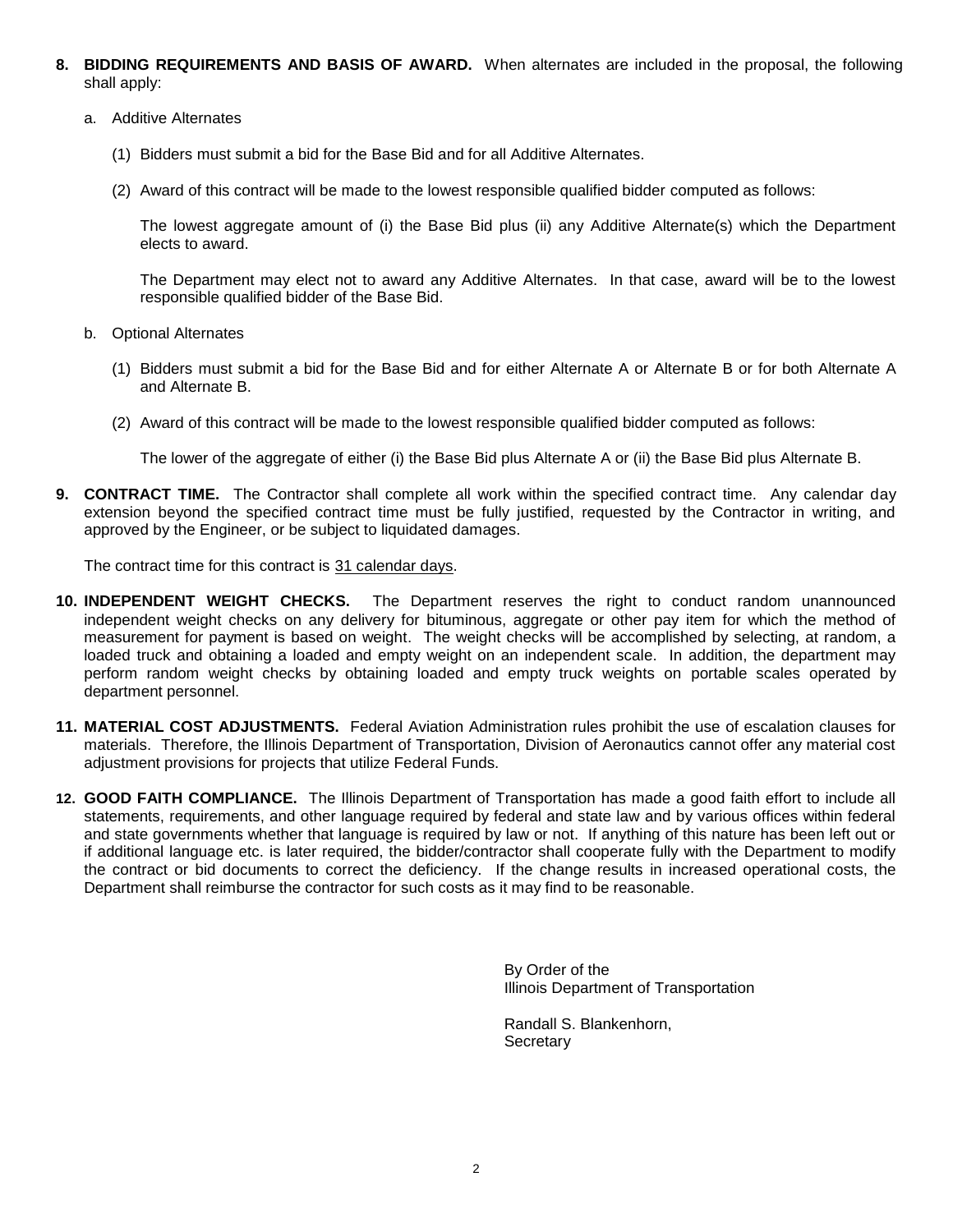

#### **Division of Aeronautics Proposal Bid Bond**

| Sponsor                                 |  | Item No.     |                |
|-----------------------------------------|--|--------------|----------------|
| IL Proj. No.<br>SBG Pr. No.             |  | Letting Date |                |
| KNOW ALL MEN BY THESE PRESENTS, That We |  |              |                |
|                                         |  |              |                |
| as PRINCIPAL, and                       |  |              |                |
|                                         |  |              | as SURETY, are |

held jointly, severally and firmly bound unto the SPONSOR identified above, in the penal sum of 5 percent of the total bid price, or for the amount specified in Section 6, Proposal Guaranty of the Proposal Document, whichever is the lesser sum, well and truly to be paid unto said SPONSOR, for the payment of which we bind ourselves, our heirs, executors, administrators, successors and assigns.

THE CONDITION OF THE FOREGOING OBLIGATION IS SUCH, that whereas, the PRINCIPAL has submitted a bid proposal to the SPONSOR through its AGENT, the State of Illinois, Department of Transportation, Division of Aeronautics, for the improvement designated by the Transportation Bulletin Item Number and Letting Date indicated above.

NOW, THEREFORE, if the SPONSOR through its AGENT shall accept the bid proposal of the PRINCIPAL; and if the PRINCIPAL shall, and as specified in the bidding and contract documents, submit a DBE Utilization Plan that is accepted and approved by the AGENT; and if, after the award by AGENT on behalf of SPONSOR, the PRINCIPAL shall enter into a contract in accordance with the terms of the bidding and contract documents, including evidence of the required insurance coverages and providing such bond as specified with good and sufficient surety for the faithful performance of such contract and for the prompt payment of labor and material furnished in the prosecution thereof; or if, in the event of the failure of the PRINCIPAL to make the required DBE submission or to enter into such contract and to give the specified bond, the PRINCIPAL pays to the SPONSOR the difference not to exceed the penalty hereof between the amount specified in the bid proposal and such larger amount for which the SPONSOR may contract with another party to perform the work covered by said bid proposal, then this obligation shall be null and void, otherwise, it shall remain in full force and effect.

IN THE EVENT the SPONSOR acting through its AGENT determines the PRINCIPAL has failed to comply with any requirement as set forth in the preceding paragraph, then SURETY shall pay the penal sum to the SPONSOR within fifteen (15) days of written demand therefor. If SURETY does not make full payment within such period of time, the AGENT may bring an action to collect the amount owed. SURETY is liable to the SPONSOR and to the AGENT for all its expenses, including attorney's fees, incurred in any litigation in which SPONSOR or AGENT prevail either in whole or in part.

|                                                                |                                                                       |                                                      | In TESTIMONY WHEREOF, the said PRINCIPAL and the said SURETY have caused this instrument to be signed by                                                                                                                                                                                                                                                                                                                                  |
|----------------------------------------------------------------|-----------------------------------------------------------------------|------------------------------------------------------|-------------------------------------------------------------------------------------------------------------------------------------------------------------------------------------------------------------------------------------------------------------------------------------------------------------------------------------------------------------------------------------------------------------------------------------------|
| their respective officers                                      | day of                                                                |                                                      | A.D.,                                                                                                                                                                                                                                                                                                                                                                                                                                     |
| <b>PRINCIPAL</b>                                               |                                                                       | <b>SURETY</b>                                        |                                                                                                                                                                                                                                                                                                                                                                                                                                           |
| (Company Name)                                                 |                                                                       |                                                      | (Company Name)                                                                                                                                                                                                                                                                                                                                                                                                                            |
| By                                                             |                                                                       | By:                                                  |                                                                                                                                                                                                                                                                                                                                                                                                                                           |
|                                                                | (Signature & Title)                                                   |                                                      | (Signature of Attorney-in-Fact)                                                                                                                                                                                                                                                                                                                                                                                                           |
|                                                                |                                                                       | <b>Notary Certification for Principal and Surety</b> |                                                                                                                                                                                                                                                                                                                                                                                                                                           |
| STATE OF ILLINOIS,<br>County of                                |                                                                       |                                                      |                                                                                                                                                                                                                                                                                                                                                                                                                                           |
|                                                                |                                                                       |                                                      | , a Notary Public in and for said County, do hereby certify that                                                                                                                                                                                                                                                                                                                                                                          |
|                                                                |                                                                       | and                                                  |                                                                                                                                                                                                                                                                                                                                                                                                                                           |
|                                                                | (Insert names of individuals signing on behalf of PRINCIPAL & SURETY) |                                                      |                                                                                                                                                                                                                                                                                                                                                                                                                                           |
| and voluntary act for the uses and purposes therein set forth. |                                                                       |                                                      | who are each personally known to me to be the same persons whose names are subscribed to the foregoing instrument on behalf of PRINCIPAL<br>and SURETY, appeared before me this day in person and acknowledged respectively, that they signed and delivered said instrument as their free                                                                                                                                                 |
| Given under my hand and notarial seal this                     |                                                                       | day of                                               | A.D.                                                                                                                                                                                                                                                                                                                                                                                                                                      |
| My commission expires                                          |                                                                       |                                                      |                                                                                                                                                                                                                                                                                                                                                                                                                                           |
|                                                                |                                                                       |                                                      | <b>Notary Public</b>                                                                                                                                                                                                                                                                                                                                                                                                                      |
|                                                                |                                                                       |                                                      | In lieu of completing the above section of the Proposal Bid Form, the Principal may file an Electronic Bid Bond. By signing the proposal and<br>marking the check box next to the Signature and Title line below, the Principal is ensuring the identified electronic bid bond has been executed<br>and the Principal and Surety are firmly bound unto the SPONSOR through its AGENT under the conditions of the bid bond as shown above. |

Electronic Bid Bond ID# Company / Bidder Name Signature and Title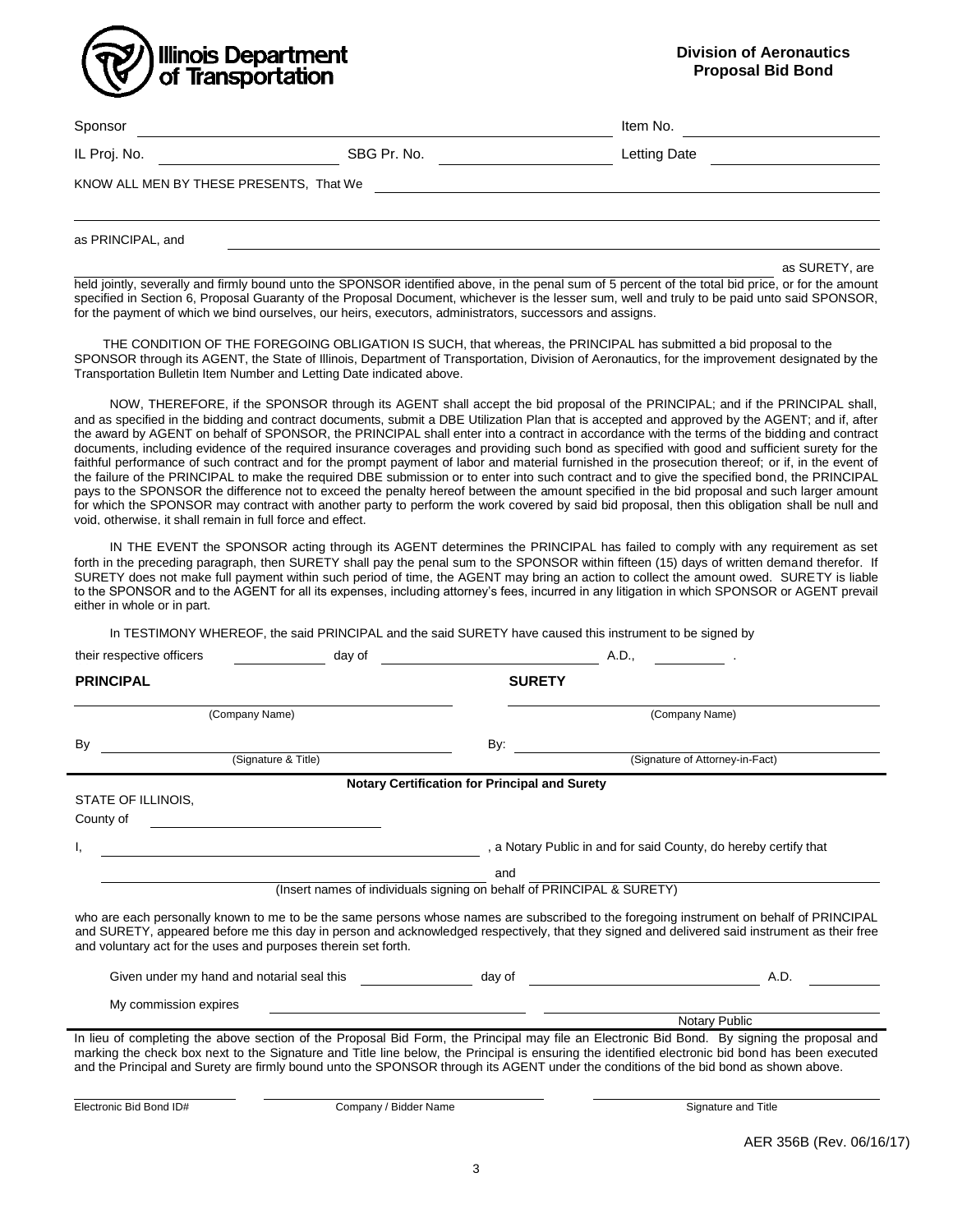#### ILLINOIS DEPARTMENT OF TRANSPORTATION DIVISION OF AERONAUTICS

#### **REQUIRED CONTRACT PROVISIONS FOR STATE FUNDED AIRPORT CONSTRUCTION PROJECTS**

#### The following provisions are State of Illinois requirements and are in addition to the REQUIRED CONTRACT PROVISIONS FOR AIRPORT IMPROVEMENT PROGRAM AND FOR OBLIGATED SPONSORS

#### **DISADVANTAGED BUSINESS POLICY**

NOTICE: This proposal contains the special provision entitled "Disadvantaged Business Participation." Inclusion of this Special Provision in this contract satisfies the obligations of the Department of Transportation under federal law as implemented by 49 CFR 23 and under the Illinois "Minority and Female Business Enterprise Act."

POLICY: It is public policy that the businesses defined in 49 CFR Part 23 shall have the maximum opportunity to participate in the performance of contracts financed in whole or in part with State or Federal funds. Consequently, the requirements of 49 CFR Part 23 apply to this contract.

OBLIGATION: The Contractor agrees to ensure that the businesses defined in 49 CFR Part 23 have the maximum opportunity to participate in the performance of this contract. In this regard, the Contractor shall take all necessary and reasonable steps, in accordance with 49 CFR Part 23, to ensure that the said businesses have the maximum opportunity to compete for and perform portions of this contract. The Contractor shall not discriminate on the basis of race, color, national origin, or sex in the selection and retention of subcontractors, including procurement of materials and leases of equipment.

The Contractor shall include the above Policy and Obligation statements of this Special Provision in every subcontract, including procurement of materials and leases of equipment.

DBE/WBE CONTRACTOR FINANCE PROGRAM: On contracts where a loan has been obtained through the DBE/WBE Contractor Finance Program, the Contractor shall cooperate with the Department by making all payments due to the DBE/WBE Contractor by means of a two-payee check payable to the Lender (Bank) and the Borrower (DBE/WBE Contractor).

BREACH OF CONTRACT: Failure to carry out the requirements set forth above and in the Special Provision shall constitute a breach of contract and may result in termination of the contract or liquidated damages as provided in the special provision.

#### **SPECIAL PROVISION FOR DISADVANTAGED BUSINESS ENTERPRISE PARTICIPATION (BDE) Effective: September 1, 2000 Revised: July 2, 2016**

FEDERAL OBLIGATION. The Department of Transportation, as a recipient of federal financial assistance, is required to take all necessary and reasonable steps to ensure nondiscrimination in the award and administration of contracts. Consequently, the federal regulatory provisions of 49 CFR Part 26 apply to this contract concerning the utilization of disadvantaged business enterprises. For the purposes of this Special Provision, a disadvantaged business enterprise (DBE) means a business certified by the Department in accordance with the requirements of 49 CFR Part 26 and listed in the Illinois Unified Certification Program (IL UCP) DBE Directory.

STATE OBLIGATION. This Special Provision will also be used by the Department to satisfy the requirements of the Business Enterprise for Minorities, Females, and Persons with Disabilities Act, 30 ILCS 575. When this Special Provision is used to satisfy state law requirements on 100 percent state-funded contracts, the federal government has no involvement in such contracts (not a federalaid contract) and no responsibility to oversee the implementation of this Special Provision by the Department on those contracts. DBE participation on 100 percent state-funded contracts will not be credited toward fulfilling the Department's annual overall DBE goal required by the US Department of Transportation to comply with the federal DBE program requirements.

CONTRACTOR ASSURANCE. The Contractor makes the following assurance and agrees to include the assurance in each subcontract that the Contractor signs with a subcontractor.

The Contractor, subrecipient, or subcontractor shall not discriminate on the basis of race, color, national origin, or sex in the performance of this contract. The Contractor shall carry out applicable requirements of 49 CFR Part 26 in the award and administration of contracts funded in whole or in part with federal or state funds. Failure by the Contractor to carry out these requirements is a material breach of this contract, which may result in the termination of this contract or such other remedy as the recipient deems appropriate, which may include, but is not limited to:

- (a) Withholding progress payments;
- (b) Assessing sanctions;
- (c) Liquidated damages; and/or
- (d) Disqualifying the Contractor from future bidding as non-responsible.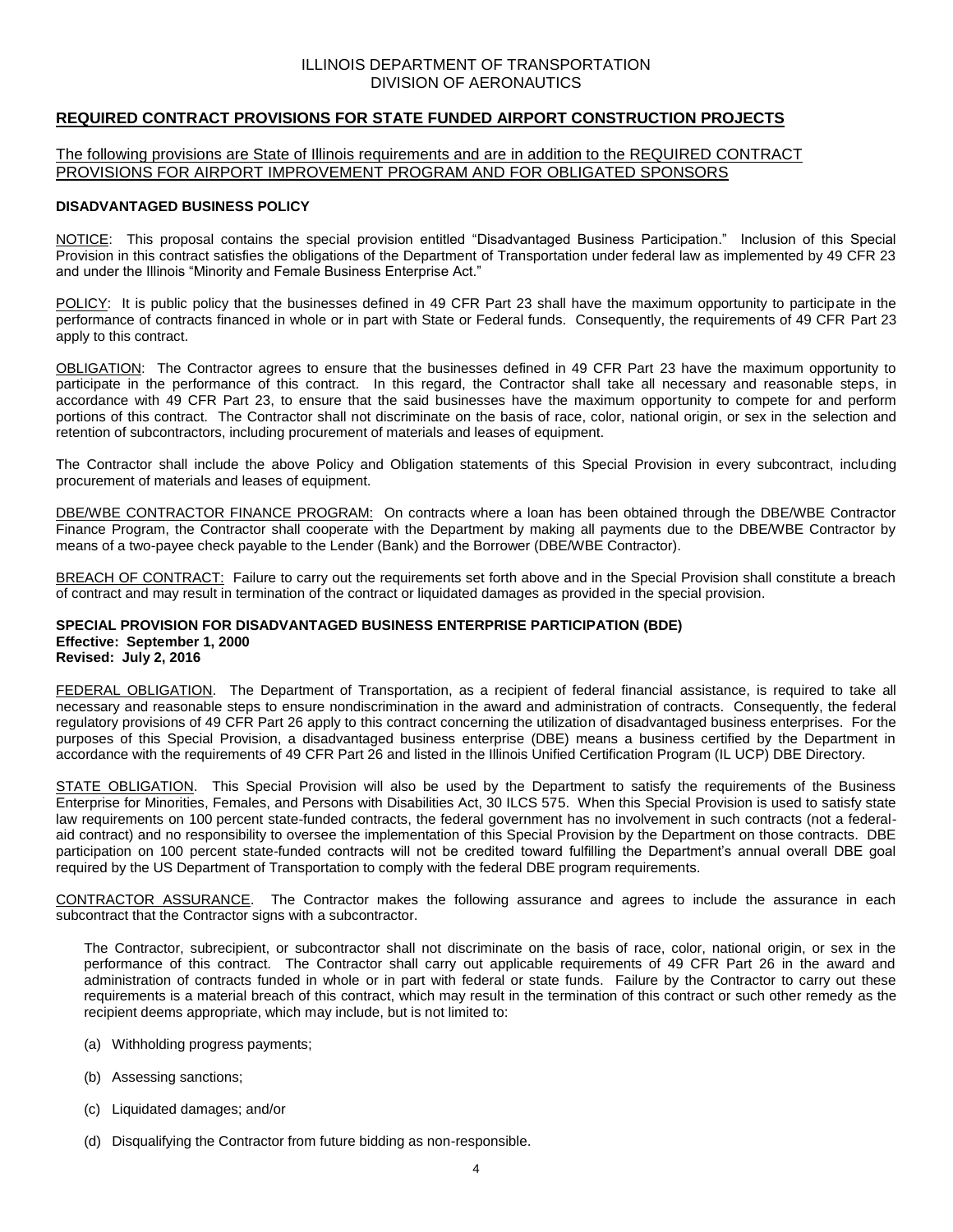OVERALL GOAL SET FOR THE DEPARTMENT. As a requirement of compliance with 49 CFR Part 26, the Department has set an overall goal for DBE participation in its federally assisted contracts. That goal applies to all federal-aid funds the Department will expend in its federally assisted contracts for the subject reporting fiscal year. The Department is required to make a good faith effort to achieve the overall goal. The dollar amount paid to all approved DBE companies performing work called for in this contract is eligible to be credited toward fulfillment of the Department's overall goal.

CONTRACT GOAL TO BE ACHIEVED BY THE CONTRACTOR. This contract includes a specific DBE utilization goal established by the Department. The goal has been included because the Department has determined that the work of this contract has subcontracting opportunities that may be suitable for performance by DBE companies. The determination is based on an assessment of the type of work, the location of the work, and the availability of DBE companies to do a part of the work. The assessment indicates that, in the absence of unlawful discrimination, and in an arena of fair and open competition, DBE companies can be expected to perform 0.0% of the work. This percentage is set as the DBE participation goal for this contract. Consequently, in addition to the other award criteria established for this contract, the Department will only award this contract to a bidder who makes a good faith effort to meet this goal of DBE participation in the performance of the work. A bidder makes a good faith effort for award consideration if either of the following is done in accordance with the procedures set for in this Special Provision:

- (a) The bidder documents that enough DBE participation has been obtained to meet the goal or,
- (b) The bidder documents that a good faith effort has been made to meet the goal, even though the effort did not succeed in obtaining enough DBE participation to meet the goal.

DBE LOCATOR REFERENCES. Bidders shall consult the IL UCP DBE Directory as a reference source for DBE-certified companies. In addition, the Department maintains a letting and item specific DBE locator information system whereby DBE companies can register their interest in providing quotes on particular bid items advertised for letting. Information concerning DBE companies willing to quote work for particular contracts may be obtained by contacting the Department's Bureau of Small Business Enterprises at telephone number (217) 785-4611, or by visiting the Department's website at:

[http://www.idot.illinois.gov/doing-business/certifications/disadvantaged-business-enterprise-certification/il-ucp-directory/index.](http://www.idot.illinois.gov/doing-business/certifications/disadvantaged-business-enterprise-certification/il-ucp-directory/index)

BIDDING PROCEDURES. Compliance with this Special Provision is required prior to the award of the contract and the failure of the low bidder to comply will render the bid not responsive.

In order to assure the timely award of the contract, the low bidder shall submit:

- (a) The bidder shall submit a DBE Utilization Plan on completed Department forms SBE 2025 and 2026.
	- (1) The final Utilization Plan must be submitted within five calendar days after the date of the letting in accordance with subsection (a)(2) of Bidding Procedures.
	- (2) To meet the five day requirement, the bidder may send the Utilization Plan electronically by scanning and sending to **[DOT.DBE.UP@illinois.gov](mailto:DOT.DBE.UP@illinois.gov)** or faxing to (217) 785-1524. The subject line must include the bid Item Number and the Letting date. The Utilization Plan should be sent as one .pdf file, rather than multiple files and emails for the same Item Number. It is the responsibility of the bidder to obtain confirmation of email or fax delivery.

Alternatively, the Utilization Plan may be sent by certified mail or delivery service within the five calendar day period. If a question arises concerning the mailing date of a Utilization Plan, the mailing date will be established by the U.S. Postal Service postmark on the certified mail receipt from the U.S. Postal Service or the receipt issued by a delivery service when the Utilization Plan is received by the Department. It is the responsibility of the bidder to ensure the postmark or receipt date is affixed within the five days if the bidder intends to rely upon mailing or delivery to satisfy the submission day requirement. The Utilization Plan is to be submitted to:

Illinois Department of Transportation Bureau of Small Business Enterprises Contract Compliance Section 2300 South Dirksen Parkway, Room 319 Springfield, Illinois 62764

The Department will not accept a Utilization Plan if it does not meet the five day submittal requirement and the bid will be declared not responsive. In the event the bid is declared not responsive due to a failure to submit a Utilization Plan or failure to comply with the bidding procedures set forth herein, the Department may elect to cause the forfeiture of the penal sum of the bidder's proposal guaranty, and may deny authorization to bid the project if re-advertised for bids. The Department reserves the right to invite any other bidder to submit a Utilization Plan at any time for award consideration.

(b) The Utilization Plan shall indicate that the bidder either has obtained sufficient DBE participation commitments to meet the contract goal or has not obtained enough DBE participation commitments in spite of a good faith effort to meet the goal. The Utilization Plan shall further provide the name, telephone number, and telefax number of a responsible official of the bidder designated for purposes of notification of Utilization Plan approval or disapproval under the procedures of this Special Provision.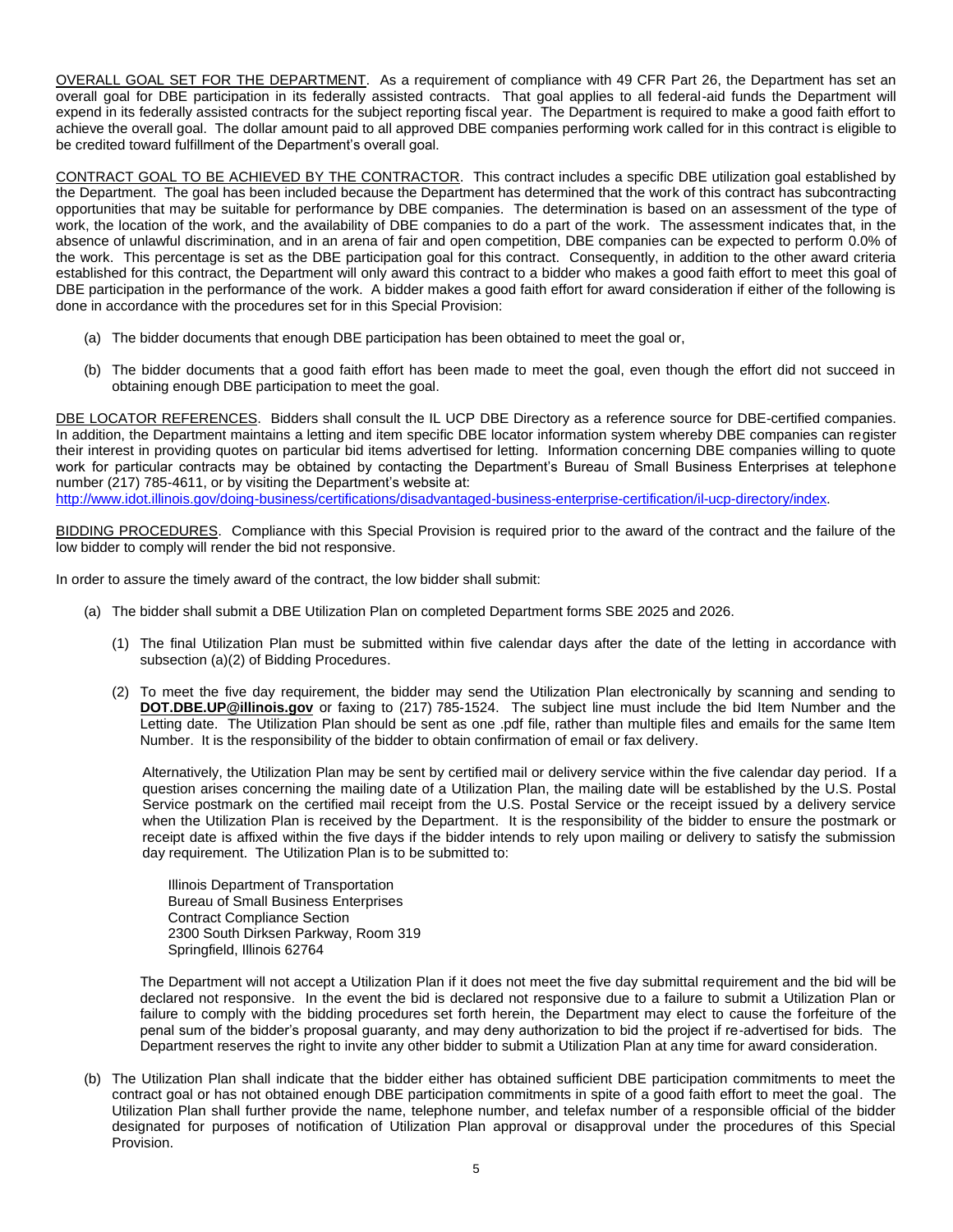- (c) The Utilization Plan shall include a DBE Participation Commitment Statement, Department form SBE 2025, for each DBE proposed for the performance of work to achieve the contract goal. For bidding purposes, submission of the completed SBE 2025 forms, signed by the DBEs and scanned or faxed to the bidder will be acceptable as long as the original is available and provided upon request. All elements of information indicated on the said form shall be provided, including but not limited to the following:
	- (1) The names and addresses of DBE firms that will participate in the contract;
	- (2) A description, including pay item numbers, of the work each DBE will perform;
	- (3) The dollar amount of the participation of each DBE firm participating. The dollar amount of participation for identified work shall specifically state the quantity, unit price, and total subcontract price for the work to be completed by the DBE. If partial pay items are to be performed by the DBE, indicate the portion of each item, a unit price where appropriate and the subcontract price amount;
	- (4) DBE Participation Commitment Statements, form SBE 2025, signed by the bidder and each participating DBE firm documenting the commitment to use the DBE subcontractors whose participation is submitted to meet the contract goal;
	- (5) If the bidder is a joint venture comprised of DBE companies and non-DBE companies, the Utilization Plan must also include a clear identification of the portion of the work to be performed by the DBE partner(s); and,
	- (6) If the contract goal is not met, evidence of good faith efforts; the documentation of good faith efforts must include copies of each DBE and non-DBE subcontractor quote submitted to the bidder when a non-DBE subcontractor is selected over a DBE for work on the contract.

GOOD FAITH EFFORT PROCEDURES. The contract will not be awarded until the Utilization Plan submitted by the apparent successful bidder is approved. All information submitted by the bidder must be complete, accurate and adequately document that enough DBE participation has been obtained or document that good faith efforts of the bidder, in the event enough DBE participation has not been obtained, before the Department will commit to the performance of the contract by the bidder. The Utilization Plan will be approved by the Department if the Utilization Plan documents sufficient commercially useful DBE work to meet the contract goal or the bidder submits sufficient documentation of a good faith effort to meet the contract goal pursuant to 49 CFR Part 26, Appendix A. The Utilization Plan will not be approved by the Department if the Utilization Plan does not document sufficient DBE participation to meet the contract goal unless the apparent successful bidder documented in the Utilization Plan that it made a good faith effort to meet the goal. This means that the bidder must show that all necessary and reasonable steps were taken to achieve the contract goal. Necessary and reasonable steps are those which, by their scope, intensity and appropriateness to the objective, could reasonably be expected to obtain sufficient DBE participation, even if they were not successful. The Department will consider the quality, quantity, and intensity of the kinds of efforts that the bidder has made. Mere *pro forma* efforts, in other words, efforts done as a matter of form, are not good faith efforts; rather, the bidder is expected to have taken genuine efforts that would be reasonably expected of a bidder actively and aggressively trying to obtain DBE participation sufficient to meet the contract goal.

- (a) The following is a list of types of action that the Department will consider as part of the evaluation of the bidder's good faith efforts to obtain participation. These listed factors are not intended to be a mandatory checklist and are not intended to be exhaustive. Other factors or efforts brought to the attention of the Department may be relevant in appropriate cases, and will be considered by the Department.
	- (1) Soliciting through all reasonable and available means (e.g. attendance at pre-bid meetings, advertising and/or written notices) the interest of all certified DBE companies that have the capability to perform the work of the contract. The bidder must solicit this interest within sufficient time to allow the DBE companies to respond to the solicitation. The bidder must determine with certainty if the DBE companies are interested by taking appropriate steps to follow up initial solicitations.
	- (2) Selecting portions of the work to be performed by DBE companies in order to increase the likelihood that the DBE goals will be achieved. This includes, where appropriate, breaking out contract work items into economically feasible units to facilitate DBE participation, even when the prime Contractor might otherwise prefer to perform these work items with its own forces.
	- (3) Providing interested DBE companies with adequate information about the plans, specifications, and requirements of the contract in a timely manner to assist them in responding to a solicitation.
	- (4) a. Negotiating in good faith with interested DBE companies. It is the bidder's responsibility to make a portion of the work available to DBE subcontractors and suppliers and to select those portions of the work or material needs consistent with the available DBE subcontractors and suppliers, so as to facilitate DBE participation. Evidence of such negotiation includes the names, addresses, and telephone numbers of DBE companies that were considered; a description of the information provided regarding the plans and specifications for the work selected for subcontracting; and evidence as to why additional agreements could not be reached for DBE companies to perform the work.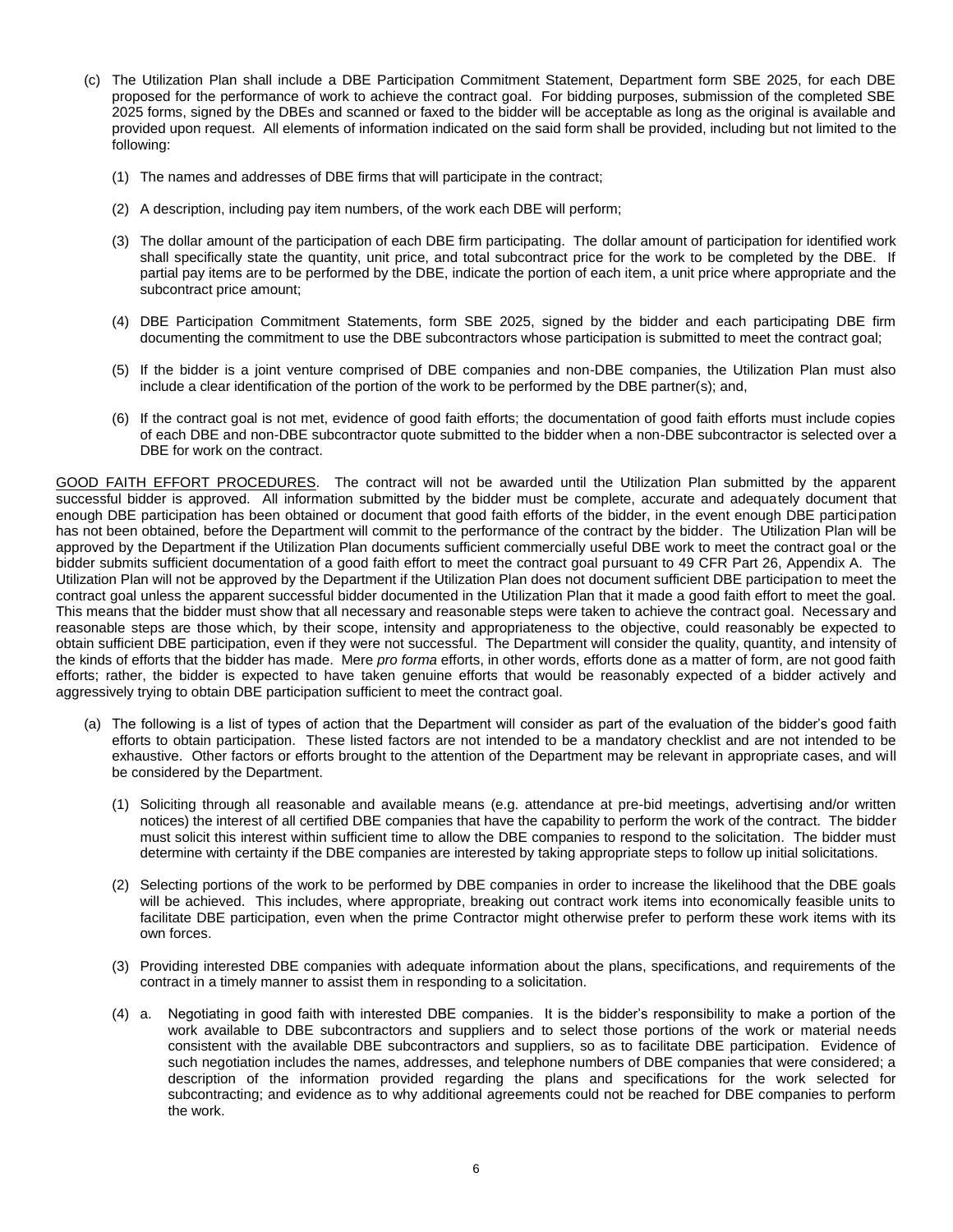- b. A bidder using good business judgment would consider a number of factors in negotiating with subcontractors, including DBE subcontractors, and would take a firm's price and capabilities as well as contract goals into consideration. However, the fact that there may be some additional costs involved in finding and using DBE companies is not in itself sufficient reason for a bidder's failure to meet the contract DBE goal, as long as such costs are reasonable. Also the ability or desire of a bidder to perform the work of a contract with its own organization does not relieve the bidder of the responsibility to make good faith efforts. Bidders are not, however, required to accept higher quotes from DBE companies if the price difference is excessive or unreasonable. In accordance with subsection (c)(6) of the above Bidding Procedures, the documentation of good faith efforts must include copies of each DBE and non-DBE subcontractor quote submitted to the bidder when a non-DBE subcontractor was selected over a DBE for work on the contract.
- (5) Not rejecting DBE companies as being unqualified without sound reasons based on a thorough investigation of their capabilities. The bidder's standing within its industry, membership in specific groups, organizations, or associations and political or social affiliations (for example union vs. non-union employee status) are not legitimate causes for the rejection or non-solicitation of bids in the bidder's efforts to meet the project goal.
- (6) Making efforts to assist interested DBE companies in obtaining bonding, lines of credit, or insurance as required by the recipient or Contractor.
- (7) Making efforts to assist interested DBE companies in obtaining necessary equipment, supplies, materials, or related assistance or services.
- (8) Effectively using the services of available minority/women community organizations; minority/women contractors' groups; local, state, and federal minority/women business assistance offices; and other organizations as allowed on a case-bycase basis to provide assistance in the recruitment and placement of DBE companies.
- (b) If the Department determines that the apparent successful bidder has made a good faith effort to secure the work commitment of DBE companies to meet the contract goal, the Department will award the contract provided that it is otherwise eligible for award. If the Department determines that the bidder has failed to meet the requirements of this Special Provision or that a good faith effort has not been made, the Department will notify the responsible company official designated in the Utilization Plan that the bid is not responsive. The notification shall include a statement of reasons for the determination. If the Utilization Plan is not approved because it is deficient as a technical matter, unless waived by the Department, the bidder will be notified and will be allowed no more than a five calendar day period in order to cure the deficiency.
- (c) The bidder may request administrative reconsideration of a determination adverse to the bidder within the five working days after the receipt of the notification date of the determination by delivering the request to the Department of Transportation, Bureau of Small Business Enterprises, Contract Compliance Section, 2300 South Dirksen Parkway, Room 319, Springfield, Illinois 62764 (Telefax: (217) 785-1524). Deposit of the request in the United States mail on or before the fifth business day shall not be deemed delivery. The determination shall become final if a request is not made and delivered. A request may provide additional written documentation or argument concerning the issues raised in the determination statement of reasons, provided the documentation and arguments address efforts made prior to submitting the bid. The request will be forwarded to the Department's Reconsideration Officer. The Reconsideration Officer will extend an opportunity to the bidder to meet in person in order to consider all issues of documentation and whether the bidder made a good faith effort to meet the goal. After the review by the Reconsideration Officer, the bidder will be sent a written decision within ten working days after receipt of the request for consideration, explaining the basis for finding that the bidder did or did not meet the goal or make adequate good faith efforts to do so. A final decision by the Reconsideration Officer that a good faith effort was made shall approve the Utilization Plan submitted by the bidder and shall clear the contract for award. A final decision that a good faith effort was not made shall render the bid not responsive.

CALCULATING DBE PARTICIPATION. The Utilization Plan values represent work anticipated to be performed and paid for upon satisfactory completion. The Department is only able to count toward the achievement of the overall goal and the contract goal the value of payments made for the work actually performed by DBE companies. In addition, a DBE must perform a commercially useful function on the contract to be counted. A commercially useful function is generally performed when the DBE is responsible for the work and is carrying out its responsibilities by actually performing, managing, and supervising the work involved. The Department and Contractor are governed by the provisions of 49 CFR Part 26.55(c) on questions of commercially useful functions as it affects the work. Specific counting guidelines are provided in 49 CFR Part 26.55, the provisions of which govern over the summary contained herein.

- (a) DBE as the Contractor: 100 percent goal credit for that portion of the work performed by the DBE's own forces, including the cost of materials and supplies. Work that a DBE subcontracts to a non-DBE does not count toward the DBE goals.
- (b) DBE as a joint venture Contractor: 100 percent goal credit for that portion of the total dollar value of the contract equal to the distinct, clearly defined portion of the work performed by the DBE's own forces.
- (c) DBE as a subcontractor: 100 percent goal credit for the work of the subcontract performed by the DBE's own forces, including the cost of materials and supplies, excluding the purchase of materials and supplies or the lease of equipment by the DBE subcontractor from the prime Contractor or its affiliates. Work that a DBE subcontractor in turn subcontracts to a non-DBE does not count toward the DBE goal.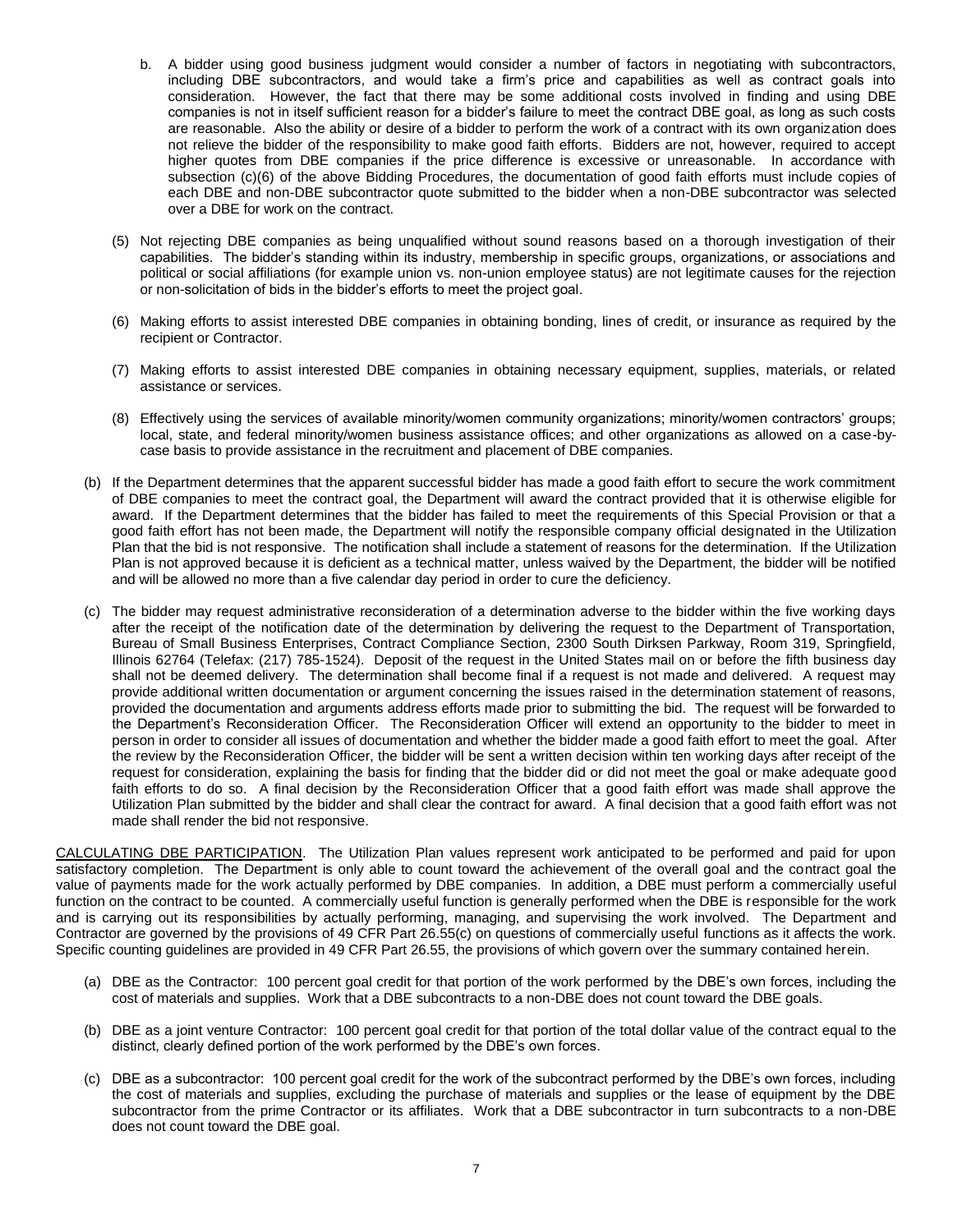- (d) DBE as a trucker: 100 percent goal credit for trucking participation provided the DBE is responsible for the management and supervision of the entire trucking operation for which it is responsible. At least one truck owned, operated, licensed, and insured by the DBE must be used on the contract. Credit will be given for the following:
	- (1) The DBE may lease trucks from another DBE firm, including an owner-operator who is certified as a DBE. The DBE who leases trucks from another DBE receives credit for the total value of the transportation services the lessee DBE provides on the contract.
	- (2) The DBE may also lease trucks from a non-DBE firm, including from an owner-operator. The DBE who leases trucks from a non-DBE is entitled to credit only for the fee or commission is receives as a result of the lease arrangement.
- (e) DBE as a material supplier:
	- (1) 60 percent goal credit for the cost of the materials or supplies purchased from a DBE regular dealer.
	- (2) 100 percent goal credit for the cost of materials of supplies obtained from a DBE manufacturer.
	- (3) 100 percent credit for the value of reasonable fees and commissions for the procurement of materials and supplies if not a DBE regular dealer or DBE manufacturer.

CONTRACT COMPLIANCE. Compliance with this Special Provision is an essential part of the contract. The Department is prohibited by federal regulations from crediting the participation of a DBE included in the Utilization Plan toward either the contract goal or the Department's overall goal until the amount to be applied toward the goals has been paid to the DBE. The following administrative procedures and remedies govern the compliance by the Contractor with the contractual obligations established by the Utilization Plan. After approval of the Utilization Plan and award of the contract, the Utilization Plan and individual DBE Participation Statements become part of the contract. If the Contractor did not succeed in obtaining enough DBE participation to achieve the advertised contract goal, and the Utilization Plan was approved and contract awarded based upon a determination of good faith, the total dollar value of DBE work calculated in the approved Utilization Plan as a percentage of the awarded contract value shall become the amended contract goal. All work indicated for performance by an approved DBE shall be performed, managed, and supervised by the DBE executing the DBE Participation Commitment Statement.

- (a) NO AMENDMENT. No amendment to the Utilization Plan may be made without prior written approval from the Department's Bureau of Small Business Enterprises. All requests for amendment to the Utilization Plan shall be submitted to the Department of Transportation, Bureau of Small Business Enterprises, Contract Compliance Section, 2300 South Dirksen Parkway, Room 319, Springfield, Illinois 62764. Telephone number (217) 785-4611. Telefax number (217) 785-1524.
- (b) CHANGES TO WORK. Any deviation from the DBE condition-of-award or contract plans, specifications, or special provisions must be approved, in writing, by the Department as provided elsewhere in the Contract. The Contractor shall notify affected DBEs in writing of any changes in the scope of work which result in a reduction in the dollar amount condition-of-award to the contract. Where the revision includes work committed to a new DBE subcontractor, not previously involved in the project, then a Request for Approval of Subcontractor, Department form BC 260A or AER 260A, must be signed and submitted. If the commitment of work is in the form of additional tasks assigned to an existing subcontract, than a new Request for Approval of Subcontractor shall not be required. However, the Contractor must document efforts to assure that the existing DBE subcontractor is capable of performing the additional work and has agreed in writing to the change.
- (c) SUBCONTRACT. The Contractor must provide DBE subcontracts to IDOT upon request. Subcontractors shall ensure that all lower tier subcontracts or agreements with DBEs to supply labor or materials be performed in accordance with this Special Provision.
- (d) ALTERNATIVE WORK METHODS. In addition to the above requirements for reductions in the condition of award, additional requirements apply to the two cases of Contractor-initiated work substitution proposals. Where the contract allows alternate work methods which serve to delete or create underruns in condition of award DBE work, and the Contractor selects that alternate method or, where the Contractor proposes a substitute work method or material that serves to diminish or delete work committed to a DBE and replace it with other work, then the Contractor must demonstrate one of the following:
	- (1) That the replacement work will be performed by the same DBE (as long as the DBE is certified in the respective item of work) in a modification of the condition of award; or
	- (2) That the DBE is aware that its work will be deleted or will experience underruns and has agreed in writing to the change. If this occurs, the Contractor shall substitute other work of equivalent value to a certified DBE or provide documentation of good faith efforts to do so; or
	- (3) That the DBE is not capable of performing the replacement work or has declined to perform the work at a reasonable competitive price. If this occurs, the Contractor shall substitute other work of equivalent value to a certified DBE or provide documentation of good faith efforts to do so.
- (e) TERMINATION AND REPLACEMENT PROCEDURES. The Contractor shall not terminate or replace a DBE listed on the approved Utilization Plan, or perform with other forces work designated for a listed DBE except as provided in this Special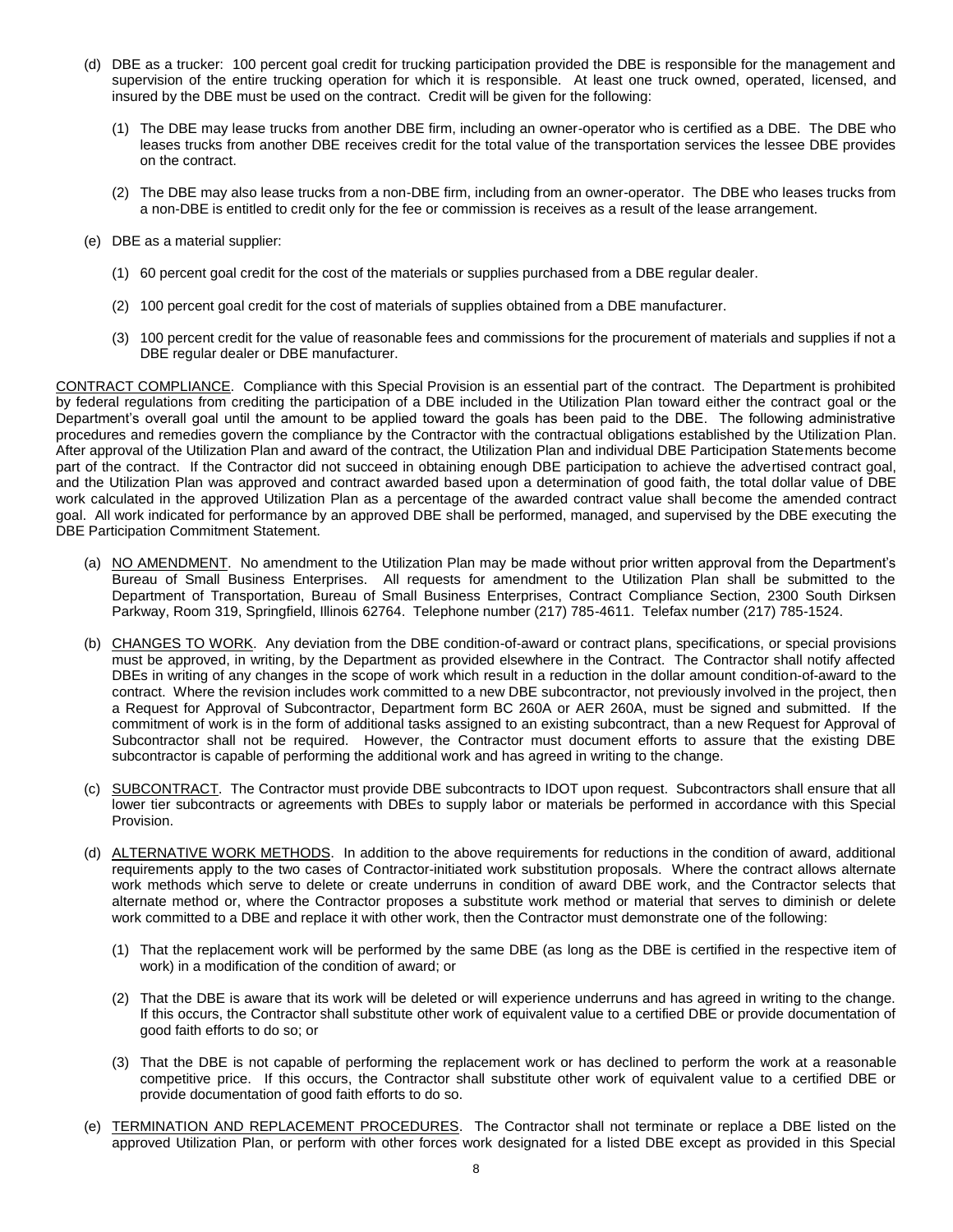Provision. The Contractor shall utilize the specific DBEs listed to perform the work and supply the materials for which each is listed unless the Contractor obtains the Department's written consent as provided in subsection (a) of this part. Unless Department consent is provided for termination of a DBE subcontractor, the Contractor shall not be entitled to any payment for work or material unless it is performed or supplied by the DBE in the Utilization Plan.

As stated above, the Contractor shall not terminate or replace a DBE subcontractor listed in the approved Utilization Plan without prior written consent. This includes, but is not limited to, instances in which the Contractor seeks to perform work originally designated for a DBE subcontractor with its own forces or those of an affiliate, a non-DBE firm, or with another DBE firm. Written consent will be granted only if the Bureau of Small Business Enterprises agrees, for reasons stated in its concurrence document, that the Contractor has good cause to terminate or replace the DBE firm. Before transmitting to the Bureau of Small Business Enterprises any request to terminate and/or substitute a DBE subcontractor, the Contractor shall give notice in writing to the DBE subcontractor, with a copy to the Bureau, of its intent to request to terminate and/or substitute, and the reason for the request. The Contractor shall give the DBE five days to respond to the Contractor's notice. The DBE so notified shall advise the Bureau and the Contractor of the reasons, if any, why it objects to the proposed termination of its subcontract and why the Bureau should not approve the Contractor's action. If required in a particular case as a matter of public necessity, the Bureau may provide a response period shorter than five days.

For purposes of this paragraph, good cause includes the following circumstances:

- (1) The listed DBE subcontractor fails or refuses to execute a written contract;
- (2) The listed DBE subcontractor fails or refuses to perform the work of its subcontract in a way consistent with normal industry standards. Provided, however, that good cause does not exist if the failure or refusal of the DBE subcontractor to perform its work on the subcontract results from the bad faith or discriminatory action of the prime contractor;
- (3) The listed DBE subcontractor fails or refuses to meet the prime Contractor's reasonable, nondiscriminatory bond requirements;
- (4) The listed DBE subcontractor becomes bankrupt, insolvent, or exhibits credit unworthiness;
- (5) The listed DBE subcontractor is ineligible to work on public works projects because of suspension and debarment proceedings pursuant 2 CFR Parts 180, 215 and 1200 or applicable state law.
- (6) You have determined that the listed DBE subcontractor is not a responsible contractor;
- (7) The listed DBE subcontractor voluntarily withdraws from the projects and provides to you written notice of its withdrawal;
- (8) The listed DBE is ineligible to receive DBE credit for the type of work required;
- (9) A DBE owner dies or becomes disabled with the result that the listed DBE subcontractor is unable to complete its work on the contract;
- (10) Other documented good cause that compels the termination of the DBE subcontractor. Provided, that good cause does not exist if the prime Contractor seeks to terminate a DBE it relied upon to obtain the contract so that the prime Contractor can self-perform the work for which the DBE contractor was engaged or so that the prime Contractor can substitute another DBE or non-DBE contractor after contract award.

When a DBE is terminated, or fails to complete its work on the Contract for any reason the Contractor shall make a good faith effort to find another DBE to substitute for the original DBE to perform at least the same amount of work under the contract as the terminated DBE to the extent needed to meet the established Contract goal. The good faith efforts shall be documented by the Contractor. If the Department requests documentation under this provision, the Contractor shall submit the documentation within seven days, which may be extended for an additional seven days if necessary at the request of the Contractor. The Department shall provide a written determination to the Contractor stating whether or not good faith efforts have been demonstrated.

(f) PAYMENT RECORDS. The Contractor shall maintain a record of payments for work performed to the DBE participants. The records shall be made available to the Department for inspection upon request. After the performance of the final item of work or delivery of material by a DBE and final payment therefore to the DBE by the Contractor, but not later than thirty calendar days after payment has been made by the Department to the Contractor for such work or material, the Contractor shall submit a DBE Payment Agreement on Department form SBE 2115 to the Resident Engineer. If full and final payment has not been made to the DBE, the DBE Payment Agreement shall indicate whether a disagreement as to the payment required exists between the Contractor and the DBE or if the Contractor believes that the work has not been satisfactorily completed. If the Contractor does not have the full amount of work indicated in the Utilization Plan performed by the DBE companies indicated in the Utilization Plan and after good faith efforts are reviewed, the Department may deduct from contract payments to the Contractor the amount of the goal not achieved as liquidated and ascertained damages. The Contractor may request an administrative reconsideration of any amount deducted as damages pursuant to subsection (h) of this part.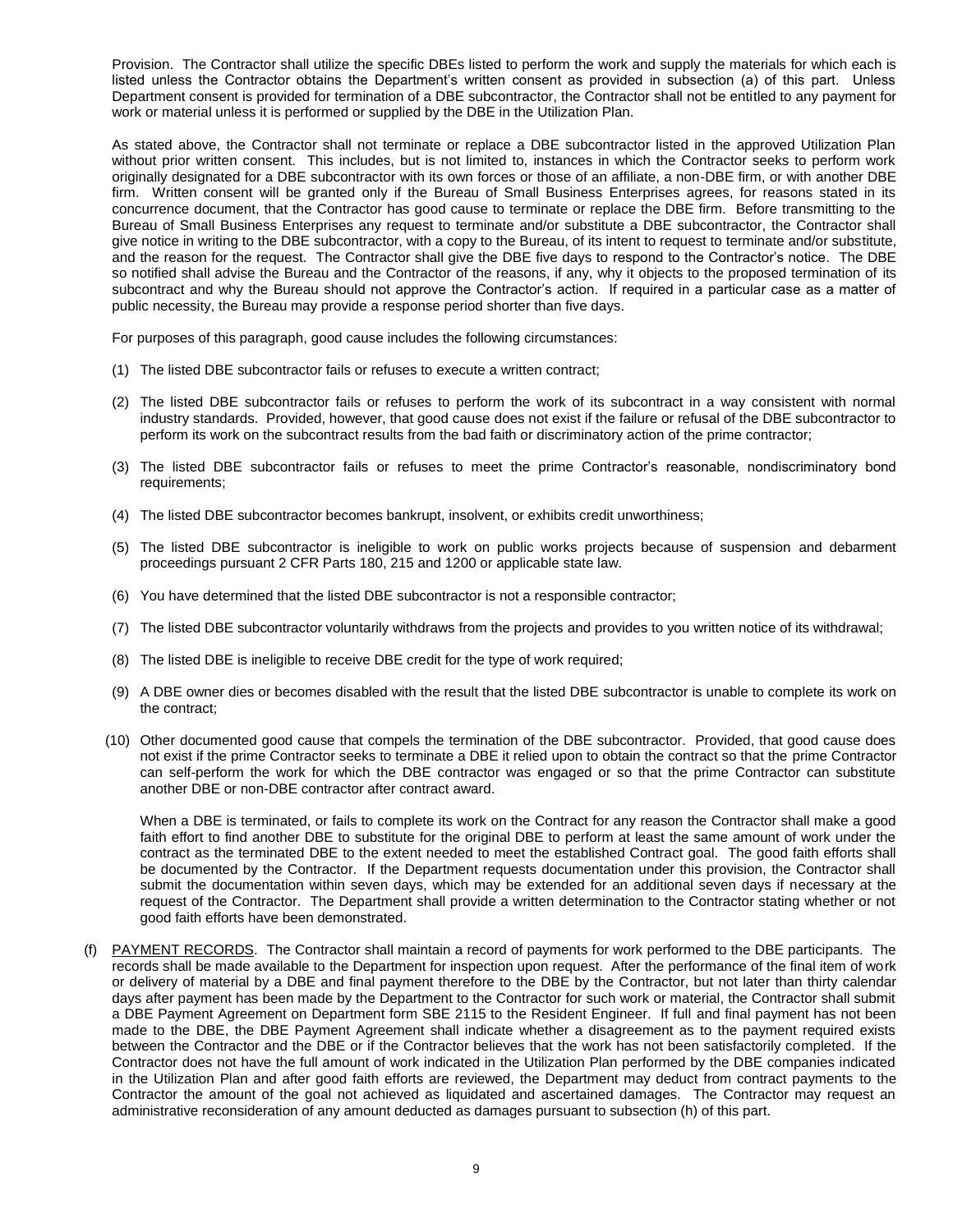- (g) ENFORCEMENT. The Department reserves the right to withhold payment to the Contractor to enforce the provisions of this Special Provision. Final payment shall not be made on the contract until such time as the Contractor submits sufficient documentation demonstrating achievement of the goal in accordance with this Special Provision or after liquidated damages have been determined and collected.
- (h) RECONSIDERATION. Notwithstanding any other provision of the contract, including but not limited to Article 109.09 of the Standard Specifications, the Contractor my request administrative reconsideration of a decision to deduct the amount of the goal not achieved as liquidated damages. A request to reconsider shall be delivered to the Contract Compliance Section and shall be handled and considered in the same manner as set forth in paragraph (c) of "Good Faith Effort Procedures" of this Special Provision, except a final decision that a good faith effort was not made during contract performance to achieve the goal agreed to in the Utilization Plan shall be the final administrative decision of the Department. The result of the reconsideration process is not administratively appealable to the U.S. Department of Transportation.

#### **SPECIAL PROVISION FOR WEEKLY DBE TRUCKING REPORTS (BDE) Effective: June 2, 2012 Revised: April 2, 2015**

The Contractor shall submit a weekly report of Disadvantaged Business Enterprise (DBE) trucks hired by the Contractor or subcontractors (i.e. not owned by the Contractor or subcontractors) that are used for DBE goal credit.

The report shall be submitted to the Resident Engineer on Division of Aeronautics Form "AER 723" within ten business days following the reporting period. The reporting period shall be Monday through Sunday for each week reportable trucking activities occur.

Any costs associated with providing weekly DBE trucking reports shall be considered as included in the contract unit prices bid for the various items of work involved and no additional compensation will be allowed.

#### **SPECIAL PROVISION FOR SUBCONTRACTOR MOBILIZATION PAYMENTS Revised: April 1, 2011**

To account for the preparatory work and the operations necessary for the movement of subcontractor personnel, equipment, supplies, and incidentals to the project site and for all other work or operations that must be performed or costs incurred when beginning work approved for subcontracting according to Section 80-01 of the Standard Specifications, the Contractor shall make a mobilization payment to each subcontractor.

This mobilization payment shall be made at least 14 days prior to the subcontractor starting work. The amount paid shall be equal to 3 percent of the amount of the subcontract reported on form AER 260A submitted for the approval of the subcontractor's work.

The mobilization payment to the subcontractor is an advance payment of the reported amount of the subcontract and is not a payment in addition to the amount of the subcontract; therefore, the amount of the advance payment will be deducted from future progress payments.

This provision shall be incorporated directly or by reference into each subcontract approved by the Department

#### **SPECIAL PROVISION FOR PAYMENTS TO SUBCONTRACTORS Revised: January 1, 2006**

Federal regulations found at 49 CFR §26.29 mandate the Department to establish a contract clause to require Contractors to pay subcontractors for satisfactory performance of their subcontracts and to set the time for such payments.

State law also addresses the timing of payments to be made to subcontractors and material suppliers. Section 7 of the Prompt Payment Act, 30 ILCS 540/7, requires that when a Contractor receives any payment from the Department, the Contractor shall make corresponding, proportional payments to each subcontractor and material supplier performing work or supplying material within 15 calendar days after receipt of the Department payment. Section 7 of the Act further provides that interest in the amount of two percent per month, in addition to the payment due, shall be paid to any subcontractor or material supplier by the Contractor if the payment required by the Act is withheld or delayed without reasonable cause. The Act also provides that the time for payment required and the calculation of any interest due applies to transactions between subcontractors and lower-tier subcontractors and material suppliers throughout the contracting chain.

This Special Provision establishes the required federal contract clause, and adopts the 15 calendar day requirement of the State Prompt Payment Act for purposes of compliance with the federal regulation regarding payments to subcontractors. This contract is subject to the following payment obligations.

When progress payments are made to the Contractor according to Article 90-07 of the Standard Specifications, the Contractor shall make a corresponding payment to each subcontractor and material supplier in proportion to the work satisfactorily completed by each subcontractor and for the material supplied to perform any work of the contract. The proportionate amount of partial payment due to each subcontractor and material supplier throughout the contracting chain shall be determined by the quantities measured or otherwise determined as eligible for payment by the Department and included in the progress payment to the Contractor. Subcontractors and material suppliers shall be paid by the Contractor within 15 calendar days after the receipt of payment from the Department. The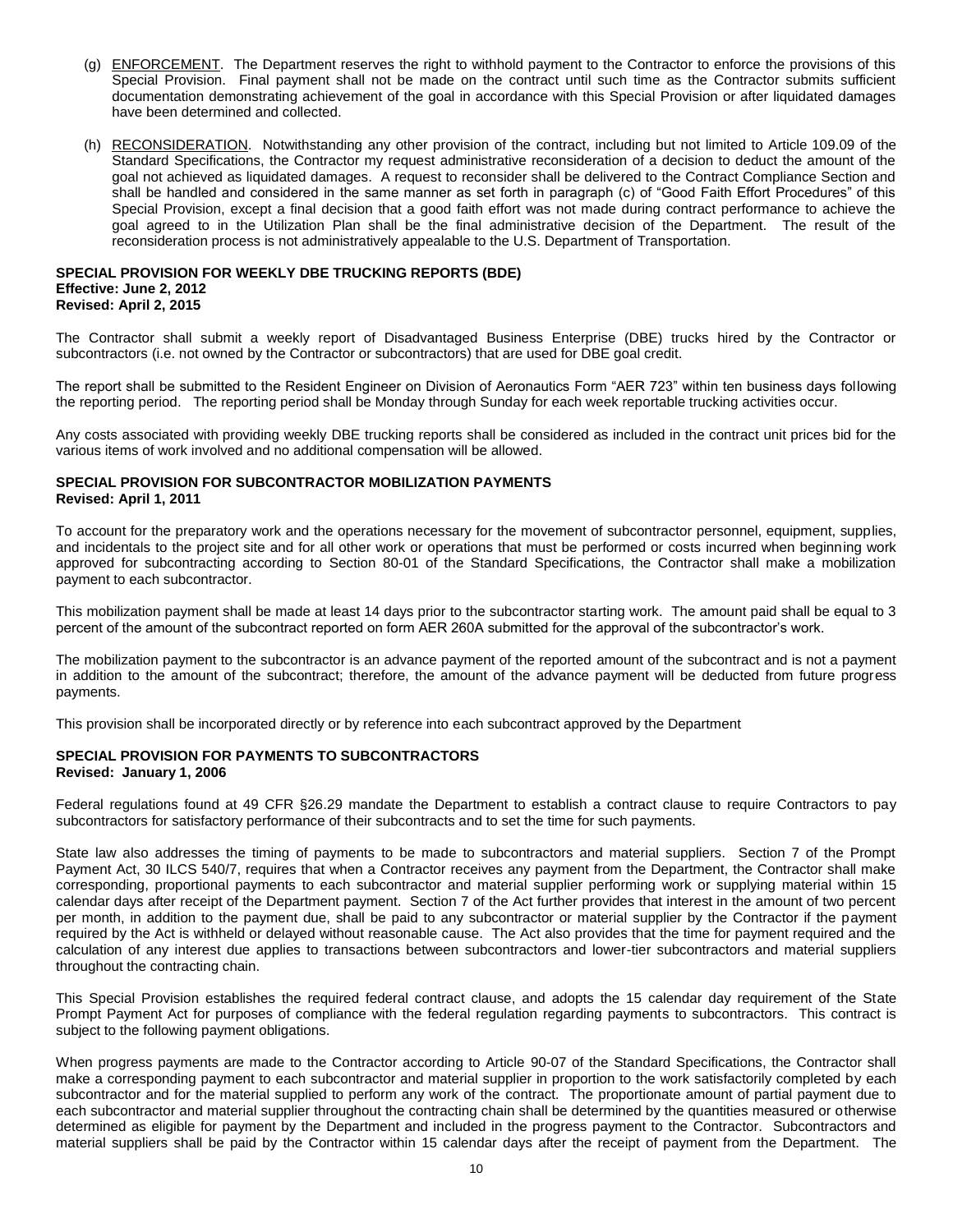Contractor shall not hold retainage from the subcontractors. These obligations shall also apply to any payments made by subcontractors and material suppliers to their subcontractors and material suppliers; and to all payments made to lower tier subcontractors and material suppliers throughout the contracting chain. Any payment or portion of a payment subject to this provision may only be withheld from the subcontractor or material supplier to whom it is due for reasonable cause.

This Special Provision does not create any rights in favor of any subcontractor or material supplier against the State or authorize any cause of action against the State on account of any payment, nonpayment, delayed payment, or interest claimed by application of the State Prompt Payment Act. The Department will not approve any delay or postponement of the 15 day requirement except for reasonable cause shown after notice and hearing pursuant to Section 7(b) of the State Prompt Payment Act. State law creates other and additional remedies available to any subcontractor or material supplier, regardless of tier, who has not been paid for work properly performed or material furnished. These remedies are a lien against public funds set forth in Section 23(c) of the Mechanics Lien Act, 770 ILCS 60/23(c), and a recovery on the Contractor's payment bond according to the Public Construction Bond Act, 30 ILCS 550.

#### **SPECIAL PROVISION FOR ADDITIONAL STATE REQUIREMENTS FOR FEDERAL-AID CONSTRUCTION CONTRACTS Effective: February 1, 1969 Revised: January 1, 2017**

#### **EQUAL EMPLOYMENT OPPORTUNITY**

In the event of the Contractor's noncompliance with the provisions of this Equal Employment Opportunity Clause, the Illinois Human Rights Act, or the Illinois Department of Human Rights Rules and Regulations, the Contractor may be declared ineligible for future contracts or subcontracts with the State of Illinois or any of its political sub-divisions or municipal corporations, and the contract may be cancelled or voided in whole or in part, and such other sanctions or penalties may be imposed or remedies invoked as provided by statute or regulation.

During the performance of this Contract, the Contractor agrees as follows:

(1) That it will not discriminate against any employee or applicant for employment because of race, color, religion, sex, sexual orientation, marital status, order of protection status, national origin or ancestry, citizenship status, age, physical or mental disability unrelated to ability, military status, or an unfavorable discharge from military service; and further that it will examine all job classifications to determine if minority persons or women are underutilized and will take appropriate affirmative action to rectify any such underutilization.

(2) That, if it hires additional employees in order to perform this contract or any portion hereof, it will determine the availability (in accordance with the Illinois Department of Human Rights Rules and Regulations) of minorities and women in the area(s) from which it may reasonably recruit and it will hire for each job classification for which employees are hired in such a way that minorities and women are not underutilized.

That, in all solicitations or advertisements for employees placed by it or on its behalf, it will state that all applicants will be afforded equal opportunity without discrimination because of race, color, religion, sex, sexual orientation, marital status, order of protection status, national origin or ancestry, citizenship status, age, physical or mental disability unrelated to ability, military status, or an unfavorable discharge from military service.

(4) That it will send to each labor organization or representative of workers with which it has or is bound by a collective bargaining or other agreement or understanding, a notice advising such labor organization or representative of the Contractor's obligations under the Illinois Human Rights Act and the Illinois Department of Human Rights Rules and Regulations. If any labor organization or representative fails or refuses to cooperate with the Contractor in its efforts to comply with such Act and Rules and Regulations, the Contractor will promptly so notify the Illinois Department of Human Rights and IDOT and will recruit employees from other sources when necessary to fulfill its obligations thereunder.

(5) That it will submit reports as required by the Illinois Department of Human Rights Rules and Regulations, furnish all relevant information as may from time to time be requested by the Illinois Department of Human Rights or IDOT, and in all respects comply with the Illinois Human Rights Act and the Illinois Department of Human Rights Rules and Regulations.

(6) That it will permit access to all relevant books, records, accounts, and work sites by personnel of IDOT and the Illinois Department of Human Rights for purposes of investigation to ascertain compliance with the Illinois Human Rights Act and the Illinois Department of Human Rights Rules and Regulations.

(7) That it will include verbatim or by reference the provisions of this clause in every subcontract it awards under which any portion of the contract obligations are undertaken or assumed, so that the provisions will be binding upon the subcontractor. In the same manner as with other provisions of this contract, the Contractor will be liable for compliance with applicable provisions of this clause by subcontractors; and further it will promptly notify IDOT and the Illinois Department of Human Rights in the event any subcontractor fails or refuses to comply with these provisions. In addition, the Contractor will not utilize any subcontractor declared by the Illinois Human Rights Commission to be ineligible for contracts or subcontracts with the State of Illinois or any of its political subdivisions or municipal corporations.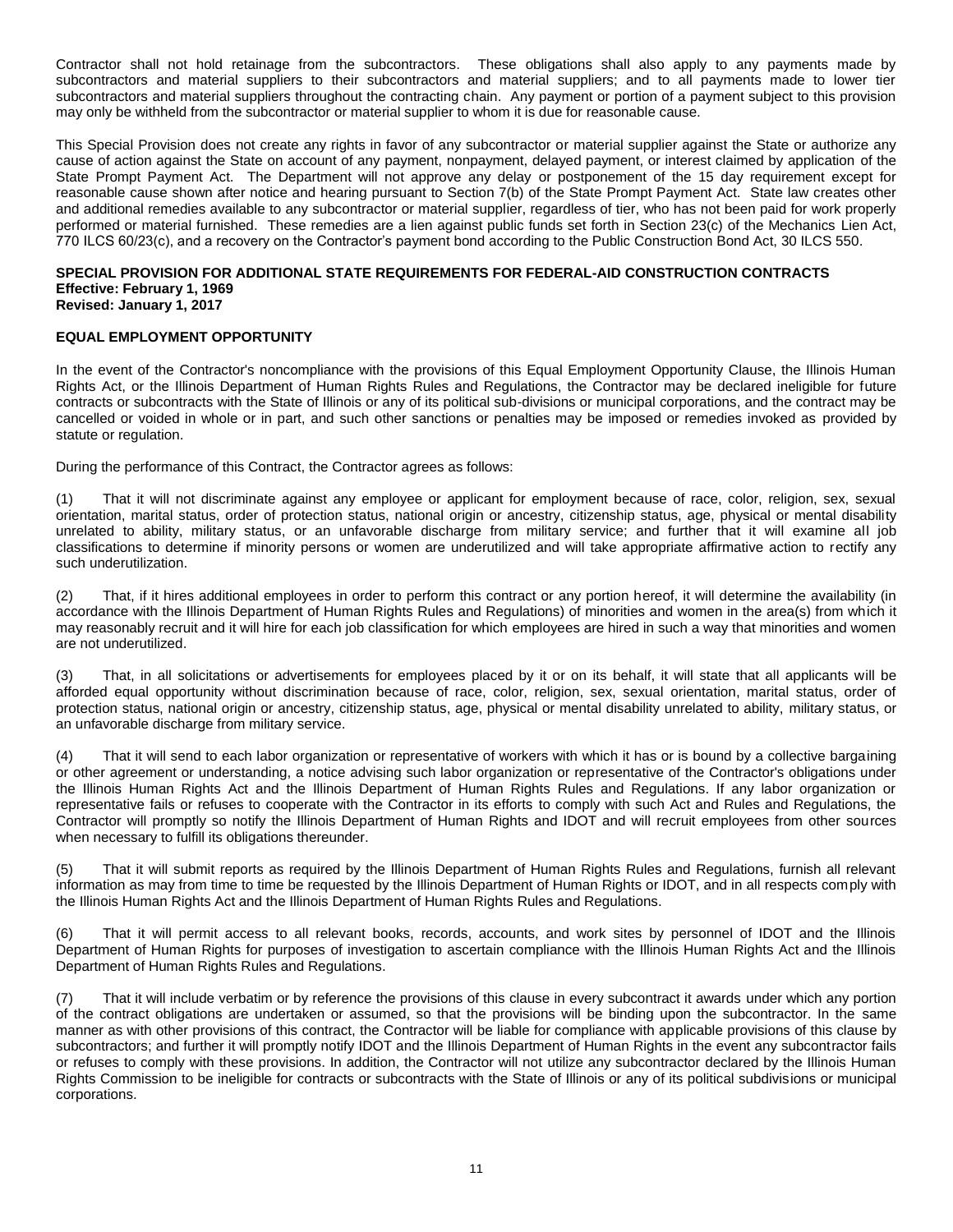#### **SPECIAL PROVISION FOR NPDES CERTIFICATION**

In accordance with the provisions of the Illinois Environmental Protection Act, the Illinois Pollution Control Board Rules and Regulations (35 Ill. Adm. Code, Subtitle C, Chapter I), and the Clean Water Act, and the regulations thereunder, this certification is required for all construction contracts that will result in the disturbance of one or more acres total land area.

The bidder certifies under penalty of law that he/she understands the terms and conditions of the general National Pollutant Discharge Elimination System (NPDES) permit (ILR100000) that authorizes the storm water discharges associated with industrial activity from the construction site identified as part of this certification.

The Airport Owner or its Agent will:

- 1) prepare, sign and submit the Notice of Intent (NOI)
- 2) conduct site inspections and complete and file the inspection reports
- 3) submit Incidence of Non-Compliance (ION) forms
- 4) submit Notice of Termination (NOT) form

Prior to the issuance of the Notice-to-Proceed, for each erosion control measure identified in the Storm Water Pollution Prevention Plan, the contractor or subcontractor responsible for the control measure(s) must sign the above certification (forms to be provided by the Department).

#### **SPECIAL PROVISION FOR COMPLETION TIME VIA CALENDAR DAYS**

It being understood and agreed that the completion within the time limit is an essential part of the contract, the bidder agrees to complete the work within 31 calendar days, unless additional time is granted by the Engineer in accordance with the provisions of the specifications. In case of failure to complete the work on or before the time named herein, or within such extra time as may have been allowed by extensions, the bidder agrees that the Department of Transportation shall withhold from such sum as may be due him/her under the terms of this contract, the costs, as set forth in Section 80-09 Failure to Complete on Time of the Standard Specifications, which costs shall be considered and treated not as a penalty but as damages due to the State from the bidder by reason of the failure of the bidder to complete the work within the time specified in the contract.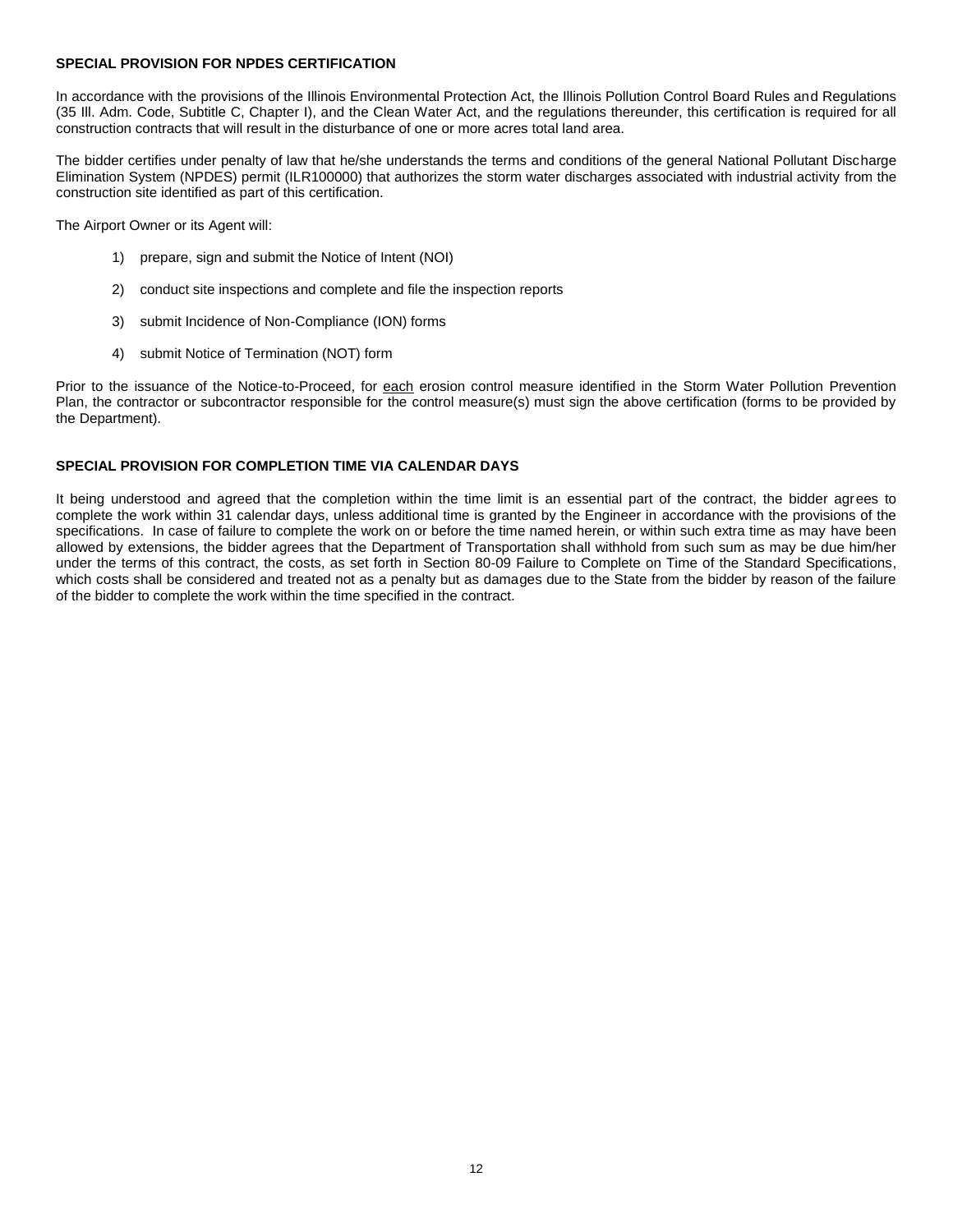#### State of Illinois Department of Transportation

#### SPECIAL PROVISION FOR SECTION 80 PROSECUTION AND PROGRESS

This Special Provision amends the provisions of the Standard Specifications for Construction of Airports, adopted April 1, 2012 and shall be construed to be a part thereof, superseding any conflicting provisions thereof applicable to the work under the contract.

#### 80-09 FAILURE TO COMPLETE ON TIME.

DELETE: "See contract documents for current schedule of deductions."

ADD:

| Schedule of Deductions for Each |                                 |               |           |  |
|---------------------------------|---------------------------------|---------------|-----------|--|
|                                 | Day of Overrun in Contract Time |               |           |  |
|                                 | Original Contract Amount        | Daily Charges |           |  |
| From More Than                  | To and Including                | Calendar Day  | Work Dav  |  |
| £.<br>0                         | 100.000<br>J.                   | 475<br>S      | \$<br>675 |  |
| 100.000                         | 500,000                         | 750           | 1.050     |  |
| 500.000                         | 1,000,000                       | 1,025         | 1,425     |  |
| 1,000,000                       | 3,000,000                       | 1,275         | 1,725     |  |
| 3,000,000                       | 6,000,000                       | 1,425         | 2,000     |  |
| 6,000,000                       | 12,000,000                      | 2,300         | 3,450     |  |
| 12,000,000                      | And over                        | 6,775         | 9,525     |  |
|                                 |                                 |               |           |  |
|                                 |                                 |               |           |  |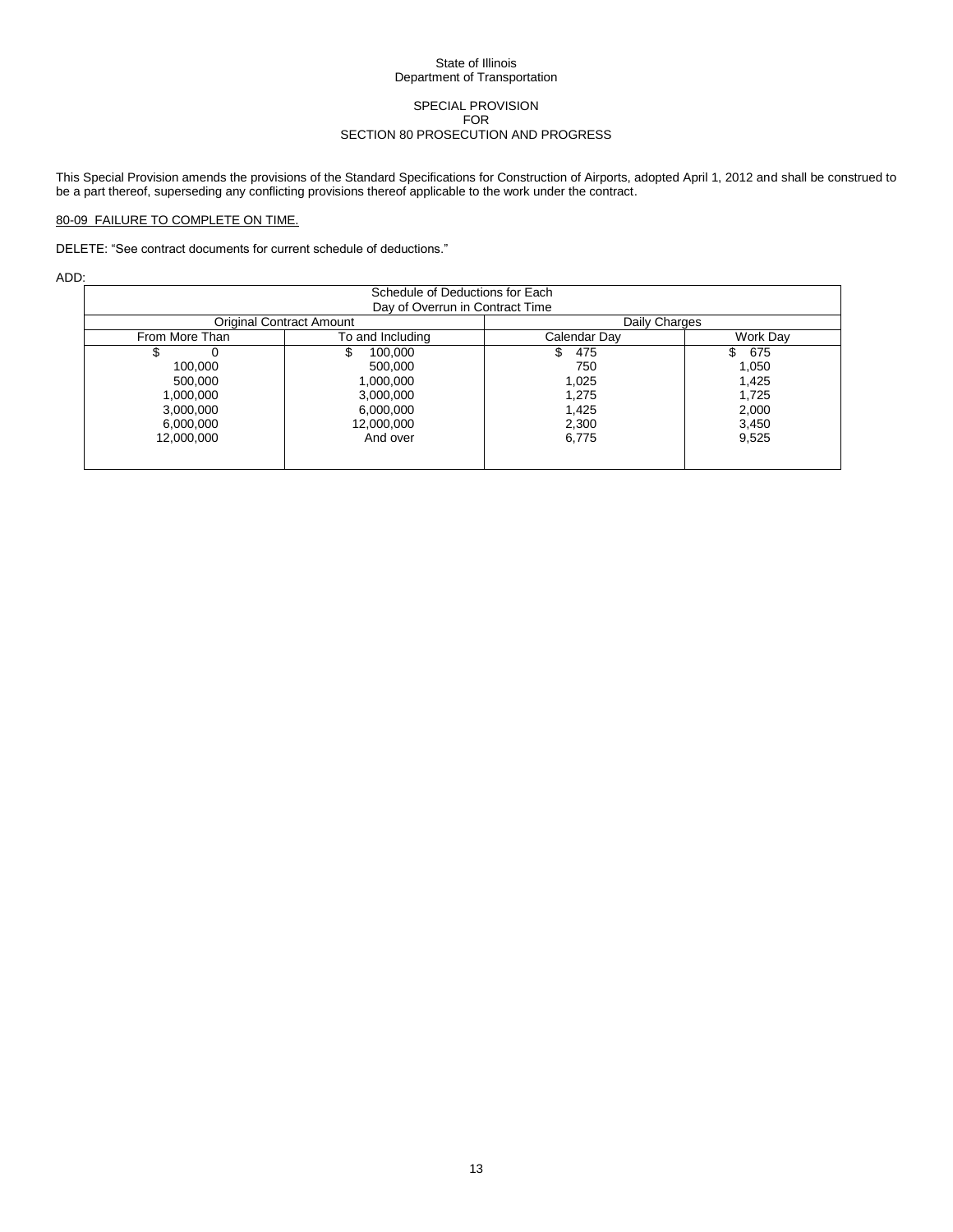#### State of Illinois Department of Transportation

#### SPECIAL PROVISION FOR SECTION 90 MEASUREMENT AND PAYMENT

This Special Provision amends the provisions of the Standard Specifications for Construction of Airports, adopted April 1, 2012 and shall be construed to be a part thereof, superseding any conflicting provisions thereof applicable to the work under the contract.

#### 90-07 PARTIAL PAYMENTS.

#### DELETE: The entire section.

ADD: Partial payments will be made to the Contractor at least once each month as the work progresses. The payments will be based upon estimates, prepared by the Resident Engineer, of the value of the work performed and materials complete and in place in accordance with the contract, plans, and specifications. Such partial payments may also include the delivered actual cost of those materials stockpiled and stored in accordance with the Section 90-08 PAYMENT FOR MATERIALS ON HAND. From the amount of partial payment so determined on Federal-Aid projects, there shall be deducted an amount up to ten percent of the cost of the completed work which shall be retained until all conditions necessary for financial closeout of the project are satisfied. The amount of the estimate approved as due for payment will be vouchered by the Department and presented to the State Comptroller for payment. No amount less than \$1,000.00 will be approved for payment other than the final payment. A final voucher for under \$5.00 shall not be paid except through electronic funds transfer. (15 ILCS 405/9(b-1))

It is understood and agreed that the Contractor shall not be entitled to demand or receive partial payment based on quantities of work in excess of those provided in the proposal or covered by approved change orders, except when such excess quantities have been determined by the Engineer to be a part of the final quantity for the item of work in question.

No partial payment shall bind the Department to the acceptance of any materials or work in place as to quality or quantity. All partial payments are subject to correction at the time of final payment as provided in Section 90-09 ACCEPTANCE AND FINAL PAYMENT.

Progress payments may be reduced by liens filed pursuant to Section 23(c) of the Mechanics Lien Act, 770 ILCS 60/23(c).

If a Contractor or subcontractor has defaulted on a loan issued under the Department's Disadvantaged Business Revolving Loan Program (20 ILCS 2705/2705-610) progress payments may be reduced pursuant to the terms of that loan agreement. In such cases, the amount of the estimate related to the work performed by the Contractor or subcontractor, in default of the loan agreement, will be offset, in whole or in part, and vouchered by the Department to the Working Capital Revolving Fund or designated escrow account. Payment for the work shall be considered as issued and received by the Contractor or subcontractor on the date of the offset voucher. Further, the amount of the offset voucher shall be a credit against the Department's obligation to pay the Contractor, the Contractor's obligation to pay the subcontractor, and the Contractor's or subcontractor's total loan indebtedness to the Department. The offset shall continue until such time as the entire loan indebtedness is satisfied. The Department will notify the Contractor and Fund Control Agent in a timely manner of such offset. The Contractor or subcontractor shall not be entitled to additional payment in consideration of the offset.

In accordance with 49 USC § 47111, the Department will not make payments totaling more than 90 percent of the contract until all conditions necessary for financial closeout of the project are satisfied.

The failure to perform any requirement, obligation, or term of the contract by the Contractor shall be reason for withholding any progress payments until the Department determines that compliance has been achieved.

#### 90-10 TRUST AGREEMENT OPTION.

DELETE: The entire section.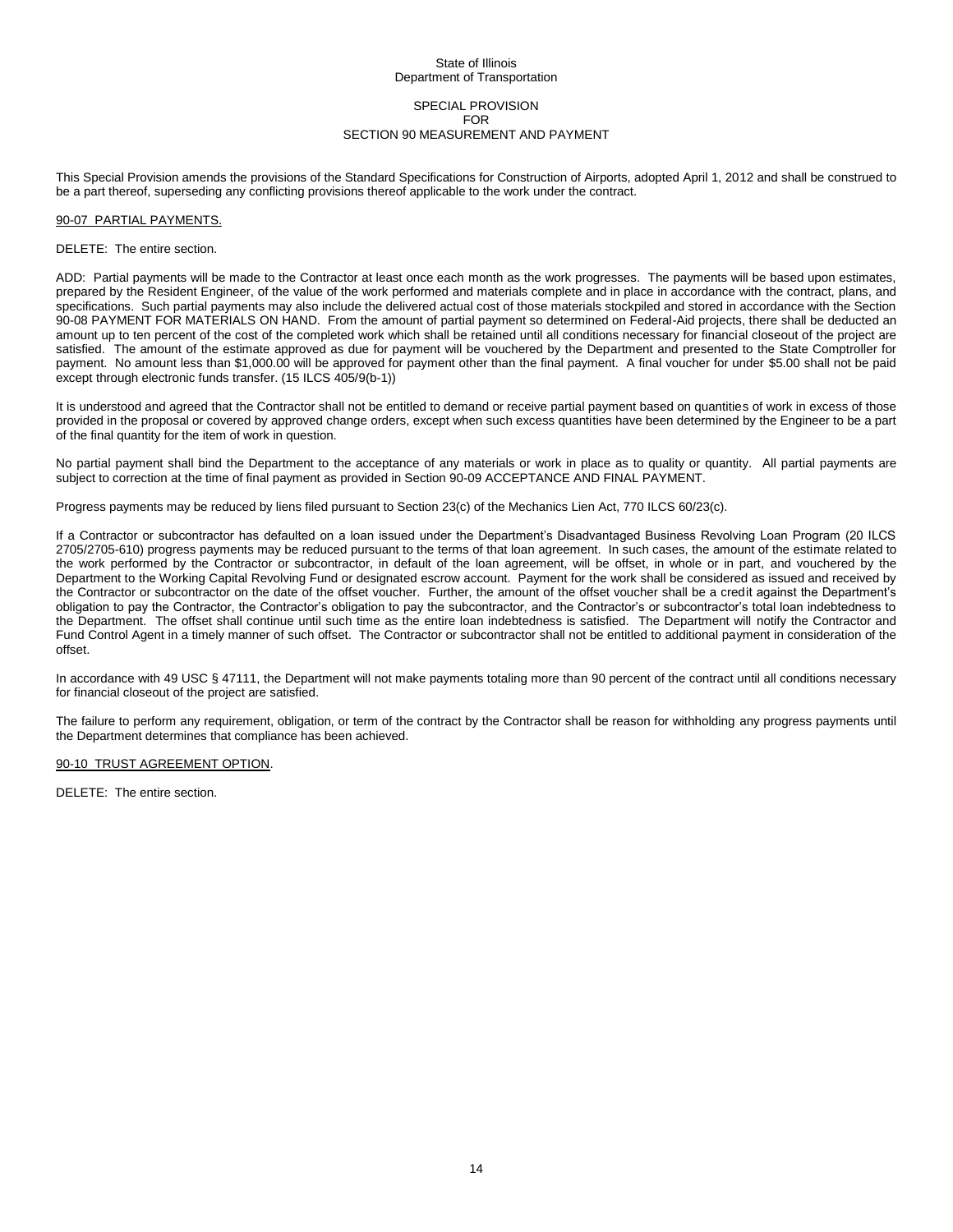

**FAA Airports** 

# Required Contract Provisions for Airport Improvement Program and<br>for Obligated Sponsors

| 1.                          |                                                             |  |
|-----------------------------|-------------------------------------------------------------|--|
| 2.                          |                                                             |  |
| $\underline{3}$ .           |                                                             |  |
| 4.                          |                                                             |  |
| 5 <sub>1</sub>              |                                                             |  |
| 6.                          |                                                             |  |
| $\underline{\mathcal{I}}$ . |                                                             |  |
|                             |                                                             |  |
| A1                          |                                                             |  |
| A2                          |                                                             |  |
| $\underline{A3}$            |                                                             |  |
| $\underline{A4}$            |                                                             |  |
| $\underline{A5}$            |                                                             |  |
| A <sub>6</sub>              |                                                             |  |
| <u>A7</u>                   |                                                             |  |
| $\underline{AB}$            | CONTRACT WORKHOURS AND SAFETY STANDARDS ACT REQUIREMENTS 26 |  |
| $\underline{A9}$            |                                                             |  |
| A <sub>10</sub>             |                                                             |  |
| <u>A11</u>                  |                                                             |  |
| A12                         |                                                             |  |
| A <sub>13</sub>             |                                                             |  |
| A <sub>14</sub>             |                                                             |  |
| A <sub>15</sub>             |                                                             |  |
| A <sub>16</sub>             |                                                             |  |
| A17                         |                                                             |  |
| A <sub>18</sub>             |                                                             |  |
|                             |                                                             |  |
| A20                         |                                                             |  |
| A21                         |                                                             |  |
| A22                         |                                                             |  |
| A23                         |                                                             |  |
| A24                         |                                                             |  |
| A25                         |                                                             |  |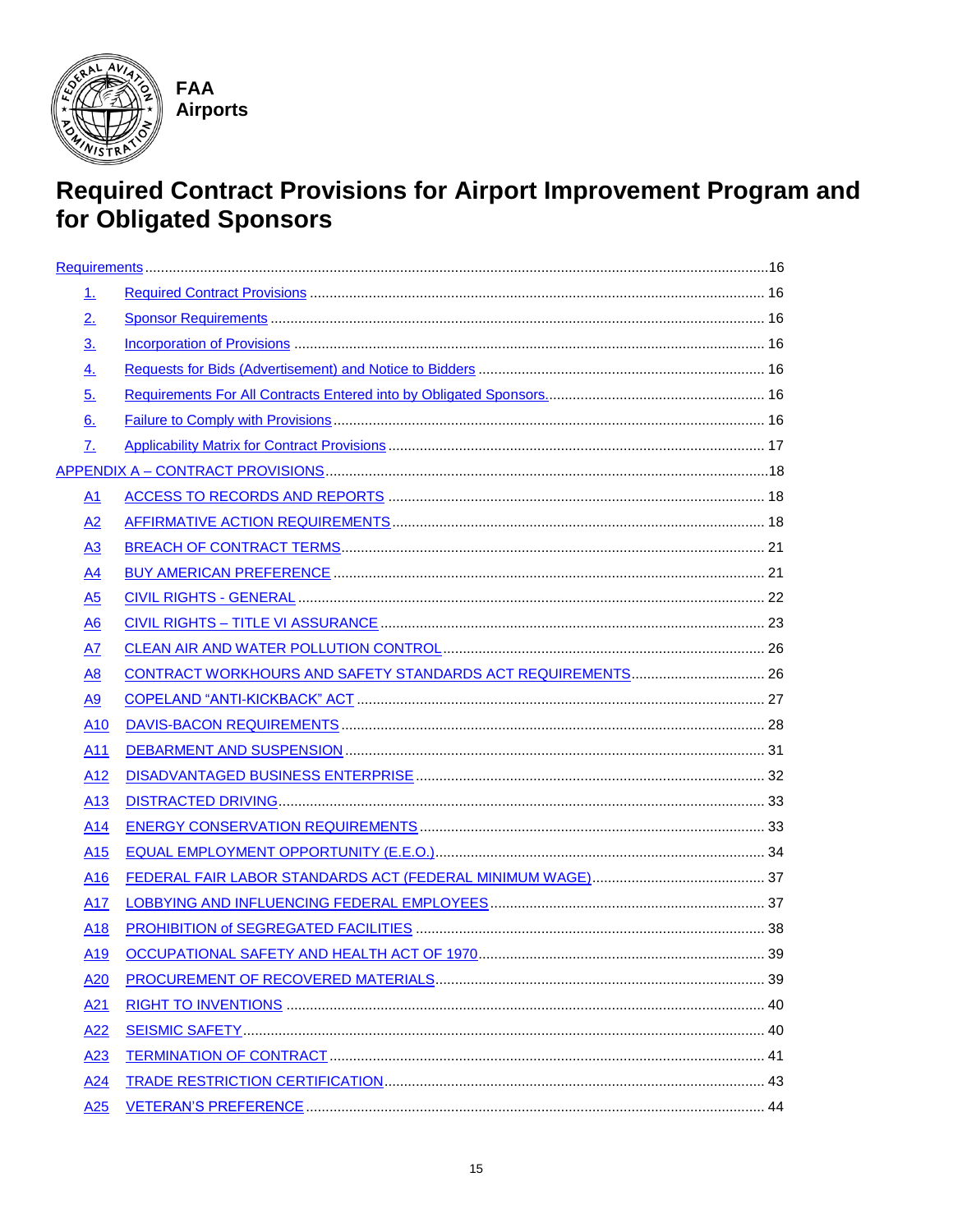# <span id="page-16-0"></span>**REQ UI REM ENTS**

# <span id="page-16-1"></span>**1. Required Contract Provisions**

Federal laws and regulations require that recipients of federal assistance (Sponsors) include specific contract provisions in certain contracts, requests for proposals, or invitations to bid.

Certain provisions must be included in all sponsor contracts, regardless of *whether or not* the contracts are federally-funded. This requirement was established when a sponsor accepted the Airport Improvement Program (AIP) grant assurances.

To maintain eligibility of their procurement actions, a sponsor must incorporate applicable contract provisions in all federally-assisted procurement and contract documents, including all subcontracts. For purposes of determining requirements for contract provisions, the term *contract* includes subcontracts.

#### <span id="page-16-2"></span>**2. Sponsor Requirements**

In general, the sponsor must:

- 1) Incorporate applicable contract provisions in each contract funded under AIP;
	- a. Except as noted herein, a sponsor must physically incorporate the text of the provision within the procurement documents.
	- b. Where specifically noted, sponsors may incorporate select provisions by reference provided the sponsor indicates that the reference has the same force and effect as if given in full text.
- 2) Require the contractor (including all subcontractors) to insert these contract provisions in each lower tier contracts ( e.g. subcontract or subagreement);
- 3) Require the contractor (or subcontractor) to incorporate the applicable requirements of these contract provisions by reference for work done under any purchase orders, rental agreements and other agreements for supplies or services;
- 4) Require that the prime contractor be responsible for compliance with these contract provisions by any subcontractor, lower-tier subcontractor or service provider;
- 5) Verify that any required local or State provision does not conflict with, or alter a Federal law or regulation.

#### <span id="page-16-3"></span>**3. Incorporation of Provisions**

The statutes and regulations that establish the requirements for contract provisions do not always specify language the sponsor must use to address the requirement. Appendix A of this guide provides information on when a provision or clause has mandatory language that a sponsor must apply. Refer to the subheading *Applicability* for each provision.

Whenever a clause or provision has mandatory text, the sponsor must incorporate the text of the provision without change. The only exception to this restriction is for those instances within the provision text that require the sponsor to insert appropriate information such as name or value. To align with the sponsor's standard contract language, the word "Owner" may also be replaced with "Airport Authority" or their standard method of referring to the sponsor in contracts. Any modification beyond what is specifically permitted is not permitted and may invalidate the clause.

For those provisions that do not have required language, this guidance provides model language acceptable to the FAA in meeting the intent and purpose of the law or regulation. Some sponsors may already have standard procurement language that is equivalent to those Federal provisions that do not have explicit mandatory language. In these cases, sponsors may use their existing standard procurement provision language provided the text meets the intent and purpose of the Federal law or regulation.

Contract clause language must be made available to bidders. The Sponsor does this by including the required language in Requests for Bids, Notices to Bidders, or in the contract.

#### <span id="page-16-4"></span>**4. Requests for Bids (Advertisement) and Notice to Bidders**

The sponsor may incorporate certain provisions *by reference* in the Request for Bids (the Advertisement) rather than including the entire text of the provision in the Request or Notice to Bidders. The sponsor must incorporate the full text of these provisions within any contract that originates from the procurement action. The provisions that can be incorporated by reference in the Request or Notice are:

- 1) Buy American Preference
- 2) Foreign Trade Restriction
- 3) Davis Bacon
- 4) Affirmative Action
- 5) Government-wide Debarment and Suspension
- 6) Government-wide Requirements for Drug-free Workplace

#### <span id="page-16-5"></span>**5. Requirements For All Contracts Entered into by Obligated Sponsors.**

A sponsor's acceptance of previous grant assurances obligates them to include certain notifications in all contracts and procurement actions they undertake regardless of funding source. Contracts and agreements fully funded by the sponsor must incorporate those select provisions.

#### <span id="page-16-6"></span>**6. Failure to Comply with Provisions**

Sponsor failure to incorporate required provisions will jeopardize AIP eligibility of the sponsor's project. Contractor failure to comply with the terms of these contract provisions may be sufficient grounds to:

- 1) Withhold progress payments or final payment;
- 2) Terminate the contract for cause;
- 3) Seek suspension/debarment; or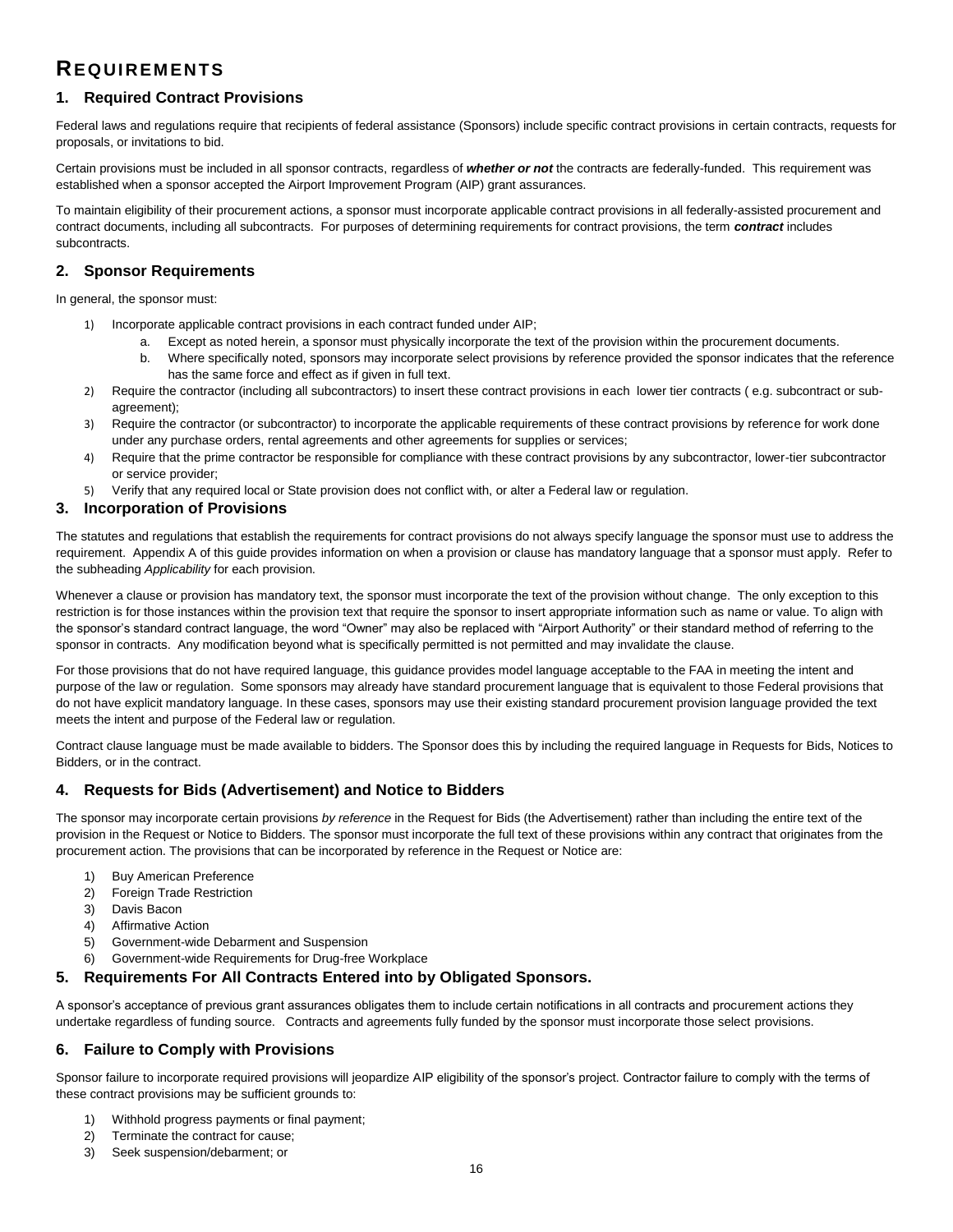4) Take other action determined to be appropriate by the sponsor or the FAA.

#### <span id="page-17-0"></span>**7. Applicability Matrix for Contract Provisions**

[Table 1](#page-17-1) summarizes the applicability of contract provisions based upon the type of contract or agreement. The dollar threshold represents the value at which, when equal to or exceeded, the sponsor must incorporate the provision in their contract or agreement. Supplemental information addressing applicability and use for each provision is located in Appendix A.

#### **Meaning of cell values**

- REQD a provision the sponsor must incorporate in their procurement action.
- Limited –a provision with limited applicability depending on circumstances of the procurement.
- $n/a a$  provision that is not applicable for that procurement type.

#### **Table 1 – Applicability of Provisions**

<span id="page-17-1"></span>

|                                                   | <b>Dollar</b>    | Professional    |                     |                  | Property    | Non-AIP          |
|---------------------------------------------------|------------------|-----------------|---------------------|------------------|-------------|------------------|
| <b>Provision</b>                                  | <b>Threshold</b> | <b>Services</b> | <b>Construction</b> | <b>Equipment</b> | (Land)      | <b>Contracts</b> |
| <b>Access to Records and Reports</b><br>a.        | \$0              | <b>REQD</b>     | <b>REQD</b>         | <b>REQD</b>      | <b>REQD</b> | n/a              |
| b. Buy American Preferences                       | \$0              | Limited         | <b>REQD</b>         | <b>REQD</b>      | Limited     | n/a              |
| c. Civil Rights - General                         | $\sqrt{6}$       | <b>REQD</b>     | <b>REQD</b>         | <b>REQD</b>      | <b>REQD</b> | <b>REQD</b>      |
| d. Civil Rights - Title VI Assurances             | $\sqrt{6}$       | <b>REQD</b>     | <b>REQD</b>         | <b>REQD</b>      | <b>REQD</b> | <b>REQD</b>      |
| (1) Notice - Solicitation                         | $\sqrt{6}$       | <b>REQD</b>     | <b>REQD</b>         | <b>REQD</b>      | <b>REQD</b> | <b>REQD</b>      |
| (2) Clause - Contracts                            | $\overline{\$0}$ | <b>REQD</b>     | <b>REQD</b>         | <b>REQD</b>      | <b>REQD</b> | <b>REQD</b>      |
| (3) Clause - Transfer of U.S. Property            | $\overline{\$0}$ | n/a             | n/a                 | n/a              | <b>REQD</b> | <b>REQD</b>      |
| (4) Clause - Transfer of Real                     | \$0              | n/a             | n/a                 | n/a              | <b>REQD</b> | <b>REQD</b>      |
| Property                                          |                  |                 |                     |                  |             |                  |
| (5) Clause - Construct/Use/Access to              | $\sqrt{6}$       | n/a             | n/a                 | n/a              | <b>REQD</b> | <b>REQD</b>      |
| <b>Real Property</b>                              |                  |                 |                     |                  |             |                  |
| (6) List - Pertinent Authorities                  | \$0              | <b>REQD</b>     | <b>REQD</b>         | <b>REQD</b>      | <b>REQD</b> | <b>REQD</b>      |
| e. Disadvantaged Business Enterprise              | \$0              | <b>REQD</b>     | <b>REQD</b>         | <b>REQD</b>      | <b>REQD</b> | n/a              |
| f.<br><b>Energy Conservation Requirements</b>     | $\sqrt{6}$       | <b>REQD</b>     | <b>REQD</b>         | <b>REQD</b>      | <b>REQD</b> | n/a              |
| g. Federal Fair Labor Standards Act               | \$0              | <b>REQD</b>     | <b>REQD</b>         | <b>REQD</b>      | <b>REQD</b> | <b>REQD</b>      |
| h. Occupational Safety and Health Act             | \$0              | <b>REQD</b>     | <b>REQD</b>         | <b>REQD</b>      | <b>REQD</b> | <b>REQD</b>      |
| i.<br><b>Rights to Inventions</b>                 | $\sqrt{6}$       | Limited         | Limited             | Limited          | n/a         | n/a              |
| j.<br><b>Trade Restriction Certification</b>      | \$0              | <b>REQD</b>     | <b>REQD</b>         | <b>REQD</b>      | <b>REQD</b> | n/a              |
| k. Veteran's Preference                           | \$0              | <b>REQD</b>     | <b>REQD</b>         | <b>REQD</b>      | <b>REQD</b> | n/a              |
| Ι.<br><b>Seismic Safety</b>                       | \$0              | Limited         | Limited             | n/a              | n/a         | n/a              |
| m. Copeland Anti-Kickback                         | $\sqrt{$}2,000$  | Limited         | <b>REQD</b>         | Limited          | Limited     | n/a              |
| n. Davis Bacon Requirements                       | \$2,000          | Limited         | <b>REQD</b>         | Limited          | Limited     | n/a              |
| o. Distracted Driving                             | \$3,500          | <b>REQD</b>     | <b>REQD</b>         | <b>REQD</b>      | <b>REQD</b> | n/a              |
| p. Affirmative Action Requirement                 | \$10,000         | Limited         | <b>REQD</b>         | Limited          | Limited     | n/a              |
| q. Equal Employment Opportunity                   | \$10,000         | Limited         | <b>REQD</b>         | Limited          | Limited     | n/a              |
| (1) EEO Contract Clause                           | \$10,000         | Limited         | <b>REQD</b>         | Limited          | Limited     | n/a              |
| (2) EEO Specification                             | \$10,000         | Limited         | <b>REQD</b>         | Limited          | Limited     | n/a              |
| r.<br><b>Prohibition of Segregated Facilities</b> | \$10,000         | Limited         | <b>REQD</b>         | Limited          | Limited     | n/a              |
| s. Recovered Materials                            | \$10,000         | Limited         | <b>REQD</b>         | <b>REQD</b>      | Limited     | n/a              |
| t.<br><b>Termination of Contract</b>              | \$10,000         | <b>REQD</b>     | <b>REQD</b>         | <b>REQD</b>      | <b>REQD</b> | n/a              |
| u. Debarment and Suspension                       | \$25,000         | <b>REQD</b>     | <b>REQD</b>         | <b>REQD</b>      | Limited     | n/a              |
| v. Contract Work Hours and Safety                 | \$100,000        | Limited         | <b>REQD</b>         | Limited          | Limited     | n/a              |
| <b>Standards</b>                                  |                  |                 |                     |                  |             |                  |
| w. Lobbying Federal Employees                     | \$100,000        | <b>REQD</b>     | <b>REQD</b>         | <b>REQD</b>      | <b>REQD</b> | n/a              |
| x. Breach of Contract                             | \$150,000        | <b>REQD</b>     | <b>REQD</b>         | <b>REQD</b>      | <b>REQD</b> | n/a              |
| y. Clean Air/Water Pollution Control              | \$150,000        | <b>REQD</b>     | <b>REQD</b>         | <b>REQD</b>      | <b>REQD</b> | n/a              |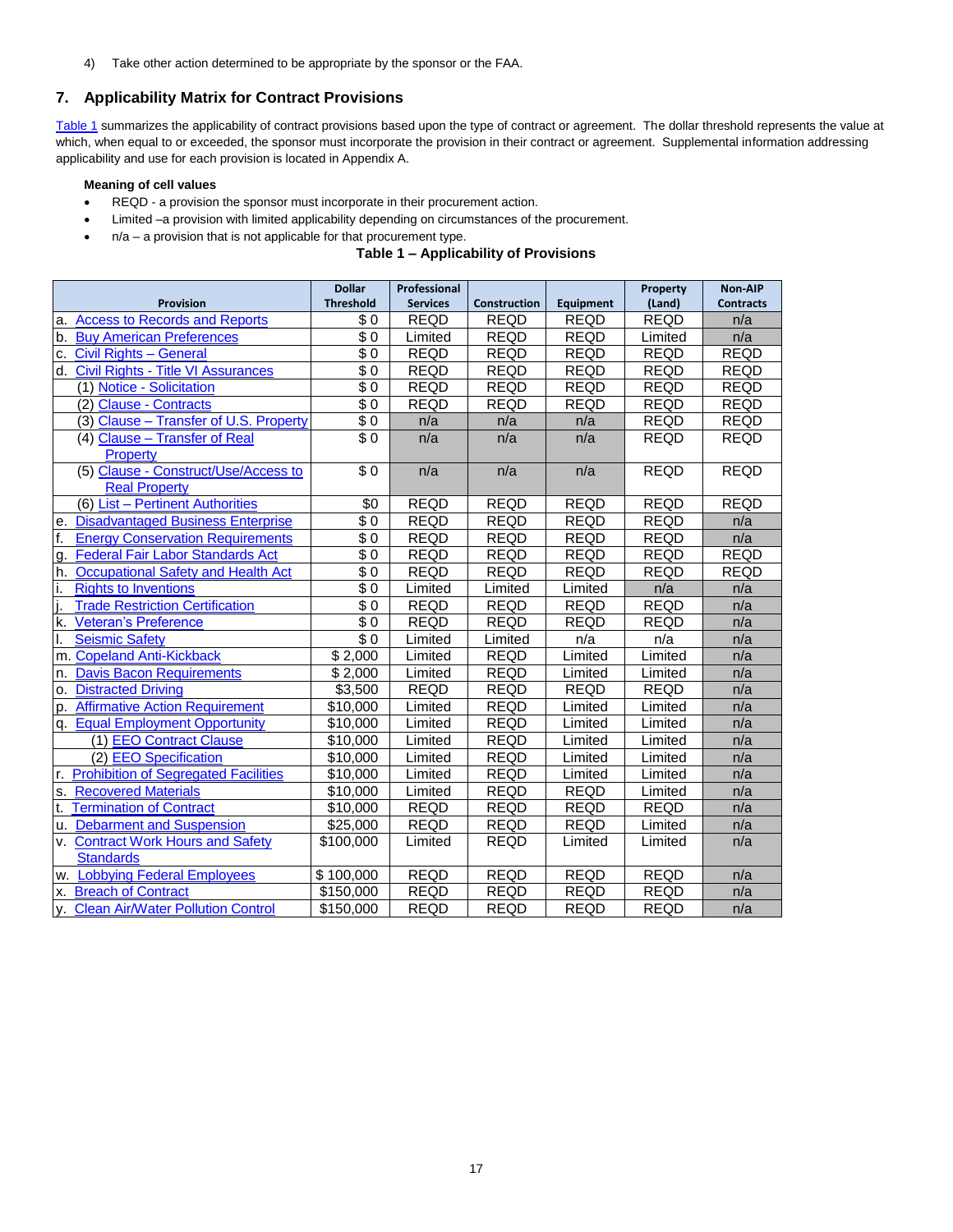# <span id="page-18-0"></span>**APPENDI X A – CONTRACT PROVISIONS**

# <span id="page-18-1"></span>A1 ACCESS TO RECORDS AND REPORTS

**A 1 . 1 S O U R C E**

2 CFR § 200.333

2 CFR § 200.336

FAA Order 5100.38

#### **A 1 . 2 A P P L I C A B I L I T Y**

2 CFR § 200.333 requires a sponsor to retain records pertinent to a Federal award for a period of three years from submission of final closure documents. 2 CFR § 200.336 establishes that sponsors must provide Federal entities the right to access records pertinent to the Federal award. FAA policy extends these requirements to the sponsor's contracts and subcontracts of AIP funded projects.

**Contract Types** – The sponsor must include this provision in all contracts and subcontracts of AIP funded projects.

**Use of Provision** – The regulation does not prescribe mandatory language, the following language is acceptable to the FAA and meets the intent of this requirement. If the sponsor uses different language, the sponsor's language must fully satisfy the requirements of part 200.

#### **A 1 . 3 C O N T R A C T C L A U S E**

#### **ACCESS TO RECORDS AND REPORTS**

The Contractor must maintain an acceptable cost accounting system. The Contractor agrees to provide the sponsor, the Federal Aviation Administration, and the Comptroller General of the United States or any of their duly authorized representatives, access to any books, documents, papers, and records of the contractor which are directly pertinent to the specific contract for the purpose of making audit, examination, excerpts and transcriptions. The Contractor agrees to maintain all books, records and reports required under this contract for a period of not less than three years after final payment is made and all pending matters are closed.

# **A2** AFFIRMATIVE ACTION REQUIREMENTS

#### **A 2 . 1 S O U R C E**

41 CFR part 60-4

Executive Order 11246

#### **A 2 . 2 A P P L I C A B I L I T Y**

**Minority Participation.** Sponsors are required to set goals for minority participation in AIP funded projects. The goals for minority participation depend on Economic Area (EA) and Standard Metropolitan Statistical Area (SMSA) as established in Volume 45 of the Federal Register dated 10/3/80. Page 65984 contains a table of all EAs and SMSAs and the associated minority participation goals.

To find the goals for minority participation, a sponsor must either refer to the Federal Register Notice or to the Department of Labor online document, "Participation Goals for Minorities and Females". EA's and SMSA's cross state boundaries so a sponsor may have to refer to entries for adjacent states to find their project location.

A sponsor must insert the applicable percentage minority goal. Sponsor must not simply insert a reference to the Federal Register Notice.

Female Participation. Executive Order 11246 has set a goal of 6.9% nationally for female participation for all construction contractors. This value does not change per county or state.

#### **Contract Types** –

*Construction:* The sponsor must incorporate this notice in all solicitations for bids or requests for proposals for AIP funded construction work contracts and subcontracts that exceed \$10,000. Construction work means construction, rehabilitation, alteration, conversion, extension, demolition or repair of buildings, highways, or other changes or improvements to real property, including facilities providing utility services. The term also includes the supervision, inspection, and other onsite functions incidental to the actual construction.

*Equipment:* The sponsor must incorporate this notice in any equipment project exceeding \$10,000 that involves installation of equipment onsite (e.g. electrical vault equipment). This provision does not apply to equipment acquisition projects where the manufacture of the equipment takes place offsite at the vendor plant (e.g. firefighting and snow removal vehicles)

*Professional Services:* The sponsor must incorporate this notice in any professional service agreement if the professional service agreement includes construction work (as defined above) that exceed \$10,000. Examples include installation of noise monitoring systems.

*Property/Land:* The sponsor must incorporate this notice in any agreement associated with land acquisition if the agreement includes construction work (defined above) that exceeds \$10,000. Examples include demolition of structures or installation of boundary fencing.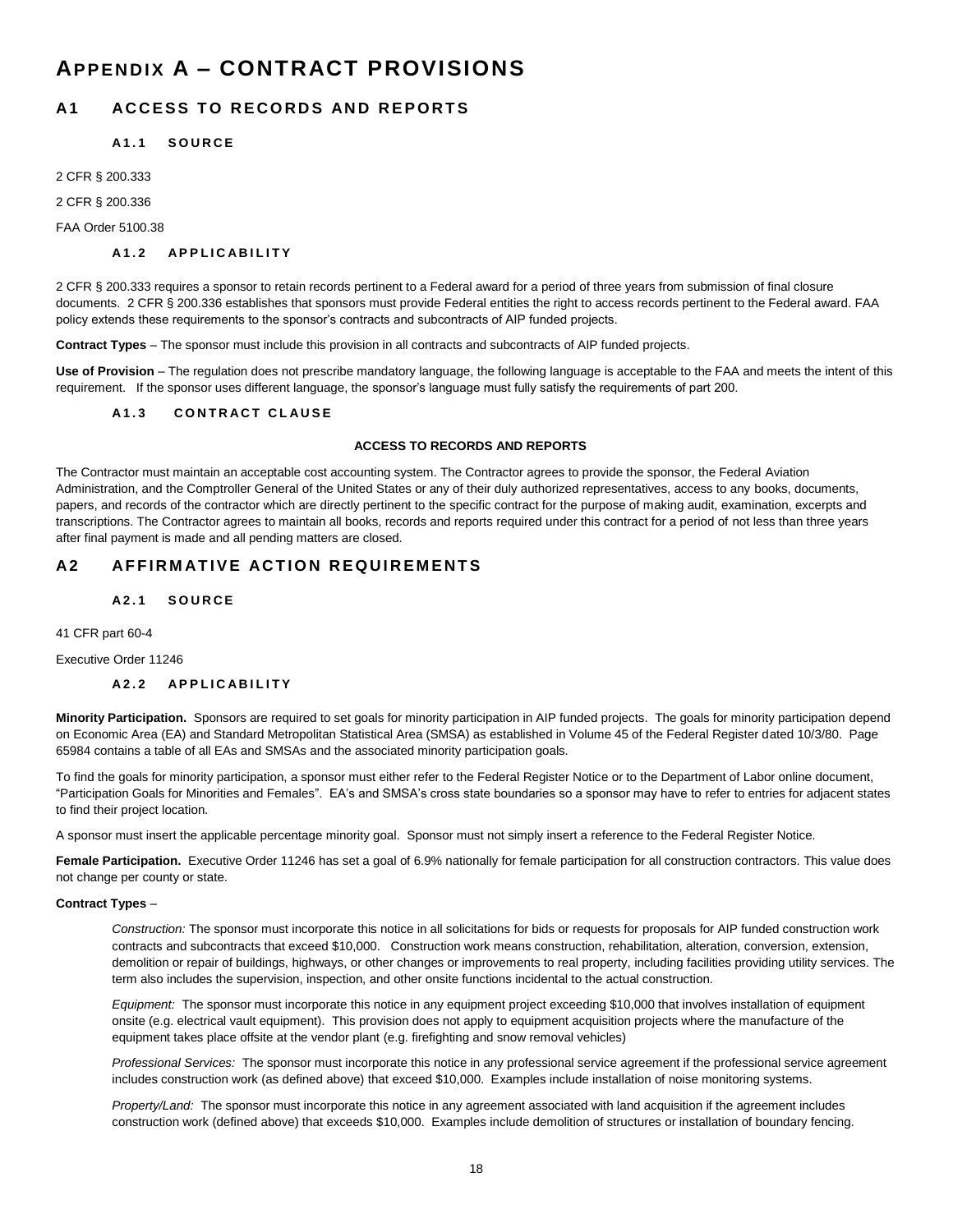**Use of Provision** – The sponsor must incorporate the text of this provision without modification. The sponsor must incorporate the established minority participation goal and the covered area by geographic name within the provision text.

**A 2 . 3 C O N T R A C T C L A U S E**

#### **NOTICE OF REQUIREMENT FOR AFFIRMATIVE ACTION to ENSURE EQUAL EMPLOYMENT OPPORTUNITY**

1. The Offeror's or Bidder's attention is called to the "Equal Opportunity Clause" and the "Standard Federal Equal Employment Opportunity Construction Contract Specifications" set forth herein.

2. The goals and timetables for minority and female participation, expressed in percentage terms for the contractor's aggregate workforce in each trade on all construction work in the covered area, are as follows:

The following goal for female utilization in each construction craft and trade shall apply to all Contractors holding Federal and federally-assisted construction contracts and subcontracts in excess of \$10,000. The goal is applicable to the Contractor's total on-site construction workforce, regardless of whether or not part of that workforce is performing work on a Federal, federally assisted or nonfederally related construction contact or subcontract.

#### AREA COVERED (STATEWIDE)

Goals for Women apply nationwide.

GOAL

Goal (percent)

Female Utilization................................................................................................................ 6.9

Until further notice, the following goals for minority utilization in each construction craft and trade shall apply to all Contractors holding Federal and federally-assisted construction contracts and subcontracts in excess of \$10,000 to be performed in the respective geographical areas. The goals are applicable to the Contractor's total on-site construction workforce, regardless of whether or not part of that workforce is performing work on a Federal, federally-assisted or nonfederally related construction contract or subcontract.

| Economic Area (percent)                                                                                                                                                                                                       | Goal |
|-------------------------------------------------------------------------------------------------------------------------------------------------------------------------------------------------------------------------------|------|
| 056 Paducah, KY:<br>Non-SMSA Counties -<br>IL - Hardin, Massac, Pope<br>KY - Ballard, Caldwell, Calloway, Carlisle, Crittenden,<br>Fulton, Graves, Hickman, Livingston, Lyon, McCracken, Marshall                             | 5.2  |
| 080 Evansville, IN:<br>Non-SMSA Counties -<br>IL - Edwards, Gallatin, Hamilton, Lawrence, Saline, Wabash, White<br>IN - Dubois, Knox, Perry, Pike, Spencer<br>KY - Hancock, Hopkins, McLean, Mublenberg, Ohio, Union, Webster | 3.5  |
| 081 Terre Haute, IN:<br>Non-SMSA Counties -<br>IL - Clark, Crawford<br>IN - Parke                                                                                                                                             | 2.5  |
| 083 Chicago, IL:<br><b>SMSA Counties:</b><br>1600 Chicago, IL -<br>IL - Cook, DuPage, Kane, Lake, McHenry, Will                                                                                                               | 19.6 |
| 3740 Kankakee, IL -<br>IL - Kankakee                                                                                                                                                                                          | 9.1  |
| Non-SMSA Counties<br>IL - Bureau, DeKalb, Grundy, Iroquois, Kendall, LaSalle, Livingston,<br>Putnam<br>IN - Jasper, Laporte, Newton, Pulaski, Starke                                                                          | 18.4 |
| 084 Champaign - Urbana, IL:<br><b>SMSA Counties:</b><br>1400 Champaign - Urbana - Rantoul, IL -<br>IL - Champaign                                                                                                             | 7.8  |
| Non-SMSA Counties -<br>IL - Coles, Cumberland, Douglas, Edgar, Ford, Piatt, Vermilion                                                                                                                                         | 4.8  |
| 085 Springfield - Decatur, IL:<br><b>SMSA Counties:</b><br>2040 Decatur, IL -                                                                                                                                                 | 7.6  |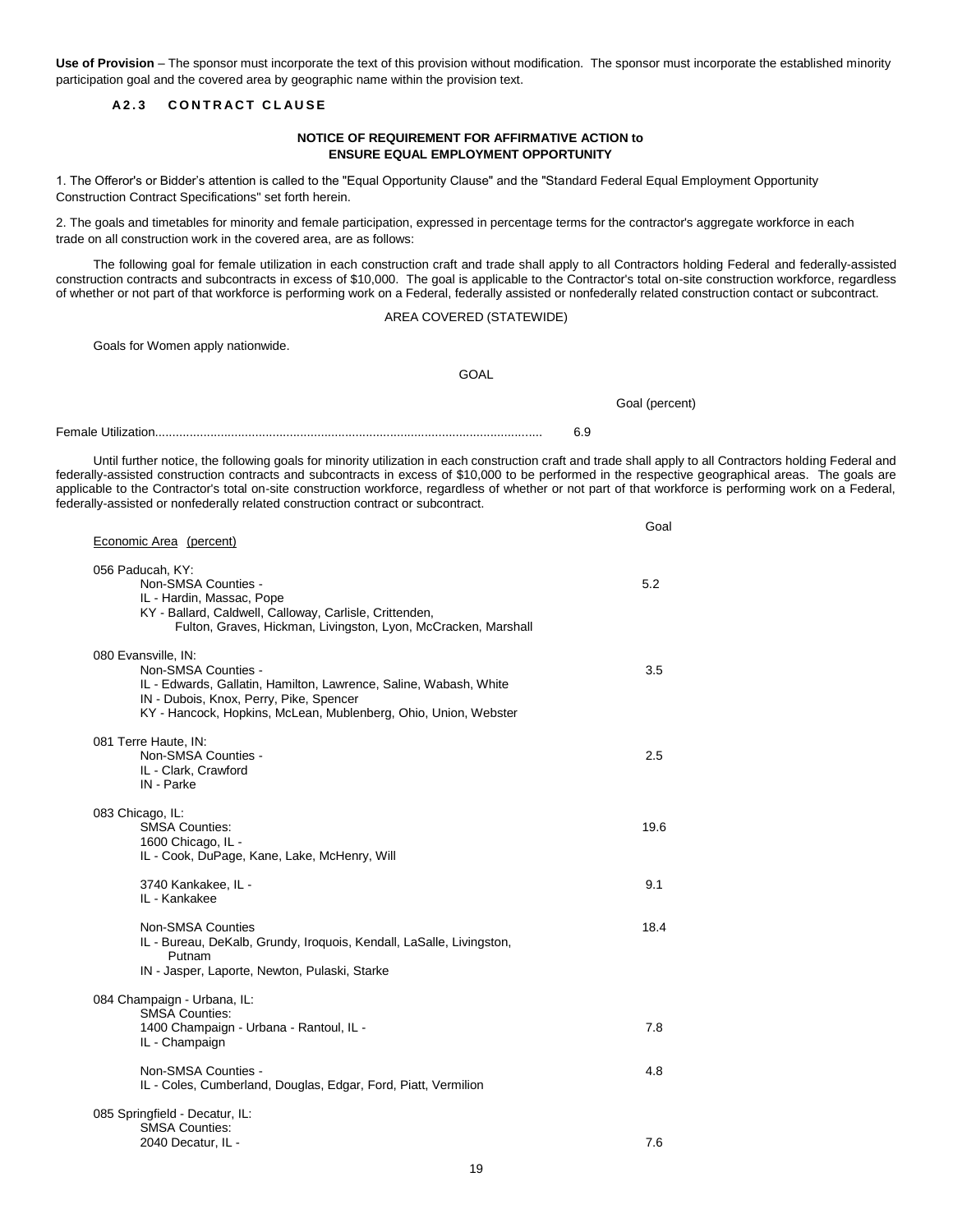| IL - Macon                                                                                                                                                                                                                                                                                                                                                                                                                                                                                                              |      |
|-------------------------------------------------------------------------------------------------------------------------------------------------------------------------------------------------------------------------------------------------------------------------------------------------------------------------------------------------------------------------------------------------------------------------------------------------------------------------------------------------------------------------|------|
| 7880 Springfield, IL -<br>IL - Menard, Sangamon                                                                                                                                                                                                                                                                                                                                                                                                                                                                         | 4.5  |
| Non-SMSA Counties<br>IL - Cass, Christian, Dewitt, Logan, Morgan, Moultrie, Scott, Shelby                                                                                                                                                                                                                                                                                                                                                                                                                               | 4.0  |
| 086 Quincy, IL:<br>Non-SMSA Counties                                                                                                                                                                                                                                                                                                                                                                                                                                                                                    | 3.1  |
| IL - Adams, Brown, Pike<br>MO - Lewis, Marion, Pike, Ralls                                                                                                                                                                                                                                                                                                                                                                                                                                                              |      |
| 087 Peoria, IL:<br><b>SMSA Counties:</b><br>1040 Bloomington - Normal, IL -<br>IL - McLean                                                                                                                                                                                                                                                                                                                                                                                                                              | 2.5  |
| 6120 Peoria, IL -<br>IL - Peoria, Tazewell, Woodford                                                                                                                                                                                                                                                                                                                                                                                                                                                                    | 4.4  |
| Non-SMSA Counties -<br>IL - Fulton, Knox, McDonough, Marshall, Mason, Schuyler, Stark, Warren                                                                                                                                                                                                                                                                                                                                                                                                                           | 3.3  |
| 088 Rockford, IL:<br><b>SMSA Counties:</b><br>6880 Rockford, IL -<br>IL - Boone, Winnebago                                                                                                                                                                                                                                                                                                                                                                                                                              | 6.3  |
| Non-SMSA Counties -<br>IL - Lee, Ogle, Stephenson                                                                                                                                                                                                                                                                                                                                                                                                                                                                       | 4.6  |
| 098 Dubuque, IA:<br>Non-SMSA Counties -<br>IL - JoDaviess<br>IA - Atlamakee, Clayton, Delaware, Jackson, Winnesheik<br>WI - Crawford, Grant, Lafayette                                                                                                                                                                                                                                                                                                                                                                  | 0.5  |
| 099 Davenport, Rock Island, Moline, IA - IL:<br><b>SMSA Counties:</b><br>1960 Davenport, Rock Island, Moline, IA - IL -<br>IL - Henry, Rock Island<br>IA - Scott                                                                                                                                                                                                                                                                                                                                                        | 4.6  |
| Non-SMSA Counties -<br>IL - Carroll, Hancock, Henderson, Mercer, Whiteside<br>IA - Clinton, DesMoines, Henry, Lee, Louisa, Muscatine<br>MO - Clark                                                                                                                                                                                                                                                                                                                                                                      | 3.4  |
| 107 St. Louis, MO:<br><b>SMSA Counties:</b><br>7040 St. Louis, MO - IL -<br>IL - Clinton, Madison, Monroe, St. Clair<br>MO - Franklin, Jefferson, St. Charles, St. Louis, St. Louis City                                                                                                                                                                                                                                                                                                                                | 14.7 |
| Non-SMSA Counties -<br>IL - Alexander, Bond, Calhoun, Clay, Effingham, Fayette, Franklin, Greene,<br>Jackson, Jasper, Jefferson, Jersey, Johnson, Macoupin, Marion,<br>Montgomery, Perry, Pulaski, Randolph, Richland, Union, Washington,<br>Wayne, Williamson<br>MO - Bollinger, Butler, Cape Girardeau, Carter, Crawford, Dent, Gasconade,<br>Iron, Lincoln, Madison, Maries, Mississippi, Montgomery, Perry, Phelps,<br>Reynolds, Ripley, St. Francois, St. Genevieve, Scott, Stoddard, Warren,<br>Washington, Wayne | 11.4 |

These goals are applicable to all of the contractor's construction work (whether or not it is Federal or federally-assisted) performed in the covered area. If the contractor performs construction work in a geographical area located outside of the covered area, it shall apply the goals established for such geographical area where the work is actually performed. With regard to this second area, the contractor also is subject to the goals for both its federally involved and non-federally involved construction.

The Contractor's compliance with the Executive Order and the regulations in 41 CFR Part 60-4 shall be based on its implementation of the Equal Opportunity Clause, specific affirmative action obligations required by the specifications set forth in 41 CFR 60-4.3(a), and its efforts to meet the goals. The hours of minority and female employment and training must be substantially uniform throughout the length of the contract, and in each trade, and the contractor shall make a good faith effort to employ minorities and women evenly on each of its projects. The transfer of minority or female employees or trainees from Contractor to Contractor or from project to project for the sole purpose of meeting the Contractor's goals shall be a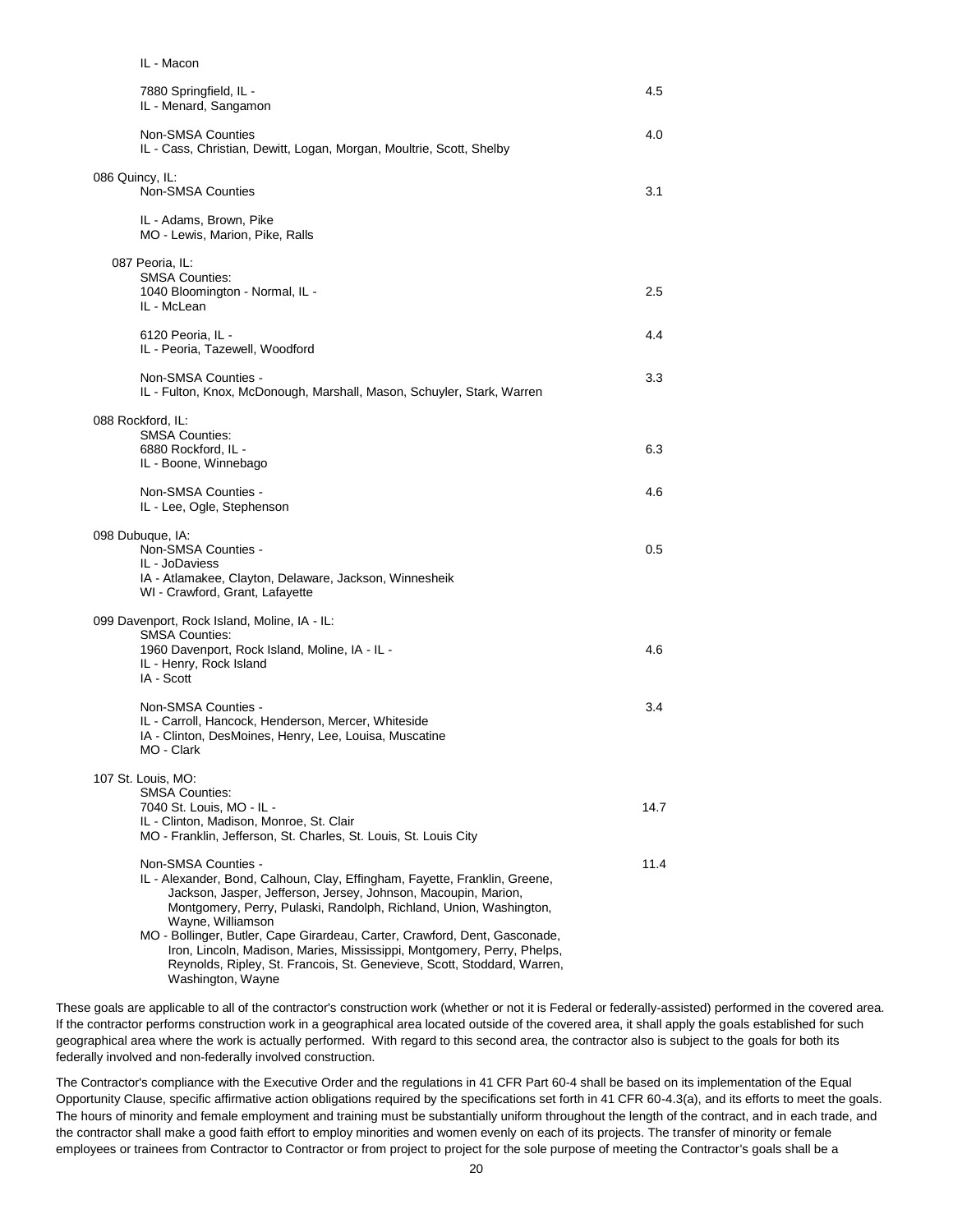violation of the contract, the Executive Order and the regulations in 41 CFR Part 60-4. Compliance with the goals will be measured against the total work hours performed.

3. The Contractor shall provide written notification to the Director of the Office of Federal Contract Compliance Programs (OFCCP) within 10 working days of award of any construction subcontract in excess of \$10,000 at any tier for construction work under the contract resulting from this solicitation. The notification shall list the name, address, and telephone number of the subcontractor; employer identification number of the subcontractor; estimated dollar amount of the subcontract; estimated starting and completion dates of the subcontract; and the geographical area in which the subcontract is to be performed.

4. As used in this notice and in the contract resulting from this solicitation, the "covered area" is Metropolis, Illinois; Massac County.

#### **A3 BREACH OF CONTRACT TERMS**

#### **A 3 . 1 S O U R C E**

2 CFR § 200 Appendix II(A)

#### **A 3 . 2 A P P L I C A B I L I T Y**

This provision requires sponsors to incorporate administrative, contractual or legal remedies if contractors violate or breach contract terms. The sponsor must also include appropriate sanctions and penalties.

**Contract Types** – This provision is required for all contracts that exceed the simplified acquisition threshold as stated in 2 CFR Part 200, Appendix II (A). This threshold is occasionally adjusted for inflation, and is now equal to \$150,000.

**Use of Provision** – The regulation does not prescribe mandatory language. The following language is acceptable to the FAA and meets the intent of this requirement. If the sponsor uses different language, the sponsor's language must fully satisfy the requirements of part 200. Select either "contractor" or "consultant" as applicable.

#### **A 3 . 3 C O N T R A C T C L A U S E**

#### <span id="page-21-1"></span><span id="page-21-0"></span>**BREACH OF CONTRACT TERMS**

Any violation or breach of terms of this contract on the part of the contractor or its subcontractors may result in the suspension or termination of this contract or such other action that may be necessary to enforce the rights of the parties of this agreement.

Owner will provide the [*Contractor | Consultant*] written notice that describes the nature of the breach and corrective actions the [*Contractor | Consultant*] must undertake in order to avoid termination of the contract. Owner reserves the right to withhold payments to Contractor until such time the Contractor corrects the breach or the Owner elects to terminate the contract. The Owner's notice will identify a specific date by which the [*Contractor | Consultant*] must correct the breach. Owner may proceed with termination of the contract if the [*Contractor | Consultant*] fails to correct the breach by deadline indicated in the Owner's notice.

The duties and obligations imposed by the Contract Documents and the rights and remedies available thereunder are in addition to, and not a limitation of, any duties, obligations, rights and remedies otherwise imposed or available by law.

#### **A4 B U Y AM E R I C AN P R E F E R E N C E**

#### **A 4 . 1 S O U R C E**

Title 49 USC § 50101

#### **A 4 . 2 A P P L I C A B I L I T Y**

The sponsor must meet the Buy American preference requirements found in 49 USC § 50101 in all AIP-funded projects. The Buy America requirements flow down from the sponsor to first tier contractors, who are responsible for ensuring that lower tier contractors and subcontractors are in compliance. The Buy American preference also applies to professional service agreements if the agreement includes any manufactured product as a deliverable.

#### **A 4 . 3 C O N T R A C T C L A U S E**

- (a) The Aviation Safety and Capacity Expansion Act of 1990 provides that preference be given to steel and manufactured products produced in the United States when funds are expended pursuant to a grant issued under the Airport Improvement Program (AIP).
- (b) Any and all steel products used in the performance of this contract by the Contractor, subcontractors, producers, and suppliers are required to adhere to the Illinois Steel Products Procurement Act, which requires that all steel items be of 100 percent domestic origin and manufacture. Any products listed under the Federal Aviation Administration's (FAA) nationwide approved list of "Equipment Meeting Buy American Requirements" shall be deemed as meeting the requirements of the Illinois Steel Products Procurement Act.
- (c) The successful bidder will be required to assure that only domestic steel and domestically manufactured products will be used by the Contractor, subcontractors, producers, and suppliers in the performance of this contract. The North American Free Trade Agreement (NAFTA) specifically excluded federal grant programs such as the AIP. Therefore, NAFTA does not change the requirement to comply with the Buy American requirement in the Act. Exceptions to this are for products, other than steel, that: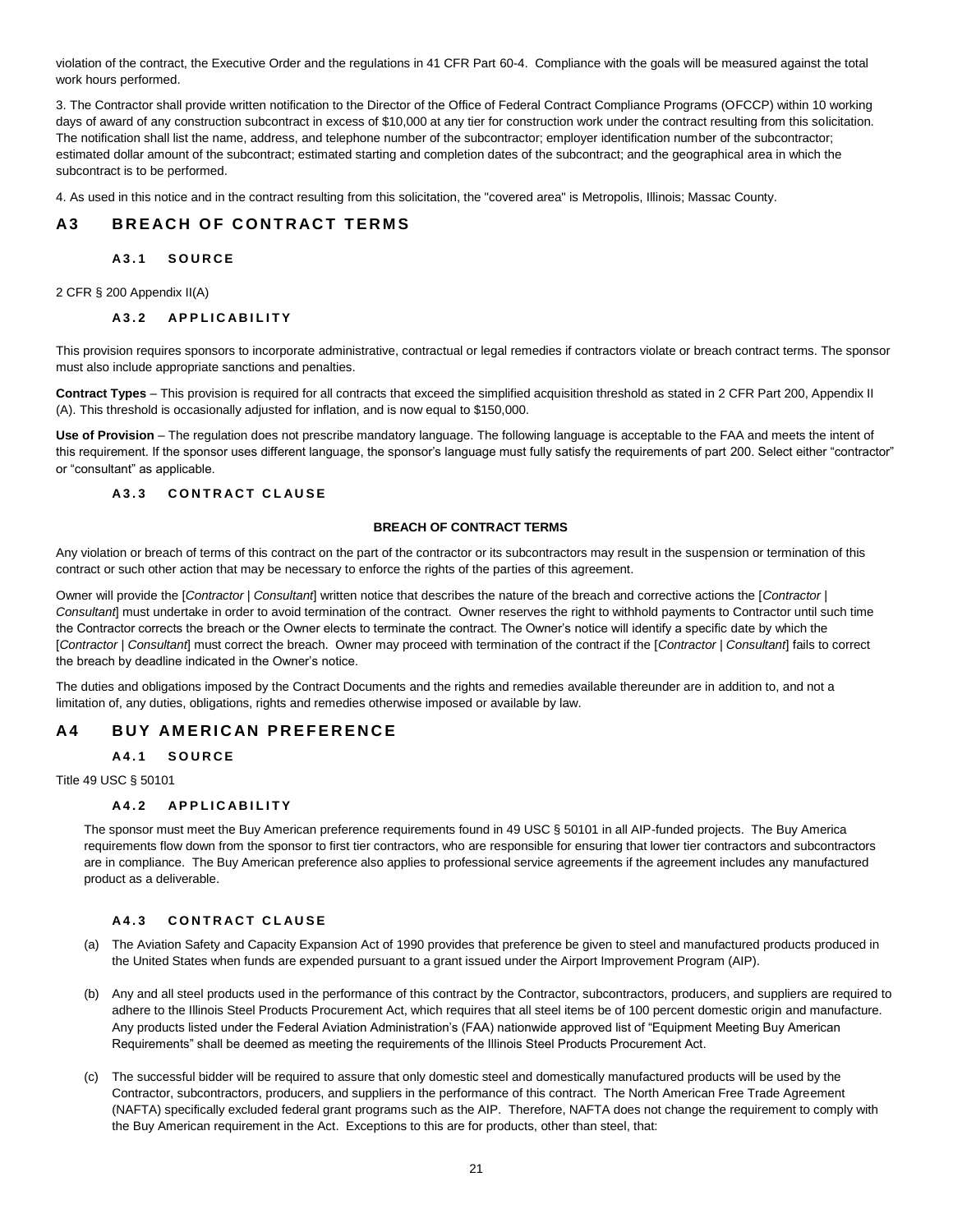- (1) the FAA has determined, under the Aviation Safety and Capacity Expansion Act of 1990, are not produced in the United States in sufficient and reasonably available quantities or of a satisfactory quality;
- (2) the FAA has determined, under the Aviation Safety and Capacity Expansion Act of 1990, that domestic preference would be inconsistent with the public interest;
- (3) the FAA has determined that inclusion of domestic material will increase the cost of the overall project contract by more than 25 percent; or
- (4) the FAA has determined, under the Aviation Safety and Capacity Expansion Act of 1990,
	- (i) the cost of components and subcomponents produced in the United States is more than 60 percent of the cost of all components of the facility or equipment, and
	- (ii) final assembly of the facility or equipment has occurred in the United States.

The FAA must grant waivers for any items that are included in these above exceptions. Bidders can review items already approved under the FAA nationwide approved list of "Equipment Meeting Buy American Requirements" on the FAA website, which do not require a specific FAA waiver.

All waivers are the responsibility of the Contractor, must be obtained prior to the Notice to Proceed, and must be submitted to the Illinois Division of Aeronautics for review and approval before being forwarded to the FAA. Any products used on the project that cannot meet the domestic requirement, and for which a waiver prior to the Notice to Proceed was not obtained, will be rejected for use and subject to removal and replacement with no additional compensation, and the contractor deemed non-responsive.

# <span id="page-22-0"></span>**A5 CIVIL RIGHTS - GENERAL**

#### **A 5 . 1 S O U R C E**

49 USC § 47123

#### **A 5 . 2 A P P L I C A B I L I T Y**

Note: This provision is in addition to the Civil Rights – Title VI provisions.

**Contract Types** – The General Civil Rights Provisions found in 49 USC § 47123, derived from the Airport and Airway Improvement Act of 1982, Section 520, apply to all sponsor contracts regardless of funding source.

**Use of Provision** – There are two versions of this provision. One applies to sponsor contracts and the other applies to sponsor lease agreements and transfer agreements. The sponsor must incorporate the text of the appropriate provision without modification.

#### **A 5 . 3 C O N T R A C T C L A U S E**

#### **A 5 . 3 . 1 S p o n s o r C o n t r a c t s**

#### **GENERAL CIVIL RIGHTS PROVISIONS**

The contractor agrees to comply with pertinent statutes, Executive Orders and such rules as are promulgated to ensure that no person shall, on the grounds of race, creed, color, national origin, sex, age, or disability be excluded from participating in any activity conducted with or benefiting from Federal assistance.

This provision binds the contractor and subtier contractors from the bid solicitation period through the completion of the contract. This provision is in addition to that required of Title VI of the Civil Rights Act of 1964.

#### **A5.3.2 Sponsor Lease Agreements and Transfer Agreements**

#### <span id="page-22-1"></span>**GENERAL CIVIL RIGHTS PROVISIONS**

The tenant/concessionaire/lessee and its transferee agree to comply with pertinent statutes, Executive Orders and such rules as are promulgated to ensure that no person shall, on the grounds of race, creed, color, national origin, sex, age, or disability be excluded from participating in any activity conducted with or benefiting from Federal assistance.

This provision obligates the tenant/concessionaire/lessee or its transferee for the period during which Federal assistance is extended to the airport through the Airport Improvement Program.

In cases where Federal assistance provides, or is in the form of personal property; real property or interest therein; structures or improvements thereon, this provision obligates the party or any transferee for the longer of the following periods:

- (a) The period during which the property is used by the airport sponsor or any transferee for a purpose for which Federal assistance is extended, or for another purpose involving the provision of similar services or benefits; or
- (b) The period during which the airport sponsor or any transferee retains ownership or possession of the property.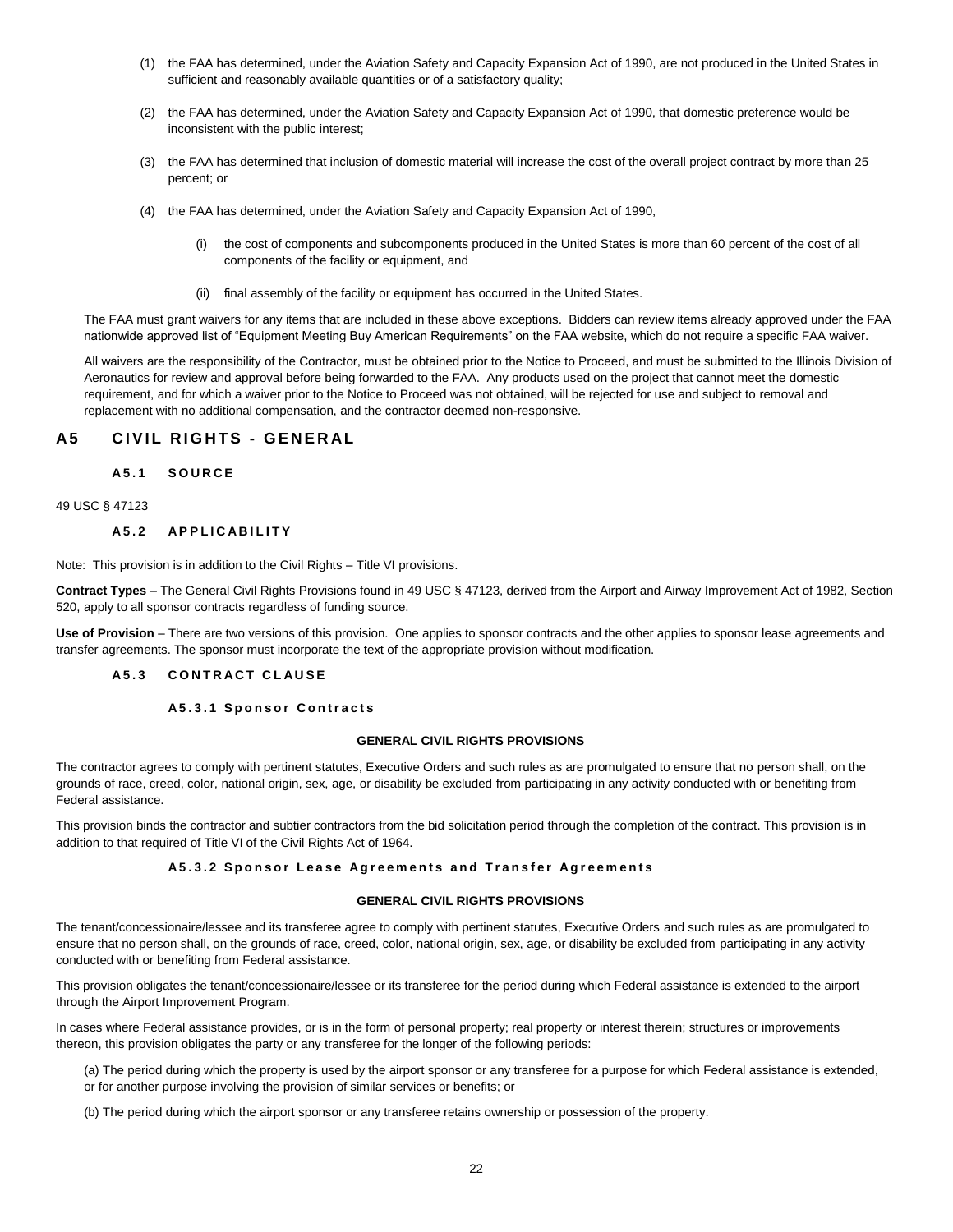# **A6** CIVIL RIGHTS - TITLE VI ASSURANCE

#### **A 6 . 1 S O U R C E**

49 USC § 47123

FAA Order 1400.11

#### **A 6 . 2 A P P L I C A B I L I T Y**

Title VI of the Civil Rights Act of 1964, as amended, (Title VI) prohibits discrimination on the grounds of race, color, or national origin under any program or activity receiving Federal financial assistance. Sponsors must include appropriate clauses from the Standard DOT Title VI Assurances in all contracts and solicitations.

The clauses are as follows:

| <b>Contract Clause</b><br>a.                                                                                                       | The Sponsor must include the contract<br>b.<br>clause in:                                                                                                                                                                                                                                                                                       | <b>Clause Text is</b><br>c.<br><b>Included in Paragraph</b> |
|------------------------------------------------------------------------------------------------------------------------------------|-------------------------------------------------------------------------------------------------------------------------------------------------------------------------------------------------------------------------------------------------------------------------------------------------------------------------------------------------|-------------------------------------------------------------|
| <b>Title VI Solicitation Notice</b><br>$d$ .                                                                                       | All solicitations for bids, requests for proposals<br>1)<br>work, or material subject to the nondiscrimination<br>acts and regulations made in connection with<br>Airport Improvement Program grants; and<br>All proposals for negotiated agreements<br>2)<br>regardless of funding source.                                                     | A6.3.1<br>e.                                                |
| Title VI Clauses for Compliance<br>f.<br>with Nondiscrimination Requirements                                                       | Every contract or agreement, unless the<br>g.<br>sponsor has determined and the FAA concurs, that the<br>contract or agreement is not subject to the<br>Nondiscrimination Acts and Authorities                                                                                                                                                  | A6.3.2<br>h.                                                |
| Title VI Required Clause for Property<br>Interests Transferred from the United<br><b>States</b>                                    | As a covenant running with the land, in any<br>i.<br>deed from the United States effecting or recording a<br>transfer of real property, structures, use, or<br>improvements thereon or interest therein to a sponsor.                                                                                                                           | A6.3.3<br>j.                                                |
| k.<br>Title VI Required Clause for<br>Transfer of Real Property Acquired or<br>Improved Under the Activity, Facility or<br>Program | As a covenant running with the land, in any<br>I.<br>future deeds, leases, licenses, permits, or similar<br>instruments entered into by the sponsor with other<br>parties for all transfers of real property acquired or<br>improved under the activity, facility, or program                                                                   | A6.3.4<br>m.                                                |
| Clauses for Construction/Use/Access to<br>Real Property Acquired Under the<br>Activity, Facility or Program                        | As a covenant running with the land, in any<br>n.<br>future deeds, leases, licenses, permits, or similar<br>instruments entered into by the sponsor with other<br>parties for the construction or use of, or access to,<br>space on, over, or under real property acquired or<br>improved under the applicable activity, project, or<br>program | A6.3.5<br>0.                                                |
| <b>Title VI List Of Pertinent</b><br>Nondiscrimination Acts And Authorities                                                        | Insert this list in every contract or<br>p.<br>agreement, unless the sponsor has determined and<br>the FAA concurs, that the contract or agreement is not<br>subject to the Nondiscrimination Acts and Authorities                                                                                                                              | A6.3.6<br>q.                                                |

#### **A6.2.1 Applicability of Title VI Solicitation Notice**

#### **A 6 . 3 C O N T R A C T C L A U S E**

#### **A6.3.1 Title VI Solicitation Notice**

#### <span id="page-23-1"></span>**Title VI Solicitation Notice:**

<span id="page-23-0"></span>The City of Metropolis, in accordance with the provisions of Title VI of the Civil Rights Act of 1964 (78 Stat. 252, 42 U.S.C. §§ 2000d to 2000d-4) and the Regulations, hereby notifies all bidders that it will affirmatively ensure that any contract entered into pursuant to this advertisement, disadvantaged business enterprises will be afforded full and fair opportunity to submit bids in response to this invitation and will not be discriminated against on the grounds of race, color, or national origin in consideration for an award.

#### **A6.3.2 Title VI Clauses for Compliance with Nondiscrimination Requirements**

#### **Compliance with Nondiscrimination Requirements**

During the performance of this contract, the contractor, for itself, its assignees, and successors in interest (hereinafter referred to as the "contractor") agrees as follows: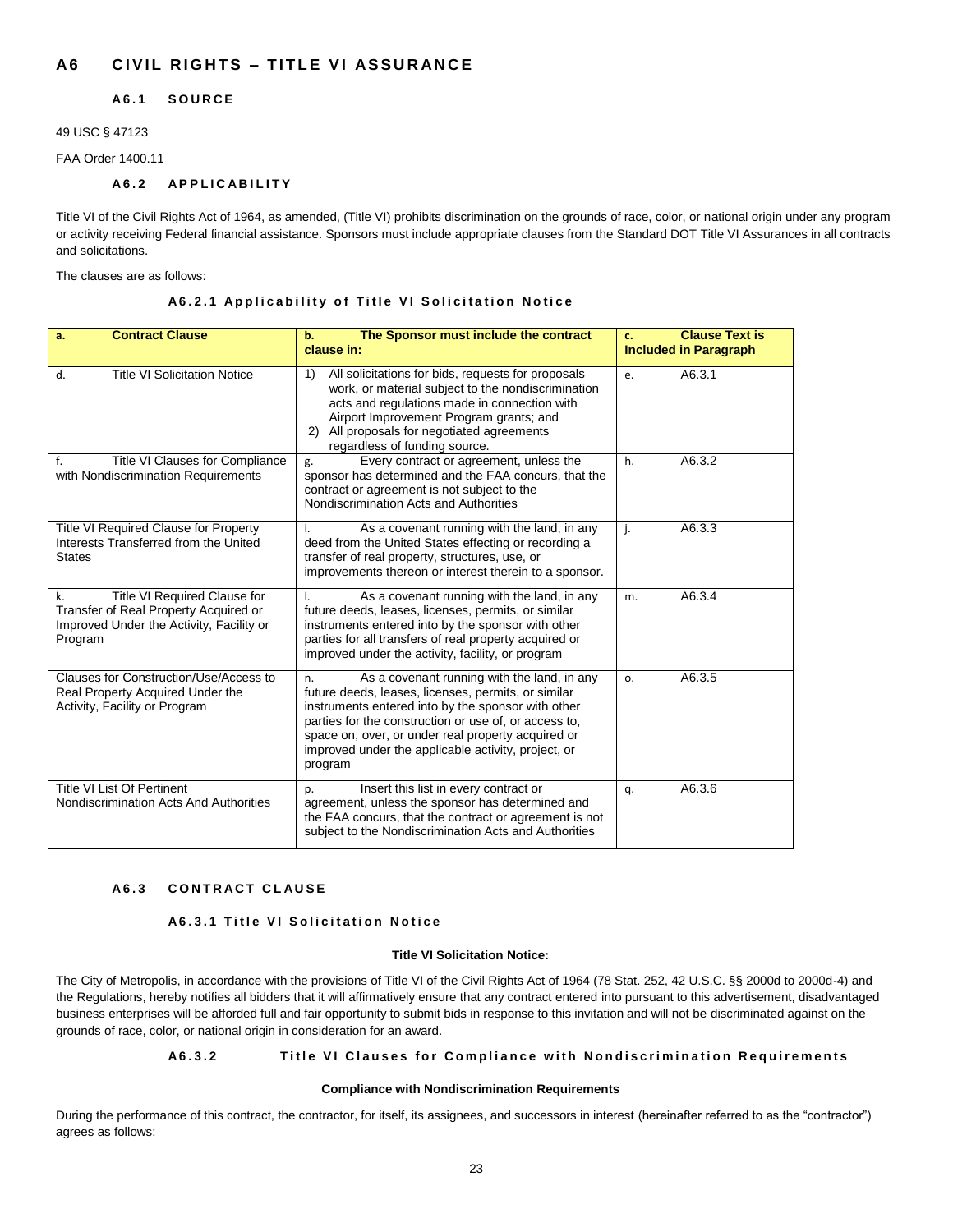- **Compliance with Regulations:** The contractor (hereinafter includes consultants) will comply with the Title VI List of Pertinent Nondiscrimination Acts And Authorities, as they may be amended from time to time, which are herein incorporated by reference and made a part of this contract.
- **Non-discrimination:** The contractor, with regard to the work performed by it during the contract, will not discriminate on the grounds of race, color, or national origin in the selection and retention of subcontractors, including procurements of materials and leases of equipment. The contractor will not participate directly or indirectly in the discrimination prohibited by the Nondiscrimination Acts and Authorities, including employment practices when the contract covers any activity, project, or program set forth in Appendix B of 49 CFR part 21.
- **Solicitations for Subcontracts, Including Procurements of Materials and Equipment:** In all solicitations, either by competitive bidding, or negotiation made by the contractor for work to be performed under a subcontract, including procurements of materials, or leases of equipment, each potential subcontractor or supplier will be notified by the contractor of the contractor's obligations under this contract and the Nondiscrimination Acts And Authorities on the grounds of race, color, or national origin.
- **Information and Reports:** The contractor will provide all information and reports required by the Acts, the Regulations, and directives issued pursuant thereto and will permit access to its books, records, accounts, other sources of information, and its facilities as may be determined by the sponsor or the Federal Aviation Administration to be pertinent to ascertain compliance with such Nondiscrimination Acts And Authorities and instructions. Where any information required of a contractor is in the exclusive possession of another who fails or refuses to furnish the information, the contractor will so certify to the sponsor or the Federal Aviation Administration, as appropriate, and will set forth what efforts it has made to obtain the information.
- **Sanctions for Noncompliance:** In the event of a contractor's noncompliance with the Non-discrimination provisions of this contract, the sponsor will impose such contract sanctions as it or the Federal Aviation Administration may determine to be appropriate, including, but not limited to:
	- a. Withholding payments to the contractor under the contract until the contractor complies; and/or
	- b. Cancelling, terminating, or suspending a contract, in whole or in part.
- **Incorporation of Provisions:** The contractor will include the provisions of paragraphs one through six in every subcontract, including procurements of materials and leases of equipment, unless exempt by the Acts, the Regulations and directives issued pursuant thereto. The contractor will take action with respect to any subcontract or procurement as the sponsor or the Federal Aviation Administration may direct as a means of enforcing such provisions including sanctions for noncompliance. Provided, that if the contractor becomes involved in, or is threatened with litigation by a subcontractor, or supplier because of such direction, the contractor may request the sponsor to enter into any litigation to protect the interests of the sponsor. In addition, the contractor may request the United States to enter into the litigation to protect the interests of the United States.

#### **A6.3.3** Title VI Clauses for Deeds Transferring United States Property

#### **CLAUSES FOR DEEDS TRANSFERRING UNITED STATES PROPERTY**

<span id="page-24-0"></span>The following clauses will be included in deeds effecting or recording the transfer of real property, structures, or improvements thereon, or granting interest therein from the United States pursuant to the provisions of the Airport Improvement Program grant assurances.

**NOW, THEREFORE,** the Federal Aviation Administration as authorized by law and upon the condition that the City of Metropolis will accept title to the lands and maintain the project constructed thereon in accordance with Public Law 114-141, for the Airport Improvement Program and the policies and procedures prescribed by the Federal Aviation Administration of the U.S. Department of Transportation in accordance and in compliance with all requirements imposed by Title 49, Code of Federal Regulations, U.S. Department of Transportation, Subtitle A, Office of the Secretary, Part 21, Nondiscrimination in Federally-assisted programs of the U.S. Department of Transportation pertaining to and effectuating the provisions of Title VI of the Civil Rights Act of 1964 (78 Stat. 252; 42 U.S.C. § 2000d to 2000d-4), does hereby remise, release, quitclaim and convey unto the City of Metropolis all the right, title and interest of the U.S. Department of Transportation/Federal Aviation Administration in and to said lands described in the Exhibit A.

#### **(HABENDUM CLAUSE)**

**TO HAVE AND TO HOLD** said lands and interests therein unto the City of Metropolis and its successors forever, subject, however, to the covenants, conditions, restrictions and reservations herein contained as follows, which will remain in effect for the period during which the real property or structures are used for a purpose for which Federal financial assistance is extended or for another purpose involving the provision of similar services or benefits and will be binding on the City of Metropolis, its successors and assigns.

The City of Metropolis, in consideration of the conveyance of said lands and interests in lands, does hereby covenant and agree as a covenant running with the land for itself, its successors and assigns, that (1) no person will on the grounds of race, color, or national origin, be excluded from participation in, be denied the benefits of, or be otherwise subjected to discrimination with regard to any facility located wholly or in part on, over, or under such lands hereby conveyed [,] [and]\* (2) that the City of Metropolis will use the lands and interests in lands and interests in lands so conveyed, in compliance with all requirements imposed by or pursuant to Title 49, Code of Federal Regulations, U.S. Department of Transportation, Subtitle A, Office of the Secretary, Part 21, Non-discrimination in Federally-assisted programs of the U.S. Department of Transportation, Effectuation of Title VI of the Civil Rights Act of 1964, and as said Regulations and Acts may be amended[, and (3) that in the event of breach of any of the above-mentioned non-discrimination conditions, the Department will have a right to enter or re-enter said lands and facilities on said land, and that above described land and facilities will thereon revert to and vest in and become the absolute property of the Federal Aviation Administration and its assigns as such interest existed prior to this instruction].\*

<span id="page-24-1"></span>(\*Reverter clause and related language to be used only when it is determined that such a clause is necessary in order to make clear the purpose of Title VI.)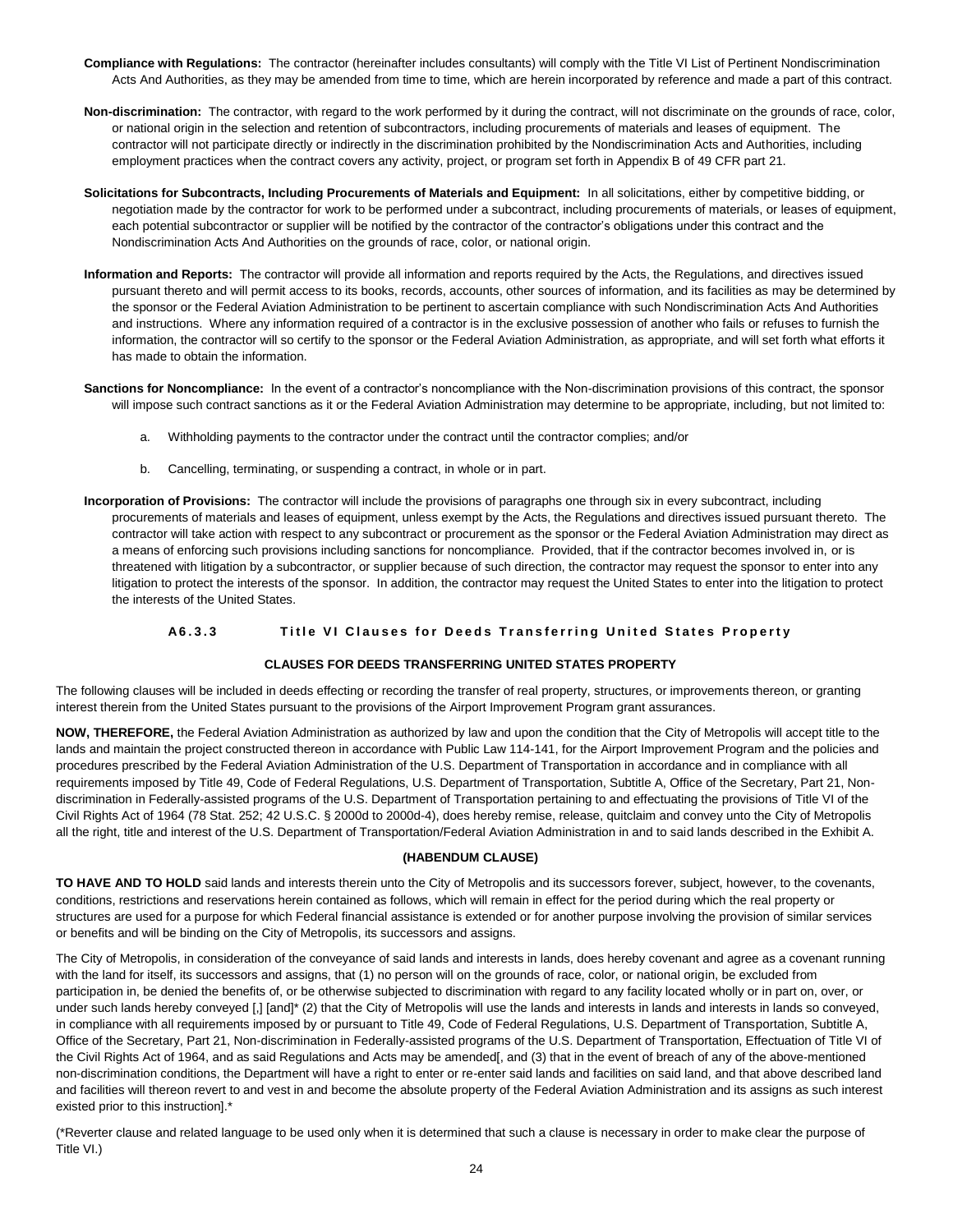#### **A6.3.4** Title VI Clauses for Transfer of Real Property Acquired or Improved Under the Activity, Facility, or Program

#### **CLAUSES FOR TRANSFER OF REAL PROPERTY ACQUIRED OR IMPROVED UNDER THE ACTIVITY, FACILITY, OR PROGRAM**

The following clauses will be included in deeds, licenses, leases, permits, or similar instruments entered into by the City of Metropolis pursuant to the provisions of the Airport Improvement Program grant assurances.

- A. The (grantee, lessee, permittee, etc. as appropriate) for himself/herself, his/her heirs, personal representatives, successors in interest, and assigns, as a part of the consideration hereof, does hereby covenant and agree [in the case of deeds and leases add "as a covenant running with the land"] that:
	- 1. In the event facilities are constructed, maintained, or otherwise operated on the property described in this (deed, license, lease, permit, etc.) for a purpose for which a Federal Aviation Administration activity, facility, or program is extended or for another purpose involving the provision of similar services or benefits, the (grantee, licensee, lessee, permittee, etc.) will maintain and operate such facilities and services in compliance with all requirements imposed by the Nondiscrimination Acts and Regulations listed in the Pertinent List of Nondiscrimination Authorities (as may be amended) such that no person on the grounds of race, color, or national origin, will be excluded from participation in, denied the benefits of, or be otherwise subjected to discrimination in the use of said facilities.
- B. With respect to licenses, leases, permits, etc., in the event of breach of any of the above Nondiscrimination covenants, the City of Metropolis will have the right to terminate the (lease, license, permit, etc.) and to enter, re-enter, and repossess said lands and facilities thereon, and hold the same as if the (lease, license, permit, etc.) had never been made or issued.\*
- C. With respect to a deed, in the event of breach of any of the above Nondiscrimination covenants, the City of Metropolis will have the right to enter or re-enter the lands and facilities thereon, and the above described lands and facilities will there upon revert to and vest in and become the absolute property of the City of Metropolis and its assigns.\*

(\*Reverter clause and related language to be used only when it is determined that such a clause is necessary to make clear the purpose of Title VI.)

#### **A6.3.5** Title VI Clauses for Construction/Use/Access to Real Property Acquired **Under the Activity, Facility or Program**

#### <span id="page-25-0"></span>**CLAUSES FOR CONSTRUCTION/USE/ACCESS TO REAL PROPERTY ACQUIRED UNDER THE ACTIVITY, FACILITY OR PROGRAM**

The following clauses will be included in deeds, licenses, permits, or similar instruments/agreements entered into by the City of Metropolis pursuant to the provisions of the Airport Improvement Program grant assurances.

- A. The (grantee, licensee, permittee, etc., as appropriate) for himself/herself, his/her heirs, personal representatives, successors in interest, and assigns, as a part of the consideration hereof, does hereby covenant and agree (in the case of deeds and leases add, "as a covenant running with the land") that (1) no person on the ground of race, color, or national origin, will be excluded from participation in, denied the benefits of, or be otherwise subjected to discrimination in the use of said facilities, (2) that in the construction of any improvements on, over, or under such land, and the furnishing of services thereon, no person on the ground of race, color, or national origin, will be excluded from participation in, denied the benefits of, or otherwise be subjected to discrimination, (3) that the (grantee, licensee, lessee, permittee, etc.) will use the premises in compliance with all other requirements imposed by or pursuant to the List of discrimination Acts And Authorities.
- B. With respect to (licenses, leases, permits, etc.), in the event of breach of any of the above nondiscrimination covenants, the City of Metropolis will have the right to terminate the (license, permit, etc., as appropriate) and to enter or re-enter and repossess said land and the facilities thereon, and hold the same as if said (license, permit, etc., as appropriate) had never been made or issued.\*
- C. With respect to deeds, in the event of breach of any of the above nondiscrimination covenants, the City of Metropolis will there upon revert to and vest in and become the absolute property of the City of Metropolis and its assigns.\*

(\*Reverter clause and related language to be used only when it is determined that such a clause is necessary to make clear the purpose of Title VI.)

#### **A 6 . 3 . 6 T i t l e V I L i s t o f P e r t i n e n t N o n d i s c r i m i n a t i o n A c t s a n d A u t h o r i t i e s**

#### <span id="page-25-1"></span>**Title VI List of Pertinent Nondiscrimination Acts and Authorities**

During the performance of this contract, the contractor, for itself, its assignees, and successors in interest (hereinafter referred to as the "contractor") agrees to comply with the following non-discrimination statutes and authorities; including but not limited to:

- Title VI of the Civil Rights Act of 1964 (42 U.S.C. § 2000d *et seq*., 78 stat. 252), (prohibits discrimination on the basis of race, color, national origin); 49 CFR part 21 (Non-discrimination In Federally-Assisted Programs of The Department of Transportation—Effectuation of Title VI of The Civil Rights Act of 1964);
- The Uniform Relocation Assistance and Real Property Acquisition Policies Act of 1970, (42 U.S.C. § 4601), (prohibits unfair treatment of persons displaced or whose property has been acquired because of Federal or Federal-aid programs and projects);
- Section 504 of the Rehabilitation Act of 1973, (29 U.S.C. § 794 *et seq*.), as amended, (prohibits discrimination on the basis of disability); and 49 CFR part 27;
- The Age Discrimination Act of 1975, as amended, (42 U.S.C. § 6101 *et seq*.), (prohibits discrimination on the basis of age);
- Airport and Airway Improvement Act of 1982, (49 USC § 471, Section 47123), as amended, (prohibits discrimination based on race, creed, color, national origin, or sex);
- The Civil Rights Restoration Act of 1987, (PL 100-209), (Broadened the scope, coverage and applicability of Title VI of the Civil Rights Act of 1964, The Age Discrimination Act of 1975 and Section 504 of the Rehabilitation Act of 1973, by expanding the definition of the terms "programs or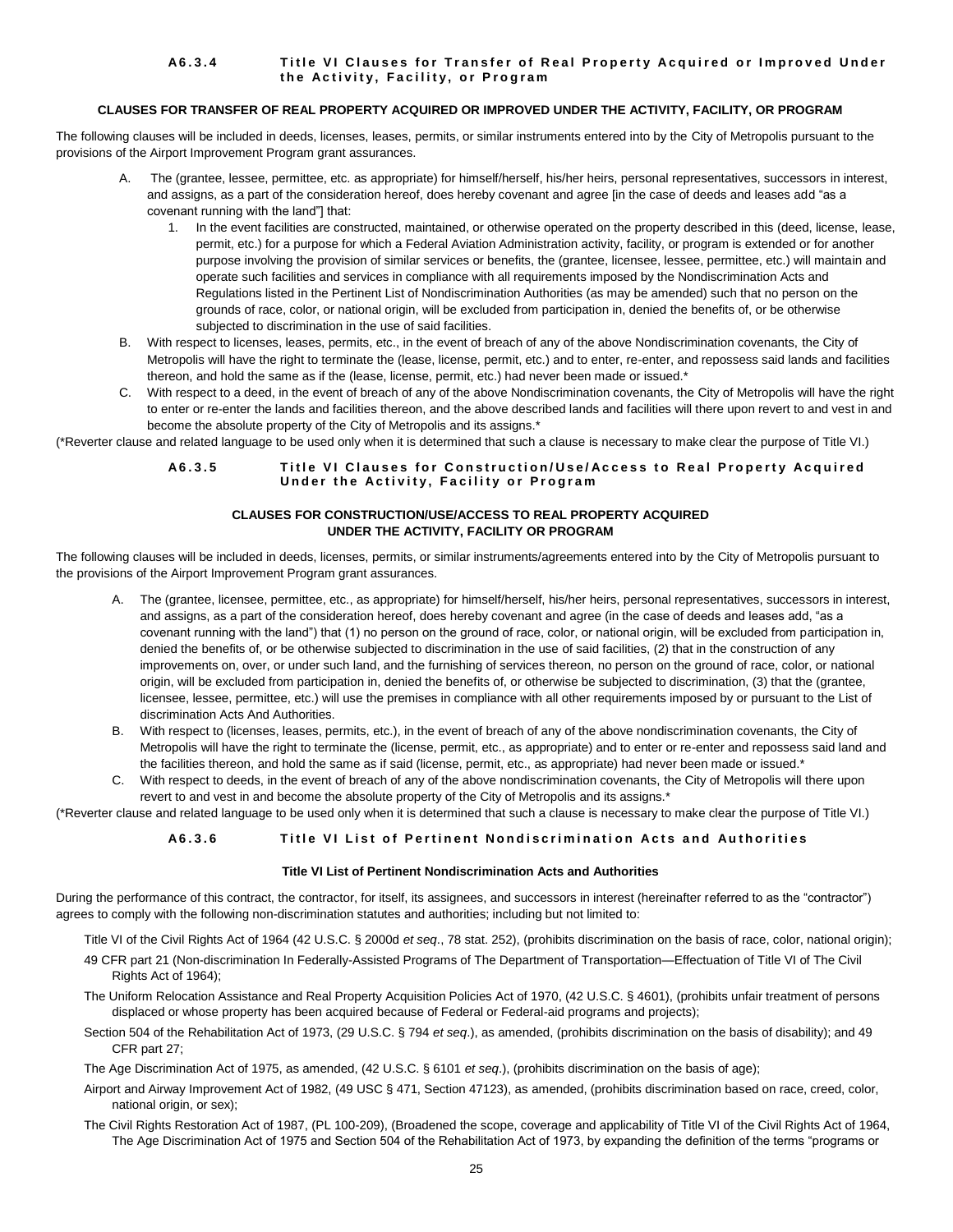activities" to include all of the programs or activities of the Federal-aid recipients, sub-recipients and contractors, whether such programs or activities are Federally funded or not);

- Titles II and III of the Americans with Disabilities Act of 1990, which prohibit discrimination on the basis of disability in the operation of public entities, public and private transportation systems, places of public accommodation, and certain testing entities (42 U.S.C. §§ 12131 – 12189) as implemented by Department of Transportation regulations at 49 CFR parts 37 and 38;
- The Federal Aviation Administration's Non-discrimination statute (49 U.S.C. § 47123) (prohibits discrimination on the basis of race, color, national origin, and sex);
- Executive Order 12898, Federal Actions to Address Environmental Justice in Minority Populations and Low-Income Populations, which ensures non-discrimination against minority populations by discouraging programs, policies, and activities with disproportionately high and adverse human health or environmental effects on minority and low-income populations;
- Executive Order 13166, Improving Access to Services for Persons with Limited English Proficiency, and resulting agency guidance, national origin discrimination includes discrimination because of limited English proficiency (LEP). To ensure compliance with Title VI, you must take reasonable steps to ensure that LEP persons have meaningful access to your programs (70 Fed. Reg. at 74087 to 74100);
- Title IX of the Education Amendments of 1972, as amended, which prohibits you from discriminating because of sex in education programs or activities (20 U.S.C. 1681 et seq).

# <span id="page-26-0"></span>**A7 CLEAN AIR AND WATER POLLUTION CONTROL**

#### **A 7 . 1 S O U R C E**

2 CFR § 200, Appendix II(G)

#### **A 7 . 2 A P P L I C A B I L I T Y**

**Contract Types** – This provision is required for all contracts and lower tier contracts that exceed \$150,000.

**Use of Provision** – The regulation does not prescribe mandatory language. The following language is acceptable to the FAA and meets the intent of this requirement. If the sponsor uses different language, the sponsor's language must fully satisfy the requirements of Appendix II to 2 CFR §200.

#### **A 7 . 3 C O N T R A C T C L A U S E**

#### <span id="page-26-1"></span>**CLEAN AIR AND WATER POLLUTION CONTROL**

Contractor agrees to comply with all applicable standards, orders, and regulations issued pursuant to the Clean Air Act (42 U.S.C. § 740-7671q) and the Federal Water Pollution Control Act as amended (33 U.S.C. § 1251-1387). The Contractor agrees to report any violation to the Owner immediately upon discovery. The Owner assumes responsibility for notifying the Environmental Protection Agency (EPA) and the Federal Aviation Administration.

Contractor must include this requirement in all subcontracts that exceeds \$150,000.

#### **A8** CONTRACT WORKHOURS AND SAFETY STANDARDS ACT REQUIREMENTS

#### **A 8 . 1 S O U R C E**

2 CFR § 200, Appendix II(E)

#### **A 8 . 2 A P P L I C A B I L I T Y**

Contract Workhours and Safety Standards Act Requirements, (CWHSSA) requires contractors and subcontractors on covered contracts to pay laborers and mechanics employed in the performance of the contracts one and one-half times their basic rate of pay for all hours worked over 40 in a workweek. CWHSSA prohibits unsanitary, hazardous, or dangerous working conditions on federally assisted projects. The Wage and Hour Division (WHD) within the U.S. Department of Labor (DOL) enforces the compensation requirements of this Act, while DOL's Occupational Safety and Health Administration (OSHA) enforces the safety and health requirements

#### **Contract Types** –

*Construction* - This provision applies to all contracts and lower tier contracts that exceed \$100,000, and employ laborers, mechanics, watchmen and guards.

*Equipment* - This provision applies to any equipment project exceeding \$100,000 that involves installation of equipment onsite (e.g. electrical vault equipment). This provision does not apply to equipment acquisition projects where the manufacture of the equipment takes place offsite at the vendor plant (e.g. ARFF and SRE vehicles)

*Professional Services* - This provision applies to professional service agreements that exceed \$100,000 and employs laborers, mechanics, watchmen and guards. This includes members of survey crews and exploratory drilling operations.

*Property* – While most land transactions do not involve employment of laborers, mechanics, watchmen and guards, under certain circumstances, a property acquisition project could require such employment. Examples include the installation of property fencing or testing for environmental contamination

**Use of Provision** – Sponsors must incorporate this text without modification.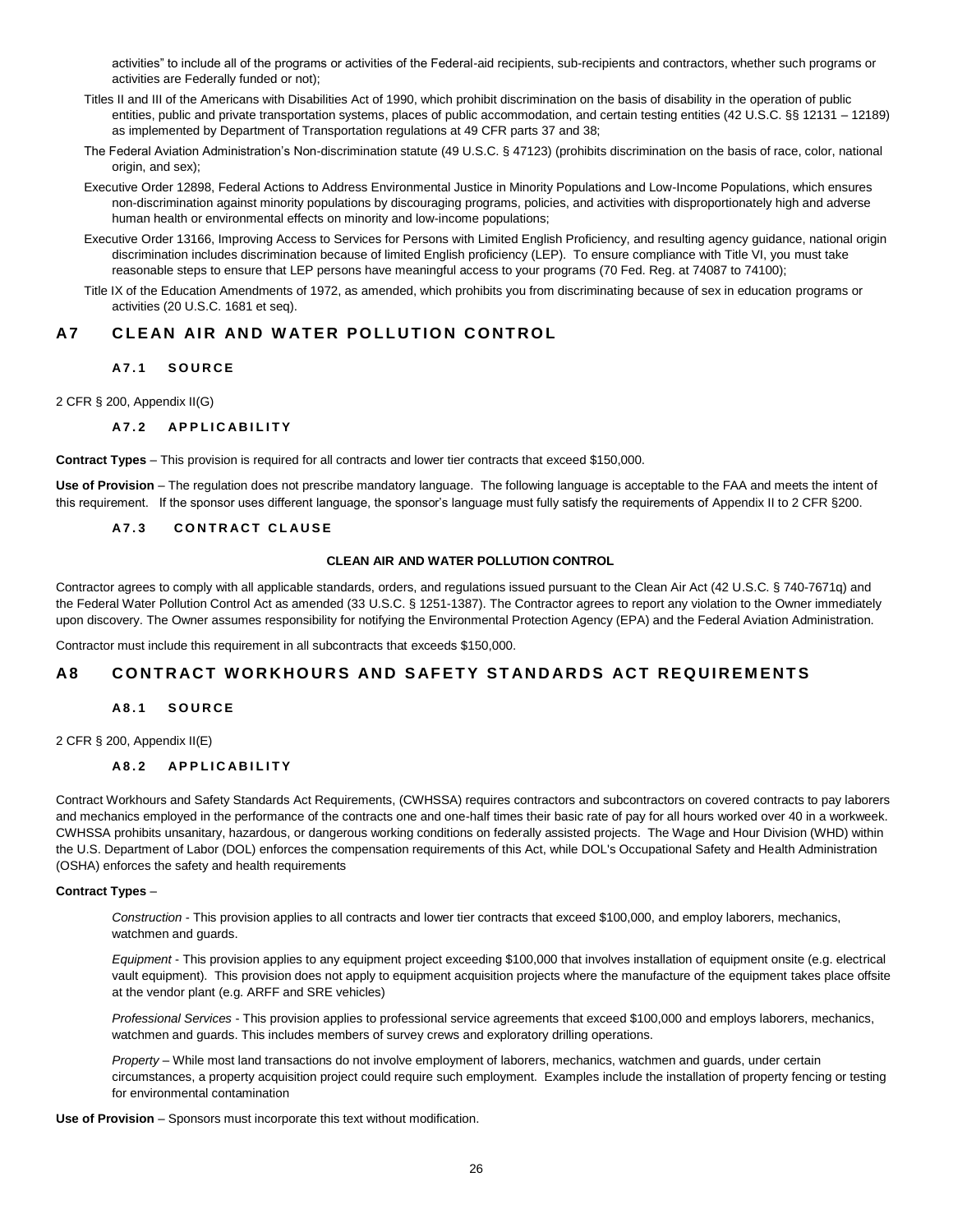#### **A 8 . 3 C O N T R A C T C L A U S E**

#### CONTRACT WORKHOURS AND SAFETY STANDARDS ACT REQUIREMENTS

#### 1. Overtime Requirements.

No contractor or subcontractor contracting for any part of the contract work which may require or involve the employment of laborers or mechanics shall require or permit any such laborer or mechanic, including watchmen and guards, in any workweek in which he or she is employed on such work to work in excess of forty hours in such workweek unless such laborer or mechanic receives compensation at a rate not less than one and one-half times the basic rate of pay for all hours worked in excess of forty hours in such workweek.

2. Violation; Liability for Unpaid Wages; Liquidated Damages.

In the event of any violation of the clause set forth in paragraph (1) of this clause, the contractor and any subcontractor responsible therefor shall be liable for the unpaid wages. In addition, such contractor and subcontractor shall be liable to the United States (in the case of work done under contract for the District of Columbia or a territory, to such District or to such territory), for liquidated damages. Such liquidated damages shall be computed with respect to each individual laborer or mechanic, including watchmen and guards, employed in violation of the clause set forth in paragraph (1) of this clause, in the sum of \$10 for each calendar day on which such individual was required or permitted to work in excess of the standard workweek of forty hours without payment of the overtime wages required by the clause set forth in paragraph (1) of this clause.

3. Withholding for Unpaid Wages and Liquidated Damages.

The Federal Aviation Administration (FAA) or the Owner shall upon its own action or upon written request of an authorized representative of the Department of Labor withhold or cause to be withheld, from any moneys payable on account of work performed by the contractor or subcontractor under any such contract or any other Federal contract with the same prime contractor, or any other Federally-assisted contract subject to the Contract Work Hours and Safety Standards Act, which is held by the same prime contractor, such sums as may be determined to be necessary to satisfy any liabilities of such contractor or subcontractor for unpaid wages and liquidated damages as provided in the clause set forth in paragraph 2 of this clause.

4. Subcontractors.

The contractor or subcontractor shall insert in any subcontracts the clauses set forth in paragraphs (1) through (4) and also a clause requiring the subcontractor to include these clauses in any lower tier subcontracts. The prime contractor shall be responsible for compliance by any subcontractor or lower tier subcontractor with the clauses set forth in paragraphs (1) through (4) of this clause.

# <span id="page-27-0"></span>**A9 C O P E L AN D " AN T I- K I C K B AC K " AC T**

#### **A 9 . 1 S O U R C E**

2 CFR § 200, Appendix II(D)

29 CFR Parts 3 & 5

#### **A 9 . 2 A P P L I C A B I L I T Y a n d P U R P O S E**

The Copeland (Anti-Kickback) Act (18 U.S.C. 874 and 40 U.S.C. 3145) makes it unlawful to induce by force, intimidation, threat of dismissal from employment, or by any other manner, any person employed in the construction or repair of public buildings or public works, financed in whole or in part by the United States, to give up any part of the compensation to which that person is entitled under a contract of employment. The Copeland Act also requires each contractor and subcontractor to furnish weekly a statement of compliance with respect to the wages paid each employee during the preceding week.

#### **Contract Types** –

*Construction* – This provision applies to all construction contracts and subcontracts financed under the AIP program that exceeds \$2,000.

*Equipment* – This provision applies to all equipment installation projects (e.g. electrical vault improvements) financed under the AIP program that exceeds \$ 2, 000. This provision does not apply to equipment acquisitions where the equipment is manufactured at the vendor's plant (e.g. SRE and ARFF vehicles)

*Professional Services* - The emergence of different project delivery methods has created situations where Professional Service Agreements (PSA) includes tasks that meet the definition of construction, alteration or repair as defined in 29 CFR Part 5. If such tasks result in work that qualifies as construction, alteration or repair and it exceeds \$2,000, the PSA must incorporate the Copeland Anti-kickback provision.

*Property* - Ordinarily, land acquisition projects would not involve employment of laborers or mechanics and thus the Copeland Anti-Kickback provision would not apply. However, land projects that involve installation of boundary fencing and demolition of structures would involve laborers and mechanics. The sponsor must include this provision if the land acquisition project involves employment of laborers or mechanics for a contract exceeding \$2,000.

**Use of Provision** – 29 CFR Part 5 establishes specific language a sponsor must use in construction contracts. The sponsor may not make any modification to the standard language. A/E firms that employ laborers and mechanics on a task that meets the definition of construction, alteration or repair are acting as a contractor. The sponsor may not substitute the term "contractor" for "consultant" in such instances.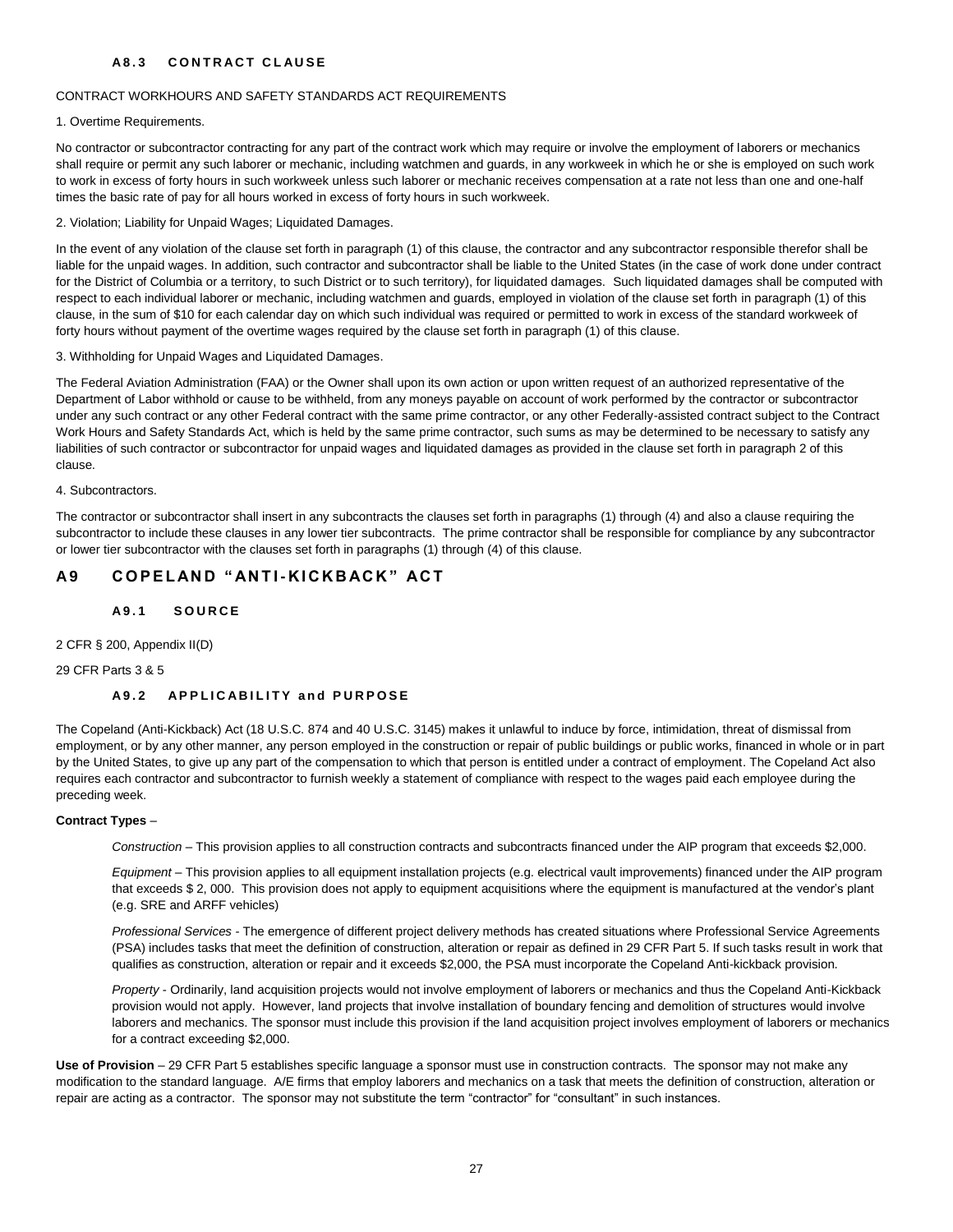#### **A 9 . 3 C O N T R A C T C L A U S E**

#### **COPELAND "ANTI-KICKBACK" ACT**

Contractor must comply with the requirements of the Copeland "Anti-Kickback" Act (18 U.S.C. 874 and 40 U.S.C. 3145), as supplemented by Department of Labor regulation 29 CFR part 3. Contractor and subcontractors are prohibited from inducing, by any means, any person employed on the project to give up any part of the compensation to which the employee is entitled. The Contractor and each Subcontractor must submit to the Owner, a weekly statement on the wages paid to each employee performing on covered work during the prior week. Owner must report any violations of the Act to the Federal Aviation Administration.

## <span id="page-28-0"></span>**A1 0 D AV I S- B AC O N R E Q U I R E M E N T S**

#### **A 1 0 . 1 S O U R C E**

2 CFR § 200, Appendix II(D)

#### 29 CFR Part 5

#### **A 1 0 . 2 A P P L I C A B I L I T Y**

The Davis-Bacon Act ensures that laborers and mechanics employed under the contract receive pay no less than the locally prevailing wages and fringe benefits as determined by the Department of Labor.

#### **Contract Types** –

*Construction* - Incorporate into all construction contracts and subcontracts that exceed \$2,000 and include funding from the AIP program.

*Equipment* – This provision applies to all equipment installation projects (e.g. electrical vault improvements) financed under the AIP program that exceeds \$ 2, 000. This provision does not apply to equipment acquisitions where the equipment is manufactured at the vendor's plant (e.g. SRE and ARFF vehicles)

*Professional Services* - The emergence of different project delivery methods has created situations where Professional Service Agreements (PSA) includes tasks that meet the definition of construction, alteration or repair as defined in 29 CFR Part 5. If such tasks result in work that qualifies as construction, alteration or repair and it exceeds \$2,000, the PSA must incorporate this clause.

*Property* - Ordinarily, land acquisition projects would not involve employment of laborers or mechanics and thus the provision would not apply. However, land projects that involve installation of boundary fencing and demolition of structures would involve laborers and mechanics. The sponsor must include this provision if the land acquisition project involves employment of laborers or mechanics for a contract exceeding \$2,000.

*Fencing Projects* - Fencing projects that exceed \$2,000 must include this provision.

**Use of Provision** – 29 CFR Part 5 establishes specific language a sponsor must use. The sponsor may not make any modification to the standard language. A/E firms that employ laborers and mechanics on a task that meets the definition of construction, alteration or repair are acting as a contractor. The sponsor may not substitute the term "contractor" for "consultant" in such instances.

#### **A 1 0 . 3 C O N T R A C T C L A U S E**

#### **DAVIS-BACON REQUIREMENTS**

#### 1. Minimum Wages

(i) All laborers and mechanics employed or working upon the site of the work will be paid unconditionally and not less often than once a week, and without subsequent deduction or rebate on any account (except such payroll deductions as are permitted by the Secretary of Labor under the Copeland Act (29 CFR Part 3)), the full amount of wages and bona fide fringe benefits (or cash equivalent thereof) due at time of payment computed at rates not less than those contained in the wage determination of the Secretary of Labor which is attached hereto and made a part hereof, regardless of any contractual relationship which may be alleged to exist between the contractor and such laborers and mechanics.

Contributions made or costs reasonably anticipated for bona fide fringe benefits under section 1(b)(2) of the Davis-Bacon Act on behalf of laborers or mechanics are considered wages paid to such laborers or mechanics, subject to the provisions of paragraph (1)(iv) of this section; also, regular contributions made or costs incurred for more than a weekly period (but not less often than quarterly) under plans, funds, or programs which cover the particular weekly period, are deemed to be constructively made or incurred during such weekly period. Such laborers and mechanics shall be paid the appropriate wage rate and fringe benefits on the wage determination for the classification of work actually performed, without regard to skill, except as provided in 29 CFR Part 5.5(a)(4). Laborers or mechanics performing work in more than one classification may be compensated at the rate specified for each classification for the time actually worked therein: *Provided*, that the employer's payroll records accurately set forth the time spent in each classification in which work is performed. The wage determination (including any additional classification and wage rates conformed under (1)(ii) of this section) and the Davis-Bacon poster (WH-1321) shall be posted at all times by the contractor and its subcontractors at the site of the work in a prominent and accessible place where it can easily be seen by the workers.

(ii)(A) The contracting officer shall require that any class of laborers or mechanics, including helpers, which is not listed in the wage determination and which is to be employed under the contract shall be classified in conformance with the wage determination. The contracting officer shall approve an additional classification and wage rate and fringe benefits therefore only when the following criteria have been met:

(1) The work to be performed by the classification requested is not performed by a classification in the wage determination; and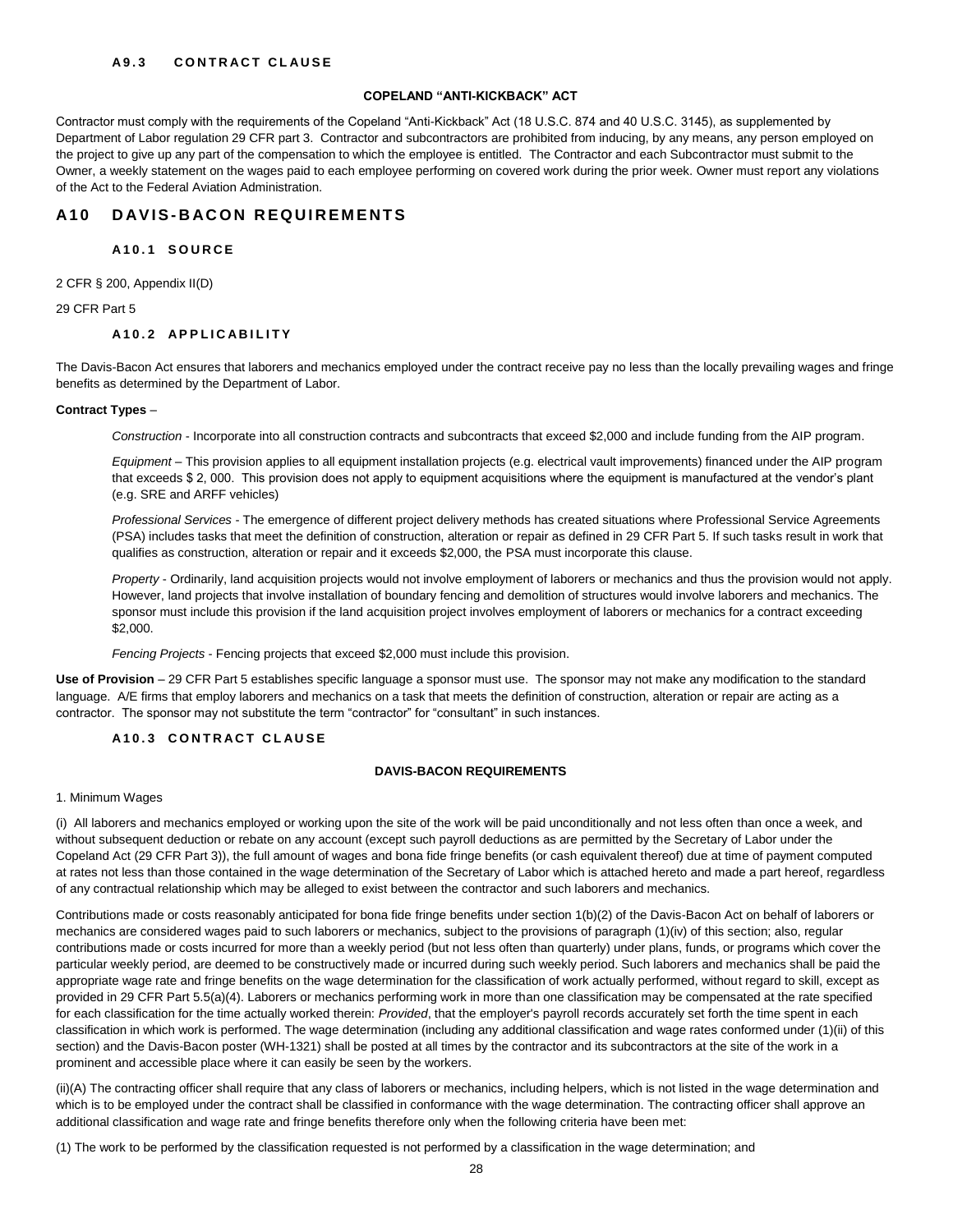(2) The classification is utilized in the area by the construction industry; and

(3) The proposed wage rate, including any bona fide fringe benefits, bears a reasonable relationship to the wage rates contained in the wage determination.

(B) If the contractor and the laborers and mechanics to be employed in the classification (if known), or their representatives, and the contracting officer agree on the classification and wage rate (including the amount designated for fringe benefits where appropriate), a report of the action taken shall be sent by the contracting officer to the Administrator of the Wage and Hour Division, Employment Standards Administration, U.S. Department of Labor, Washington, D.C. 20210. The Administrator, or an authorized representative, will approve, modify, or disapprove every additional classification action within 30 days of receipt and so advise the contracting officer or will notify the contracting officer within the 30-day period that additional time is necessary.

(C) In the event the contractor, the laborers or mechanics to be employed in the classification or their representatives, and the contracting officer do not agree on the proposed classification and wage rate (including the amount designated for fringe benefits where appropriate), the contracting officer shall refer the questions, including the views of all interested parties and the recommendation of the contracting officer, to the Administrator for determination. The Administrator, or an authorized representative, will issue a determination within 30 days of receipt and so advise the contracting officer or will notify the contracting officer within the 30-day period that additional time is necessary.

(D) The wage rate (including fringe benefits where appropriate) determined pursuant to subparagraphs (1)(ii) (B) or (C) of this paragraph, shall be paid to all workers performing work in the classification under this contract from the first day on which work is performed in the classification.

(iii) Whenever the minimum wage rate prescribed in the contract for a class of laborers or mechanics includes a fringe benefit which is not expressed as an hourly rate, the contractor shall either pay the benefit as stated in the wage determination or shall pay another bona fide fringe benefit or an hourly cash equivalent thereof.

(iv) If the contractor does not make payments to a trustee or other third person, the contractor may consider as part of the wages of any laborer or mechanic the amount of any costs reasonably anticipated in providing bona fide fringe benefits under a plan or program, *Provided*, That the Secretary of Labor has found, upon the written request of the contractor, that the applicable standards of the Davis-Bacon Act have been met. The Secretary of Labor may require the contractor to set aside in a separate account assets for the meeting of obligations under the plan or program.

#### 2 Withholding.

The Federal Aviation Administration or the sponsor shall upon its own action or upon written request of an authorized representative of the Department of Labor withhold or cause to be withheld from the contractor under this contract or any other Federal contract with the same prime contractor, or any other Federally-assisted contract subject to Davis-Bacon prevailing wage requirements, which is held by the same prime contractor, so much of the accrued payments or advances as may be considered necessary to pay laborers and mechanics, including apprentices, trainees, and helpers, employed by the contractor or any subcontractor the full amount of wages required by the contract. In the event of failure to pay any laborer or mechanic, including any apprentice, trainee, or helper, employed or working on the site of work, all or part of the wages required by the contract, the Federal Aviation Administration may, after written notice to the contractor, sponsor, applicant, or owner, take such action as may be necessary to cause the suspension of any further payment, advance, or guarantee of funds until such violations have ceased.

#### 3. Payrolls and basic records.

(i) Payrolls and basic records relating thereto shall be maintained by the contractor during the course of the work and preserved for a period of three years thereafter for all laborers and mechanics working at the site of the work. Such records shall contain the name, address, and social security number of each such worker, his or her correct classification, hourly rates of wages paid (including rates of contributions or costs anticipated for bona fide fringe benefits or cash equivalents thereof of the types described in 1(b)(2)(B) of the Davis-Bacon Act), daily and weekly number of hours worked, deductions made and actual wages paid. Whenever the Secretary of Labor has found under 29 CFR 5.5(a)(1)(iv) that the wages of any laborer or mechanic include the amount of any costs reasonably anticipated in providing benefits under a plan or program described in section 1(b)(2)(B) of the Davis-Bacon Act, the contractor shall maintain records which show that the commitment to provide such benefits is enforceable, that the plan or program is financially responsible, and that the plan or program has been communicated in writing to the laborers or mechanics affected, and records which show the costs anticipated or the actual costs incurred in providing such benefits. Contractors employing apprentices or trainees under approved programs shall maintain written evidence of the registration of apprenticeship programs and certification of trainee programs, the registration of the apprentices and trainees, and the ratios and wage rates prescribed in the applicable programs.

(ii)(A) The contractor shall submit weekly for each week in which any contract work is performed a copy of all payrolls to the Federal Aviation Administration if the agency is a party to the contract, but if the agency is not such a party, the contractor will submit the payrolls to the applicant, sponsor, or owner, as the case may be, for transmission to the Federal Aviation Administration. The payrolls submitted shall set out accurately and completely all of the information required to be maintained under 29 CFR 5.5(a)(3)(i), except that full social security numbers and home addresses shall not be included on weekly transmittals. Instead the payrolls shall only need to include an individually identifying number for each employee (*e.g.* , the last four digits of the employee's social security number). The required weekly payroll information may be submitted in any form desired. Optional Form WH–347 is available for this purpose from the Wage and Hour Division Web site at *http://www.dol.gov/esa/whd/forms/wh347instr.htm* or its successor site. The prime contractor is responsible for the submission of copies of payrolls by all subcontractors. Contractors and subcontractors shall maintain the full social security number and current address of each covered worker, and shall provide them upon request to the Federal Aviation Administration if the agency is a party to the contract, but if the agency is not such a party, the contractor will submit them to the applicant, sponsor, or owner, as the case may be, for transmission to the Federal Aviation Administration, the contractor, or the Wage and Hour Division of the Department of Labor for purposes of an investigation or audit of compliance with prevailing wage requirements. It is not a violation of this section for a prime contractor to require a subcontractor to provide addresses and social security numbers to the prime contractor for its own records, without weekly submission to the sponsoring government agency (or the applicant, sponsor, or owner).

(B) Each payroll submitted shall be accompanied by a "Statement of Compliance," signed by the contractor or subcontractor or his or her agent who pays or supervises the payment of the persons employed under the contract and shall certify the following: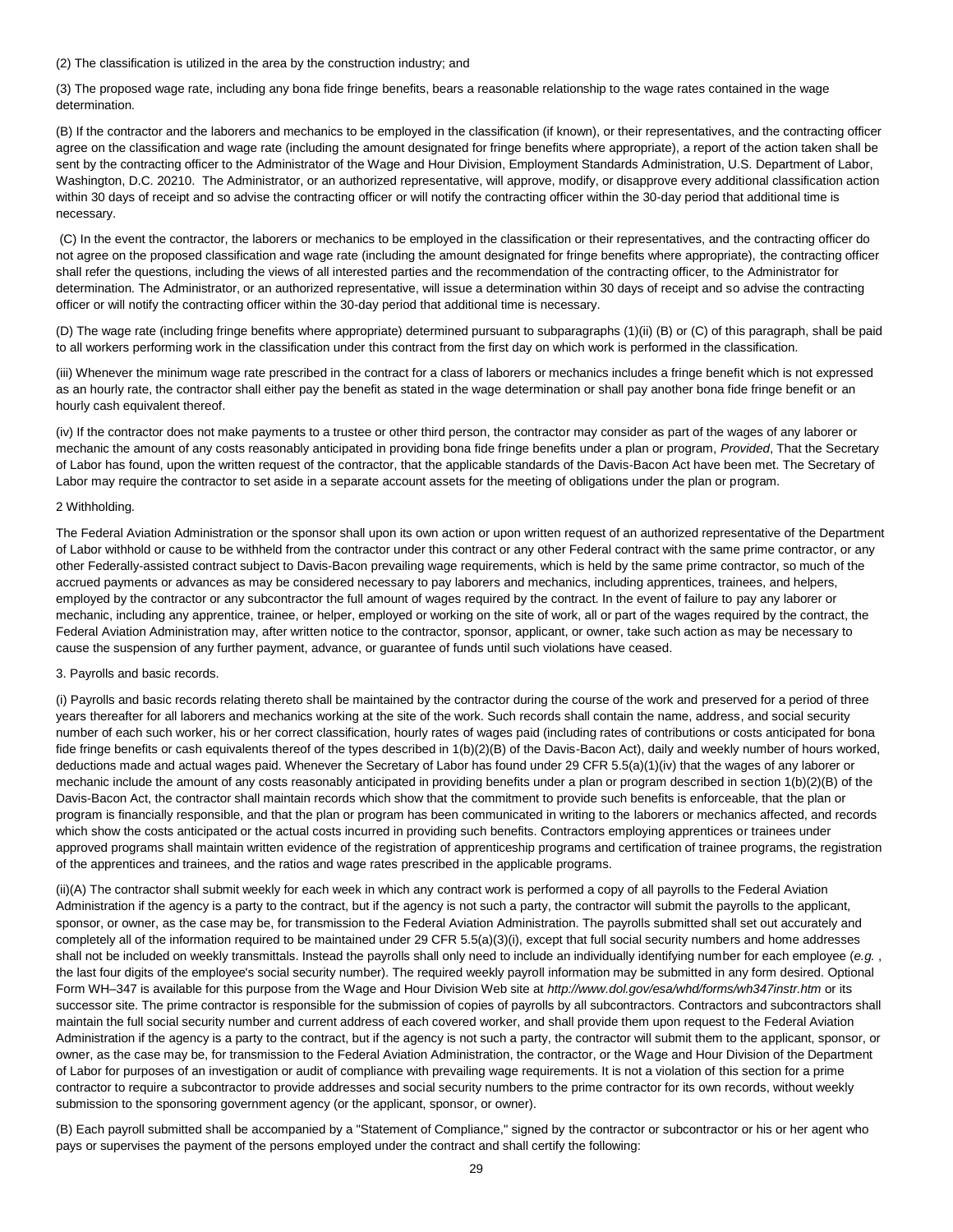(1) That the payroll for the payroll period contains the information required to be provided under 29 CFR  $\S 5.5(a)(3)(ii)$ , the appropriate information is being maintained under 29 CFR  $\S$  5.5 (a)(3)(i) and that such information is correct and complete;

(2) That each laborer and mechanic (including each helper, apprentice and trainee) employed on the contract during the payroll period has been paid the full weekly wages earned, without rebate, either directly or indirectly, and that no deductions have been made either directly or indirectly from the full wages earned, other than permissible deductions as set forth in Regulations 29 CFR Part 3;

(3) That each laborer or mechanic has been paid not less than the applicable wage rates and fringe benefits or cash equivalents for the classification of work performed, as specified in the applicable wage determination incorporated into the contract.

(C) The weekly submission of a properly executed certification set forth on the reverse side of Optional Form WH-347 shall satisfy the requirement for submission of the "Statement of Compliance" required by paragraph (3)(ii)(B) of this section.

(D) The falsification of any of the above certifications may subject the contractor or subcontractor to civil or criminal prosecution under Section 1001 of Title 18 and Section 231 of Title 31 of the United States Code.

(iii) The contractor or subcontractor shall make the records required under paragraph (3)(i) of this section available for inspection, copying or transcription by authorized representatives of the sponsor, the Federal Aviation Administration or the Department of Labor, and shall permit such representatives to interview employees during working hours on the job. If the contractor or subcontractor fails to submit the required records or to make them available, the Federal agency may, after written notice to the contractor, sponsor, applicant or owner, take such action as may be necessary to cause the suspension of any further payment, advance, or guarantee of funds. Furthermore, failure to submit the required records upon request or to make such records available may be grounds for debarment action pursuant to 29 CFR 5.12.

#### 4. Apprentices and Trainees.

(i) Apprentices. Apprentices will be permitted to work at less than the predetermined rate for the work they performed when they are employed pursuant to and individually registered in a bona fide apprenticeship program registered with the U.S. Department of Labor, Employment and Training Administration, Bureau of Apprenticeship and Training, or with a State Apprenticeship Agency recognized by the Bureau, or if a person is employed in his or her first 90 days of probationary employment as an apprentice in such an apprenticeship program, who is not individually registered in the program, but who has been certified by the Bureau of Apprenticeship and Training or a State Apprenticeship Agency (where appropriate) to be eligible for probationary employment as an apprentice. The allowable ratio of apprentices to journeymen on the job site in any craft classification shall not be greater than the ratio permitted to the contractor as to the entire work force under the registered program. Any worker listed on a payroll at an apprentice wage rate, who is not registered or otherwise employed as stated above, shall be paid not less than the applicable wage rate on the wage determination for the classification of work actually performed. In addition, any apprentice performing work on the job site in excess of the ratio permitted under the registered program shall be paid not less than the applicable wage rate on the wage determination for the work actually performed. Where a contractor is performing construction on a project in a locality other than that in which its program is registered, the ratios and wage rates (expressed in percentages of the journeyman's hourly rate) specified in the contractor's or subcontractor's registered program shall be observed. Every apprentice must be paid at not less than the rate specified in the registered program for the apprentice's level of progress, expressed as a percentage of the journeymen hourly rate specified in the applicable wage determination. Apprentices shall be paid fringe benefits in accordance with the provisions of the apprenticeship program. If the apprenticeship program does not specify fringe benefits, apprentices must be paid the full amount of fringe benefits listed on the wage determination for the applicable classification. If the Administrator determines that a different practice prevails for the applicable apprentice classification, fringes shall be paid in accordance with that determination. In the event the Bureau of Apprenticeship and Training, or a State Apprenticeship Agency recognized by the Bureau, withdraws approval of an apprenticeship program, the contractor will no longer be permitted to utilize apprentices at less than the applicable predetermined rate for the work performed until an acceptable program is approved.

(ii) Trainees. Except as provided in 29 CFR 5.16, trainees will not be permitted to work at less than the predetermined rate for the work performed unless they are employed pursuant to and individually registered in a program which has received prior approval, evidenced by formal certification by the U.S. Department of Labor, Employment and Training Administration. The ratio of trainees to journeymen on the job site shall not be greater than permitted under the plan approved by the Employment and Training Administration. Every trainee must be paid at not less than the rate specified in the approved program for the trainee's level of progress, expressed as a percentage of the journeyman hourly rate specified in the applicable wage determination. Trainees shall be paid fringe benefits in accordance with the provisions of the trainee program. If the trainee program does not mention fringe benefits, trainees shall be paid the full amount of fringe benefits listed on the wage determination unless the Administrator of the Wage and Hour Division determines that there is an apprenticeship program associated with the corresponding journeyman wage rate on the wage determination which provides for less than full fringe benefits for apprentices. Any employee listed on the payroll at a trainee rate that is not registered and participating in a training plan approved by the Employment and Training Administration shall be paid not less than the applicable wage rate on the wage determination for the classification of work actually performed. In addition, any trainee performing work on the job site in excess of the ratio permitted under the registered program shall be paid not less than the applicable wage rate on the wage determination for the work actually performed. In the event the Employment and Training Administration withdraws approval of a training program, the contractor will no longer be permitted to utilize trainees at less than the applicable predetermined rate for the work performed until an acceptable program is approved.

(iii) Equal Employment Opportunity. The utilization of apprentices, trainees and journeymen under this part shall be in conformity with the equal employment opportunity requirements of Executive Order 11246, as amended, and 29 CFR Part 30.

#### 5. Compliance with Copeland Act Requirements.

The contractor shall comply with the requirements of 29 CFR Part 3, which are incorporated by reference in this contract.

6. Subcontracts.

The contractor or subcontractor shall insert in any subcontracts the clauses contained in 29 CFR Part 5.5(a)(1) through (10) and such other clauses as the Federal Aviation Administration may by appropriate instructions require, and also a clause requiring the subcontractors to include these clauses in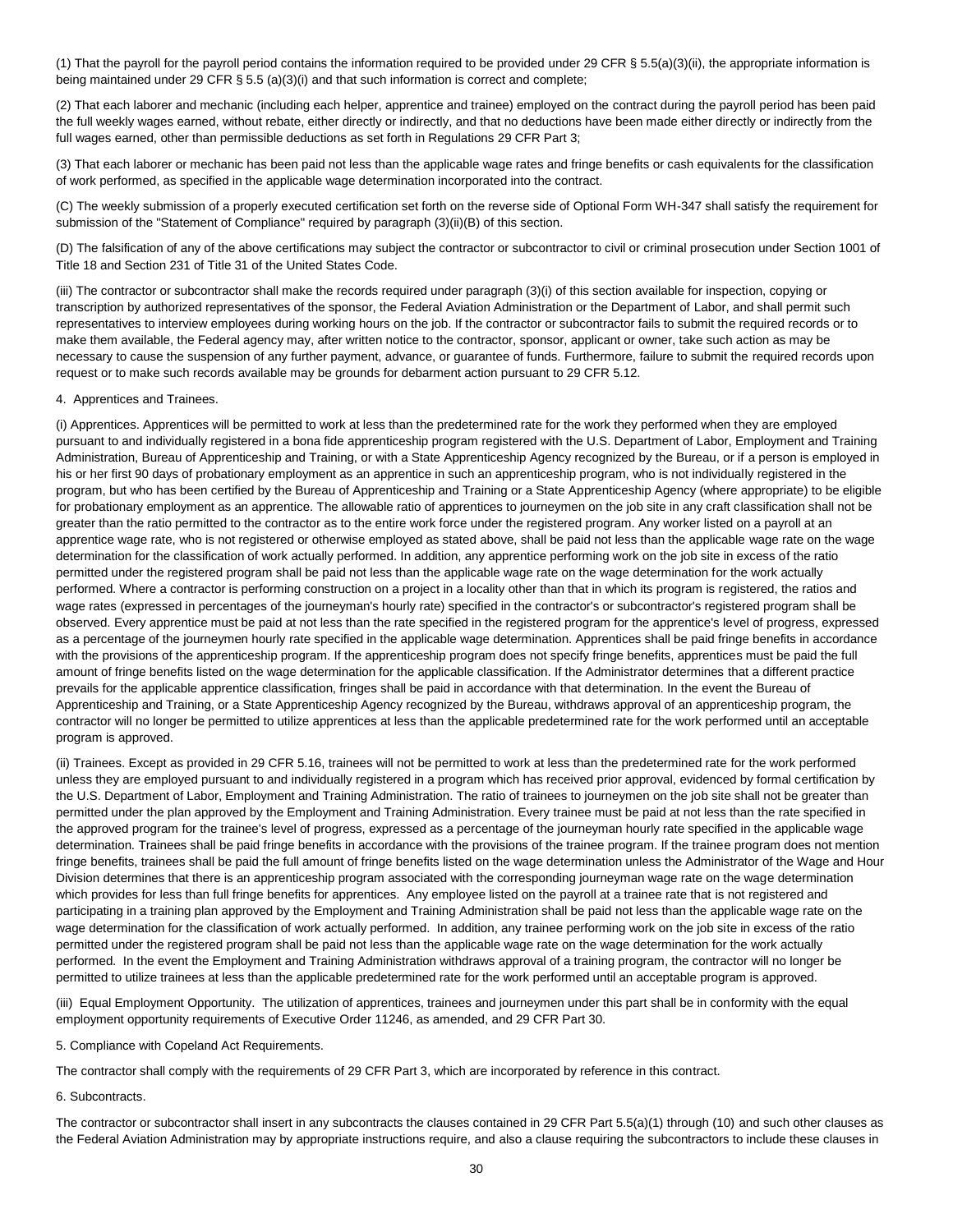any lower tier subcontracts. The prime contractor shall be responsible for the compliance by any subcontractor or lower tier subcontractor with all the contract clauses in 29 CFR Part 5.5.

7. Contract Termination: Debarment.

A breach of the contract clauses in paragraph 1 through 10 of this section may be grounds for termination of the contract, and for debarment as a contractor and a subcontractor as provided in 29 CFR 5.12.

8. Compliance With Davis-Bacon and Related Act Requirements.

All rulings and interpretations of the Davis-Bacon and Related Acts contained in 29 CFR Parts 1, 3, and 5 are herein incorporated by reference in this contract.

9. Disputes Concerning Labor Standards.

Disputes arising out of the labor standards provisions of this contract shall not be subject to the general disputes clause of this contract. Such disputes shall be resolved in accordance with the procedures of the Department of Labor set forth in 29 CFR Parts 5, 6 and 7. Disputes within the meaning of this clause include disputes between the contractor (or any of its subcontractors) and the contracting agency, the U.S. Department of Labor, or the employees or their representatives.

10. Certification of Eligibility.

(i) By entering into this contract, the contractor certifies that neither it (nor he or she) nor any person or firm who has an interest in the contractor's firm is a person or firm ineligible to be awarded Government contracts by virtue of section 3(a) of the Davis-Bacon Act or 29 CFR 5.12(a)(1).

(ii) No part of this contract shall be subcontracted to any person or firm ineligible for award of a Government contract by virtue of section 3(a) of the Davis-Bacon Act or 29 CFR 5.12(a)(1).

(iii) The penalty for making false statements is prescribed in the U.S. Criminal Code, 18 U.S.C. 1001.

# **A11 DEBARMENT AND SUSPENSION**

#### <span id="page-31-0"></span>**A 1 1 . 1 S O U R C E**

2 CFR part 180 (Subpart C)

2 CFR part 1200

DOT Order 4200.5

#### **A 1 1 . 2 A P P L I C A B I L I T Y**

The sponsor must verify that the firm or individual that it is entering into a contract with are not presently suspended, excluded or debarred by any Federal department or agency from participating in federally-assisted projects. The sponsor accomplishes this by: (1) checking the System for Award Management (SAM.gov) to verify that the firm or individual is not listed in SAM.gov as being suspended, debarred or excluded, (2) collecting a certification from the firm or individual that they are not suspended, debarred or excluded, and (3) incorporating a clause in the contract that requires lower tier contracts to verify that no suspended, debarred or excluded firm or individual are included in the project.

**Contract Types** – This requirement applies to *covered transactions*, which are defined in 2 CFR part 180. AIP funded contracts are non-procurement transactions, as defined by §180.970. Covered transactions include any AIP-funded contract, regardless of tier, that is awarded by a contractor, subcontractor, supplier, consultant, or its agent or representative in any transaction, if the amount of the contract is expected to equal or exceed \$25,000. This includes contracts associated with land acquisition projects.

**Use of Provision** – The regulation does not prescribe mandatory language, the following language is acceptable to the FAA and meets the intent of this requirement. If the sponsor uses different language, the sponsor's language must fully satisfy the requirements of 2 CFR part 180. For professional service agreements, sponsor may substitute bidder/offeror with consultant.

#### **A 1 1 . 3 C O N T R A C T C L A U S E**

#### A 11.3.1 **Bidder or Offeror Certification**

#### **CERTIFICATION OF OFFERER/BIDDER REGARDING DEBARMENT**

By submitting a bid/proposal under this solicitation, the bidder or offeror certifies that neither it nor its principals are presently debarred or suspended by any Federal department or agency from participation in this transaction.

#### **A 1 1 . 3 . 2** Lower Tier Contract Certification

#### **CERTIFICATION OF LOWER TIER CONTRACTORS REGARDING DEBARMENT**

The successful bidder, by administering each lower tier subcontract that exceeds \$25,000 as a "covered transaction", must verify each lower tier participant of a "covered transaction" under the project is not presently debarred or otherwise disqualified from participation in this federally assisted project. The successful bidder will accomplish this by:

1. Checking the System for Award Management at website: http://www.sam.gov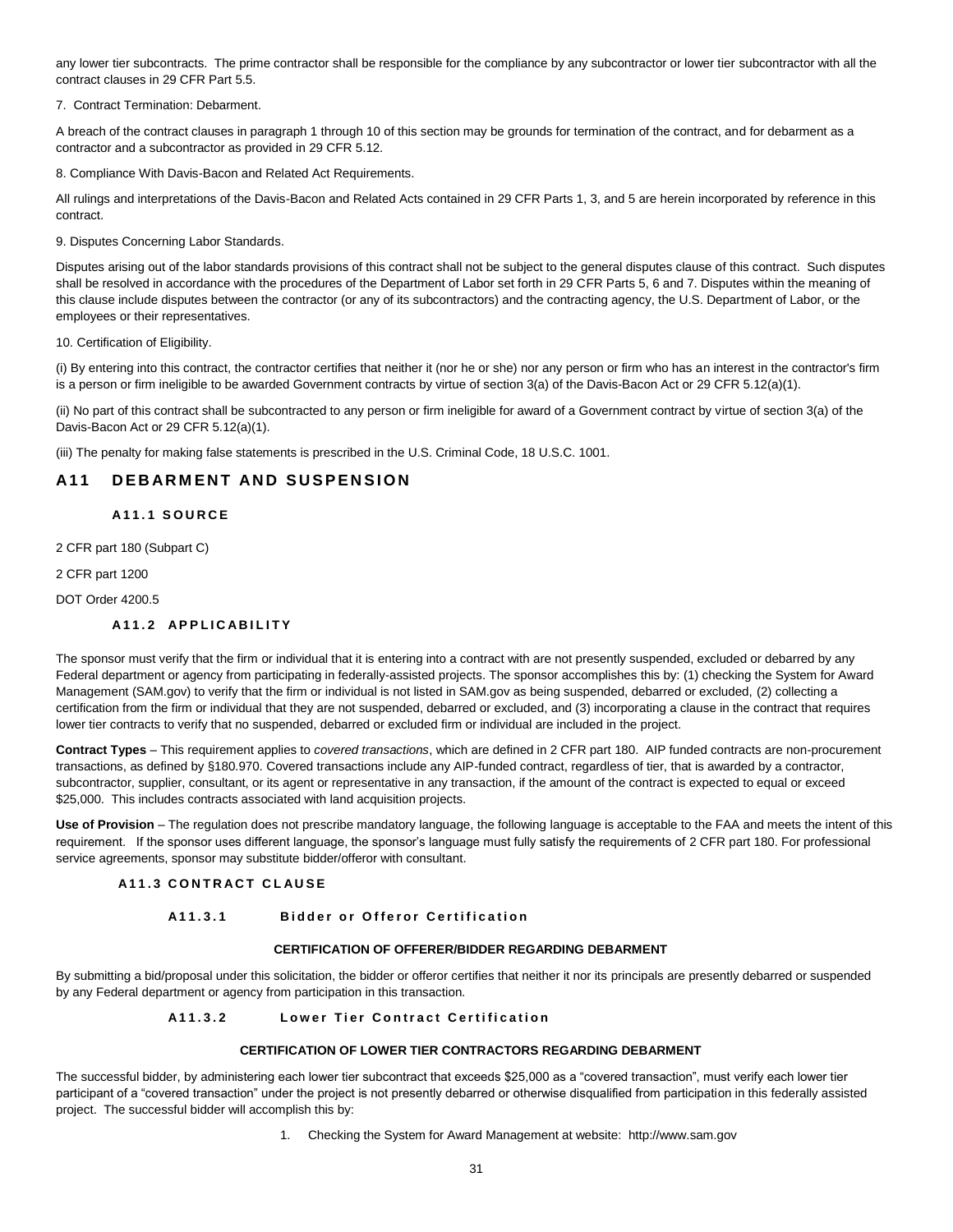- 2. Collecting a certification statement similar to the Certificate Regarding Debarment and Suspension (Bidder or Offeror), above.
- 3. Inserting a clause or condition in the covered transaction with the lower tier contract

If the FAA later determines that a lower tier participant failed to disclose to a higher tier participant that it was excluded or disqualified at the time it entered the covered transaction, the FAA may pursue any available remedies, including suspension and debarment of the non-compliant participant.

# <span id="page-32-0"></span>**A12 DISADVANTAGED BUSINESS ENTERPRISE**

#### **A 1 2 . 1 S O U R C E**

49 CFR part 26

# **A 1 2 . 2 A P P L I C A B I L I T Y a n d P U R P O S E**

A sponsor that anticipates awarding \$250,000 or more in AIP funded prime contracts in a federal fiscal year must have an approved Disadvantaged Business Enterprise (DBE) program on file with the FAA Office of Civil Rights (§26.21). The approved DBE program will identify a 3-year overall program goal that the sponsor bases on the availability of ready, willing and able DBEs relative to all businesses ready, willing and able to participate on the project (§26.45).

**Contract Types** – Sponsors with a DBE program on file with the FAA must include the three following provisions, if applicable:

Clause in all solicitations for proposals for which a contract goal has been established.

Clause in each prime contract

Clause in solicitations that are obtaining DBE participation through race/gender neutral means.

#### **Use of Provision** –

1. Solicitations with a DBE Project Goal - 49 CFR §26.53 requires a sponsor's solicitation to address what a contractor must submit on proposed DBE participation. This language is not required for projects where DBE participation is by race-gender neutral means.

The regulation does not prescribe mandatory language, the following language is acceptable to the FAA and meets the intent of this requirement. If the sponsor uses different language, the sponsor's revised language must fully these requirements.

The sponsor may require the contractor's submittal on proposed DBE participation either with the bid or within a specified timeframe after bidding.

- 2. Contracts Covered by DBE Program Sponsors must incorporate this language if they have a DBE program on file with the FAA. This includes projects where DBE participation is obtained through race-gender neutral means (i.e. no project goal). Sections §26.13 and §26.29 establish mandatory language for contractor assurance and prompt payment. The sponsor must not modify the language.
- 3. The regulation does not prescribe mandatory language. The following language is acceptable to the FAA and meets the intent of this requirement. If the sponsor uses different language, the sponsor's revised language must fully these requirements for a sponsor that is not applying a project specific contract goal but is covered by a DBE program on file with the FAA.
- 4. Sponsors that do not have a DBE program on file with the FAA are not required to include DBE provisions and clauses.

#### **A 1 2 . 3 R E Q U I R E D P R O V I S I O N S**

#### A 12.3.1 **Solicitation Language (Project Goal)**

The Owner's award of this contract is conditioned upon Bidder or Offeror satisfying the good faith effort requirements of 49 CFR §26.53.

As a condition of bid responsiveness, the Bidder or Offeror must submit the following information with their proposal on the forms provided herein:

- (1) The names and addresses of Disadvantaged Business Enterprise (DBE) firms that will participate in the contract;
- (2) A description of the work that each DBE firm will perform;
- (3) The dollar amount of the participation of each DBE firm listed under (1)
- (4) Written statement from Bidder or Offeror that attests their commitment to use the DBE firm(s) listed under (1) to meet the Owner's project goal;
- (5) If Bidder or Offeror cannot meet the advertised project DBE goal; evidence of good faith efforts undertaken by the Bidder or Offeror as described in appendix A to 49 CFR Part 26.

The successful Bidder or Offeror must provide written confirmation of participation from each of the DBE firms the Bidder or Offeror lists in their commitment. This Bidder or Offeror must submit the DBE's written confirmation of participation within 5 calendar days after bid opening.

#### A 12.3.2 **Solicitation Language (Race/Gender Neutral Means)**

The requirements of 49 CFR part 26 apply to this contract. It is the policy of the City of Metropolis to practice nondiscrimination based on race, color, sex or national origin in the award or performance of this contract. The Owner encourages participation by all firms qualifying under this solicitation regardless of business size or ownership.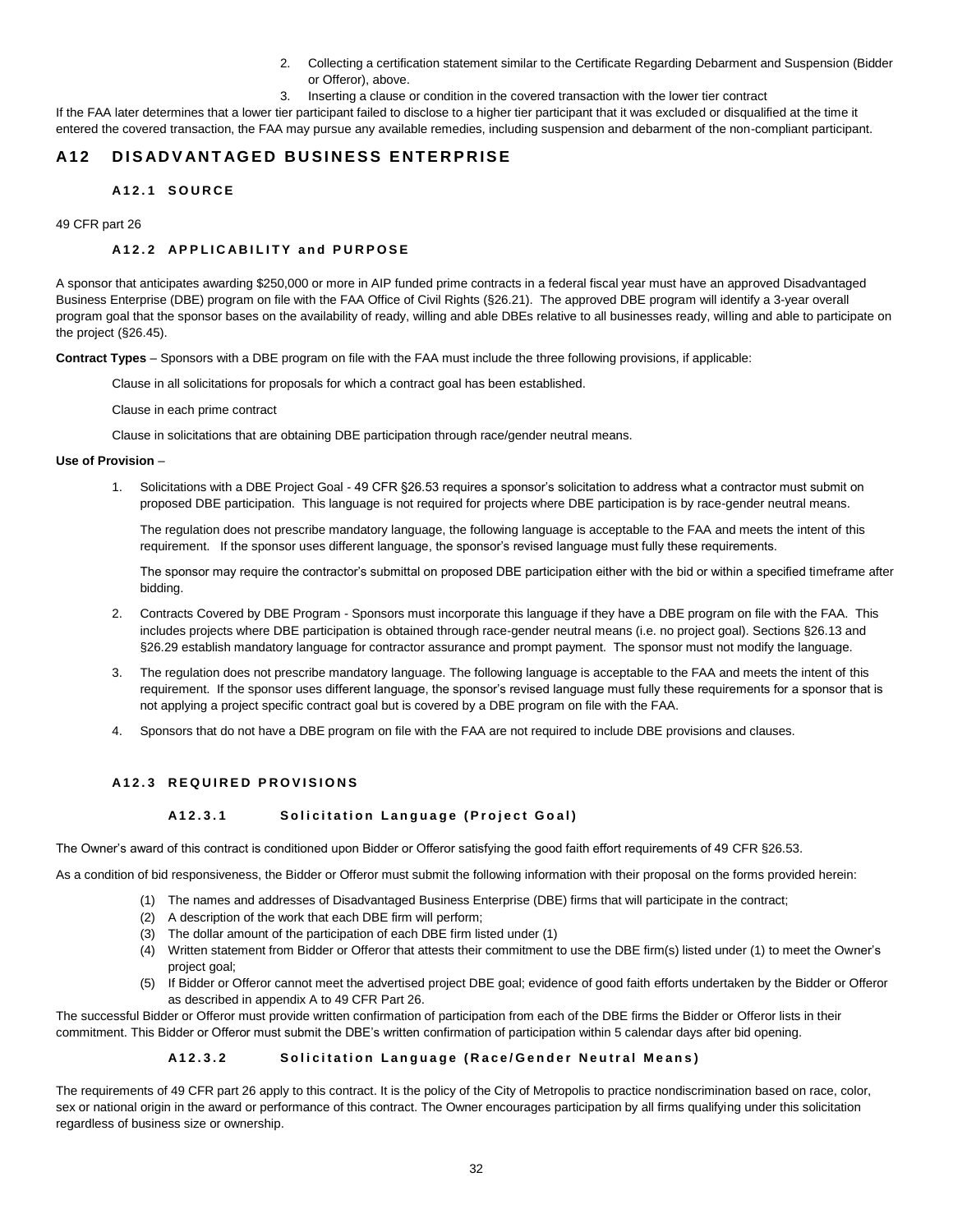#### A 12.3.3 Prime Contracts (Projects covered by DBE Program)

#### **DISADVANTAGED BUSINESS ENTERPRISES**

**Contract Assurance (§ 26.13)** - The contractor or subcontractor shall not discriminate on the basis of race, color, national origin, or sex in the performance of this contract. The contractor shall carry out applicable requirements of 49 CFR Part 26 in the award and administration of DOT assisted contracts. Failure by the contractor to carry out these requirements is a material breach of this contract, which may result in the termination of this contract or such other remedy, as the recipient deems appropriate.

Prompt Payment (§26.29) - The prime contractor agrees to pay each subcontractor under this prime contract for satisfactory performance of its contract no later than {specify number} days from the receipt of each payment the prime contractor receives from {Name of recipient}. The prime contractor agrees further to return retainage payments to each subcontractor within {specify the same number as above} days after the subcontractor's work is satisfactorily completed. Any delay or postponement of payment from the above referenced time frame may occur only for good cause following written approval of the {Name of Recipient}. This clause applies to both DBE and non-DBE subcontractors.

# <span id="page-33-0"></span>**A1 3 D I S T R AC T E D D R I V I N G**

#### **A 1 3 . 1 S O U R C E**

Executive Order 13513

DOT Order 3902.10

#### **A 1 3 . 2 A P P L I C A B I L I T Y**

The FAA encourages recipients of Federal grant funds to adopt and enforce safety policies that decrease crashes by distracted drivers, including policies to ban text messaging while driving when performing work related to a grant or sub-grant.

**Contract Types** – Sponsors must insert this provision in all AIP funded contracts that exceed the micro-purchase threshold of 2 CFR §200.67 (currently set at \$3,500).

**Use of Provision** – The regulation does not prescribe mandatory language, the following language is acceptable to the FAA and meets the intent of this requirement. If the sponsor uses different language, the sponsor's revised language must fully these requirements. .

#### **A 1 3 . 3 C O N T R A C T C L A U S E**

#### **TEXTING WHEN DRIVING**

In accordance with Executive Order 13513, "Federal Leadership on Reducing Text Messaging While Driving" (10/1/2009) and DOT Order 3902.10 "Text Messaging While Driving" (12/30/2009), the FAA encourages recipients of Federal grant funds to adopt and enforce safety policies that decrease crashes by distracted drivers, including policies to ban text messaging while driving when performing work related to a grant or sub-grant.

In support of this initiative, the Owner encourages the Contractor to promote policies and initiatives for its employees and other work personnel that decrease crashes by distracted drivers, including policies that ban text messaging while driving motor vehicles while performing work activities associated with the project. The Contractor must include the substance of this clause in all sub-tier contracts exceeding \$3,500 and involve driving a motor vehicle in performance of work activities associated with the project.

# <span id="page-33-1"></span>**A14 ENERGY CONSERVATION REQUIREMENTS**

#### **A 1 4 . 1 S O U R C E**

2 CFR § 200, Appendix II(H)

#### **A 1 4 . 2 A P P L I C A B I L I T Y**

The Energy Conservation Requirements found in 2 CFR § 200 Appendix II(H) requires this provision on energy efficiency.

**Contract Types** – The sponsor must include this provision in all AIP funded contracts and lower-tier contracts.

**Use of Provision** – The regulation does not prescribe mandatory language, the following language is acceptable to the FAA and meets the intent of this requirement. If the sponsor uses different language, the sponsor's revised language must fully these requirements. Sponsor may substitute "contractor and subcontractor" with "consultant and sub-consultant" for professional service agreements.

#### **A 1 4 . 3 C O N T R A C T C L A U S E**

#### **ENERGY CONSERVATION REQUIREMENTS**

Contractor and Subcontractor agree to comply with mandatory standards and policies relating to energy efficiency as contained in the state energy conservation plan issued in compliance with the Energy Policy and Conservation Act (42 U.S.C. 6201*et seq*).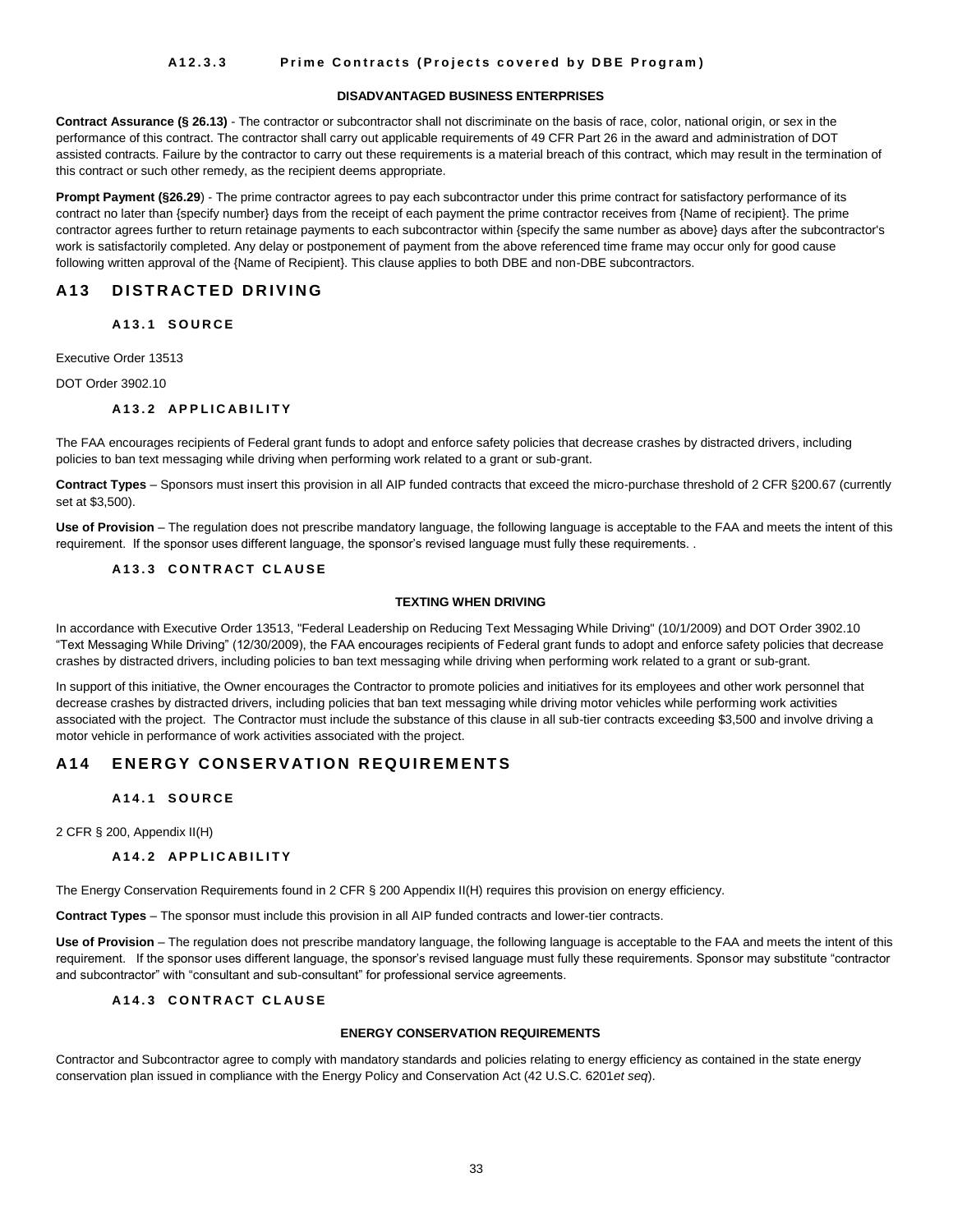# <span id="page-34-0"></span>**A1 5 E Q U AL E M P L O Y M E N T O P P O R T U N I T Y ( E . E . O . )**

#### **A 1 5 . 1 S O U R C E**

2 CFR 200, Appendix II(C)

41 CFR § 60-1.4

41 CFR § 60-4.3

Executive Order 11246

#### **A 1 5 . 2 A P P L I C A B I L I T Y**

The purpose of this provision is to provide equal opportunity for all persons, without regard to race, color, religion, sex, or national origin who are employed or seeking employment with contractors performing under a federally assisted construction contract. There are two provisions – a construction clause and a specification clause.

The equal opportunity contract clause must be included in any contract or subcontract when the amount exceeds \$10,000. Once the equal opportunity clause is determined to be applicable, the contract or subcontract must include the clause for the remainder of the year, regardless of the amount or the contract.

#### **Contract Types** –

*Construction* – The sponsor must incorporate contract and specification language in all construction contracts and subcontracts as required above.

*Equipment* - The sponsor must incorporate contract and specification language into all equipment contracts as required above that involves installation of equipment onsite (e.g. electrical vault equipment). This provision does not apply to equipment acquisition projects where the manufacture of the equipment takes place offsite at the vendor plant (e.g. ARFF and SRE vehicles)

*Professional Services* - The sponsor must include contract and specification language into all professional service agreements as required above. Property – The sponsor must include contract and specification language into all land acquisition projects that include work that qualifies as construction work as defined by 41 CFR part 60 as required above. An example is installation of boundary fencing.

**Use of Provision** – 41 CFR § 60-1.4 provides the mandatory contract language. 41 CFR § 60-4.3 provides the mandatory specification language. The sponsor must incorporate these clauses without modification.

#### **A 1 5 . 3 M A N D A T O R Y C O N T R A C T C L A U S E**

#### A 15.3.1 **E.E.O.** Contract Clause

#### **EQUAL OPPORTUNITY CLAUSE**

<span id="page-34-1"></span>During the performance of this contract, the contractor agrees as follows:

(1) The contractor will not discriminate against any employee or applicant for employment because of race, color, religion, sex, or national origin. The contractor will take affirmative action to ensure that applicants are employed, and that employees are treated during employment without regard to their race, color, religion, sex, sexual orientation, gender identify or national origin. Such action shall include, but not be limited to the following: employment, upgrading, demotion, or transfer; recruitment or recruitment advertising; layoff or termination; rates of pay or other forms of compensation; and selection for training, including apprenticeship. The contractor agrees to post in conspicuous places, available to employees and applicants for employment, notices to be provided setting forth the provisions of this nondiscrimination clause.

(2) The contractor will, in all solicitations or advertisements for employees placed by or on behalf of the contractor, state that all qualified applicants will receive considerations for employment without regard to race, color, religion, sex, or national origin.

(3) The contractor will send to each labor union or representative of workers with which he has a collective bargaining agreement or other contract or understanding, a notice to be provided advising the said labor union or workers' representatives of the contractor's commitments under this section, and shall post copies of the notice in conspicuous places available to employees and applicants for employment.

(4) The contractor will comply with all provisions of Executive Order 11246 of September 24, 1965, and of the rules, regulations, and relevant orders of the Secretary of Labor.

(5) The contractor will furnish all information and reports required by Executive Order 11246 of September 24, 1965, and by rules, regulations, and orders of the Secretary of Labor, or pursuant thereto, and will permit access to his books, records, and accounts by the administering agency and the Secretary of Labor for purposes of investigation to ascertain compliance with such rules, regulations, and orders.

(6) In the event of the contractor's noncompliance with the nondiscrimination clauses of this contract or with any of the said rules, regulations, or orders, this contract may be canceled, terminated, or suspended in whole or in part and the contractor may be declared ineligible for further Government contracts or federally assisted construction contracts in accordance with procedures authorized in Executive Order 11246 of September 24, 1965, and such other sanctions may be imposed and remedies invoked as provided in Executive Order 11246 of September 24, 1965, or by rule, regulation, or order of the Secretary of Labor, or as otherwise provided by law.

(7) The contractor will include the portion of the sentence immediately preceding paragraph (1) and the provisions of paragraphs (1) through (7) in every subcontract or purchase order unless exempted by rules, regulations, or orders of the Secretary of Labor issued pursuant to section 204 of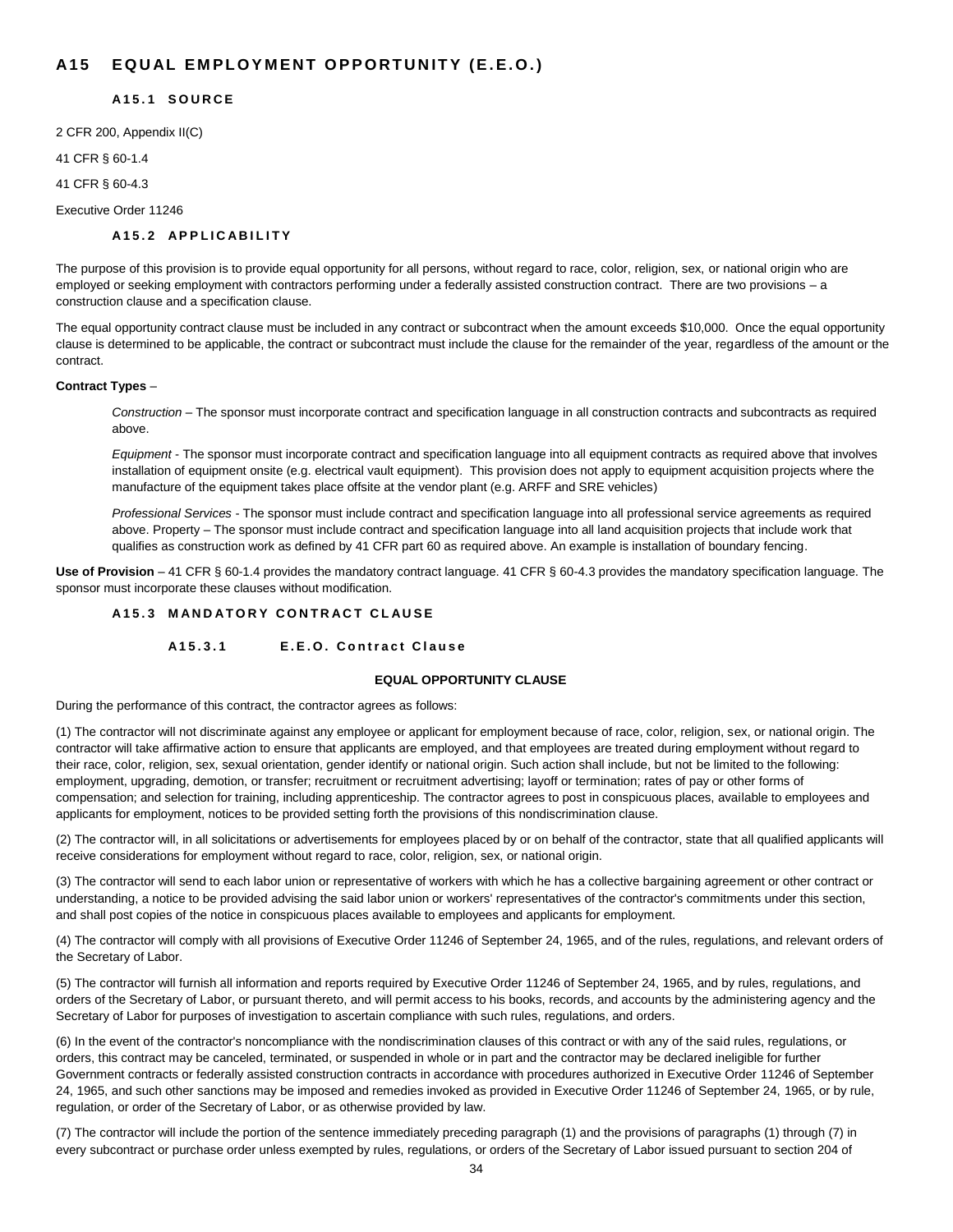Executive Order 11246 of September 24, 1965, so that such provisions will be binding upon each subcontractor or vendor. The contractor will take such action with respect to any subcontract or purchase order as the administering agency may direct as a means of enforcing such provisions, including sanctions for noncompliance*: Provided, however*, That in the event a contractor becomes involved in, or is threatened with, litigation with a subcontractor or vendor as a result of such direction by the administering agency the contractor may request the United States to enter into such litigation to protect the interests of the United States.

#### A 15.3.2 **EEO** Specification

#### **STANDARD FEDERAL EQUAL EMPLOYMENT OPPORTUNITY CONSTRUCTION CONTRACT SPECIFICATIONS**

#### <span id="page-35-0"></span>1. As used in these specifications:

- a. "Covered area" means the geographical area described in the solicitation from which this contract resulted;
- b. "Director" means Director, Office of Federal Contract Compliance Programs (OFCCP), U.S. Department of Labor, or any person to whom the Director delegates authority;
- c. "Employer identification number" means the Federal social security number used on the Employer's Quarterly Federal Tax Return, U.S. Treasury Department Form 941;
- d. "Minority" includes:
	- (1) Black (all) persons having origins in any of the Black African racial groups not of Hispanic origin);

(2) Hispanic (all persons of Mexican, Puerto Rican, Cuban, Central or South American, or other Spanish culture or origin regardless of race);

(3) Asian and Pacific Islander (all persons having origins in any of the original peoples of the Far East, Southeast Asia, the Indian Subcontinent, or the Pacific Islands); and

(4) American Indian or Alaskan native (all persons having origins in any of the original peoples of North America and maintaining identifiable tribal affiliations through membership and participation or community identification).

2. Whenever the contractor, or any subcontractor at any tier, subcontracts a portion of the work involving any construction trade, it shall physically include in each subcontract in excess of \$10,000 the provisions of these specifications and the Notice which contains the applicable goals for minority and female participation and which is set forth in the solicitations from which this contract resulted.

3. If the contractor is participating (pursuant to 41 CFR 60-4.5) in a Hometown Plan approved by the U.S. Department of Labor in the covered area either individually or through an association, its affirmative action obligations on all work in the Plan area (including goals and timetables) shall be in accordance with that Plan for those trades which have unions participating in the Plan. Contractors shall be able to demonstrate their participation in and compliance with the provisions of any such Hometown Plan. Each contractor or subcontractor participating in an approved plan is individually required to comply with its obligations under the EEO clause and to make a good faith effort to achieve each goal under the Plan in each trade in which it has employees. The overall good faith performance by other contractors or subcontractors toward a goal in an approved Plan does not excuse any covered contractor's or subcontractor's failure to take good faith efforts to achieve the Plan goals and timetables.

4. The contractor shall implement the specific affirmative action standards provided in paragraphs 7a through 7p of these specifications. The goals set forth in the solicitation from which this contract resulted are expressed as percentages of the total hours of employment and training of minority and female utilization the contractor should reasonably be able to achieve in each construction trade in which it has employees in the covered area. Covered construction contractors performing construction work in a geographical area where they do not have a Federal or federally assisted construction contract shall apply the minority and female goals established for the geographical area where the work is being performed. Goals are published periodically in the Federal Register in notice form, and such notices may be obtained from any Office of Federal Contract Compliance Programs office or from Federal procurement contracting officers. The contractor is expected to make substantially uniform progress in meeting its goals in each craft during the period specified.

5. Neither the provisions of any collective bargaining agreement nor the failure by a union with whom the contractor has a collective bargaining agreement to refer either minorities or women shall excuse the contractor's obligations under these specifications, Executive Order 11246 or the regulations promulgated pursuant thereto.

6. In order for the non-working training hours of apprentices and trainees to be counted in meeting the goals, such apprentices and trainees shall be employed by the contractor during the training period and the contractor shall have made a commitment to employ the apprentices and trainees at the completion of their training, subject to the availability of employment opportunities. Trainees shall be trained pursuant to training programs approved by the U.S. Department of Labor.

7. The contractor shall take specific affirmative actions to ensure equal employment opportunity. The evaluation of the contractor's compliance with these specifications shall be based upon its effort to achieve maximum results from its actions. The contractor shall document these efforts fully and shall implement affirmative action steps at least as extensive as the following:

a. Ensure and maintain a working environment free of harassment, intimidation, and coercion at all sites, and in all facilities at which the contractor's employees are assigned to work. The contractor, where possible, will assign two or more women to each construction project. The contractor shall specifically ensure that all foremen, superintendents, and other onsite supervisory personnel are aware of and carry out the contractor's obligation to maintain such a working environment, with specific attention to minority or female individuals working at such sites or in such facilities.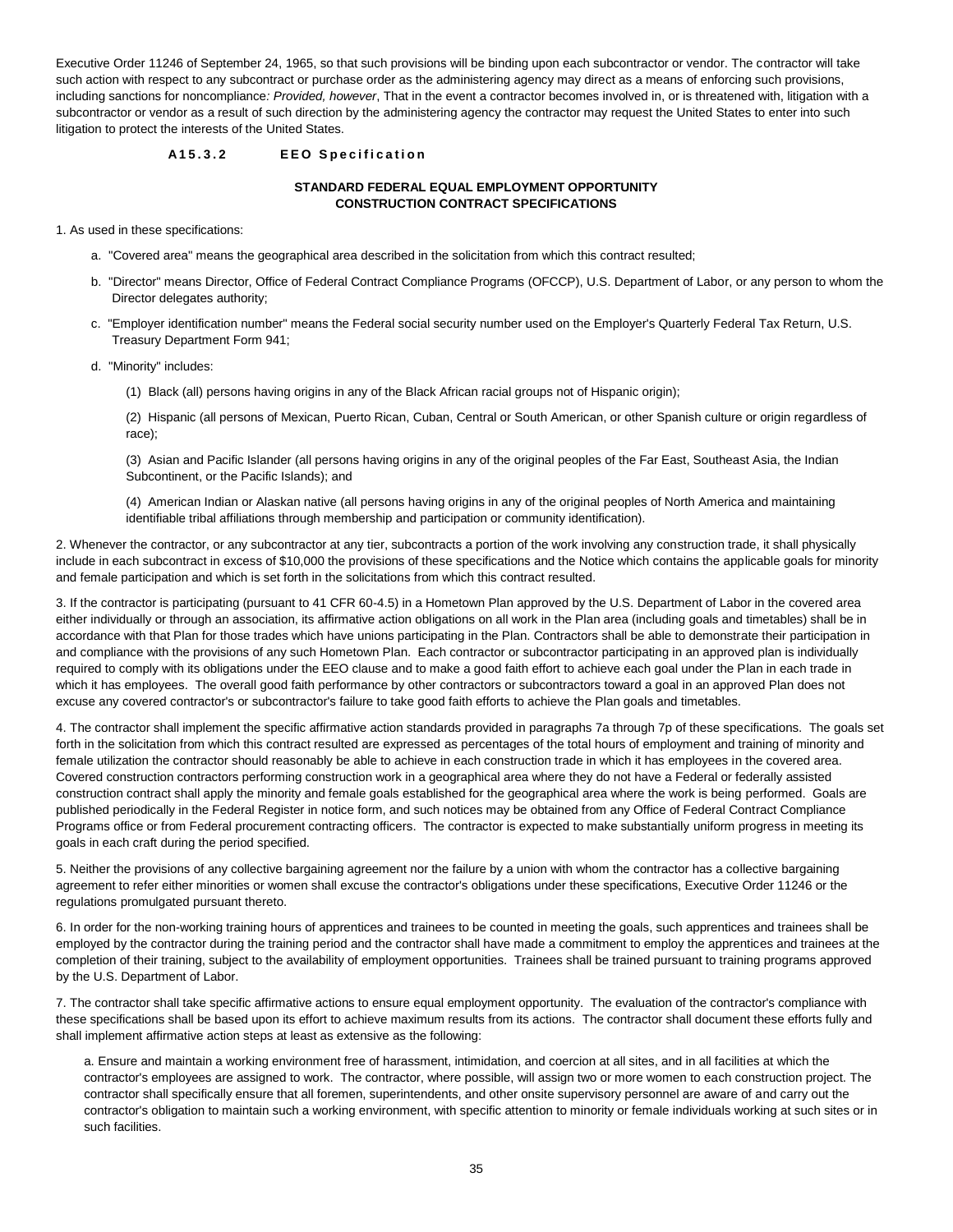b. Establish and maintain a current list of minority and female recruitment sources, provide written notification to minority and female recruitment sources and to community organizations when the contractor or its unions have employment opportunities available, and maintain a record of the organizations' responses.

c. Maintain a current file of the names, addresses, and telephone numbers of each minority and female off-the-street applicant and minority or female referral from a union, a recruitment source, or community organization and of what action was taken with respect to each such individual. If such individual was sent to the union hiring hall for referral and was not referred back to the contractor by the union or, if referred, not employed by the contractor, this shall be documented in the file with the reason therefore along with whatever additional actions the contractor may have taken.

d. Provide immediate written notification to the Director when the union or unions with which the contractor has a collective bargaining agreement has not referred to the contractor a minority person or female sent by the contractor, or when the contractor has other information that the union referral process has impeded the contractor's efforts to meet its obligations.

e. Develop on-the-job training opportunities and/or participate in training programs for the area which expressly include minorities and women, including upgrading programs and apprenticeship and trainee programs relevant to the contractor's employment needs, especially those programs funded or approved by the Department of Labor. The contractor shall provide notice of these programs to the sources compiled under 7b above.

f. Disseminate the contractor's EEO policy by providing notice of the policy to unions and training programs and requesting their cooperation in assisting the contractor in meeting its EEO obligations; by including it in any policy manual and collective bargaining agreement; by publicizing it in the company newspaper, annual report, etc.; by specific review of the policy with all management personnel and with all minority and female employees at least once a year; and by posting the company EEO policy on bulletin boards accessible to all employees at each location where construction work is performed.

g. Review, at least annually, the company's EEO policy and affirmative action obligations under these specifications with all employees having any responsibility for hiring, assignment, layoff, termination, or other employment decisions including specific review of these items with onsite supervisory personnel such a superintendents, general foremen, etc., prior to the initiation of construction work at any job site. A written record shall be made and maintained identifying the time and place of these meetings, persons attending, subject matter discussed, and disposition of the subject matter.

h. Disseminate the contractor's EEO policy externally by including it in any advertising in the news media, specifically including minority and female news media, and providing written notification to and discussing the contractor's EEO policy with other contractors and subcontractors with whom the contractor does or anticipates doing business.

i. Direct its recruitment efforts, both oral and written, to minority, female, and community organizations, to schools with minority and female students; and to minority and female recruitment and training organizations serving the contractor's recruitment area and employment needs. Not later than one month prior to the date for the acceptance of applications for apprenticeship or other training by any recruitment source, the contractor shall send written notification to organizations, such as the above, describing the openings, screening procedures, and tests to be used in the selection process.

j. Encourage present minority and female employees to recruit other minority persons and women and, where reasonable, provide after school, summer, and vacation employment to minority and female youth both on the site and in other areas of a contractor's workforce.

k. Validate all tests and other selection requirements where there is an obligation to do so under 41 CFR Part 60-3.

l. Conduct, at least annually, an inventory and evaluation at least of all minority and female personnel, for promotional opportunities and encourage these employees to seek or to prepare for, through appropriate training, etc., such opportunities.

m. Ensure that seniority practices, job classifications, work assignments, and other personnel practices do not have a discriminatory effect by continually monitoring all personnel and employment related activities to ensure that the EEO policy and the contractor's obligations under these specifications are being carried out.

n. Ensure that all facilities and company activities are non-segregated except that separate or single user toilet and necessary changing facilities shall be provided to assure privacy between the sexes.

o. Document and maintain a record of all solicitations of offers for subcontracts from minority and female construction contractors and suppliers, including circulation of solicitations to minority and female contractor associations and other business associations.

p. Conduct a review, at least annually, of all supervisor's adherence to and performance under the contractor's EEO policies and affirmative action obligations.

8. Contractors are encouraged to participate in voluntary associations, which assist in fulfilling one or more of their affirmative action obligations (7a through 7p). The efforts of a contractor association, joint contractor union, contractor community, or other similar groups of which the contractor is a member and participant, may be asserted as fulfilling any one or more of its obligations under 7a through 7p of these specifications provided that the contractor actively participates in the group, makes every effort to assure that the group has a positive impact on the employment of minorities and women in the industry, ensures that the concrete benefits of the program are reflected in the contractor's minority and female workforce participation, makes a good faith effort to meet its individual goals and timetables, and can provide access to documentation which demonstrates the effectiveness of actions taken on behalf of the contractor. The obligation to comply, however, is the contractor's and failure of such a group to fulfill an obligation shall not be a defense for the contractor's noncompliance.

9. A single goal for minorities and a separate single goal for women have been established. The contractor, however, is required to provide equal employment opportunity and to take affirmative action for all minority groups, both male and female, and all women, both minority and non-minority.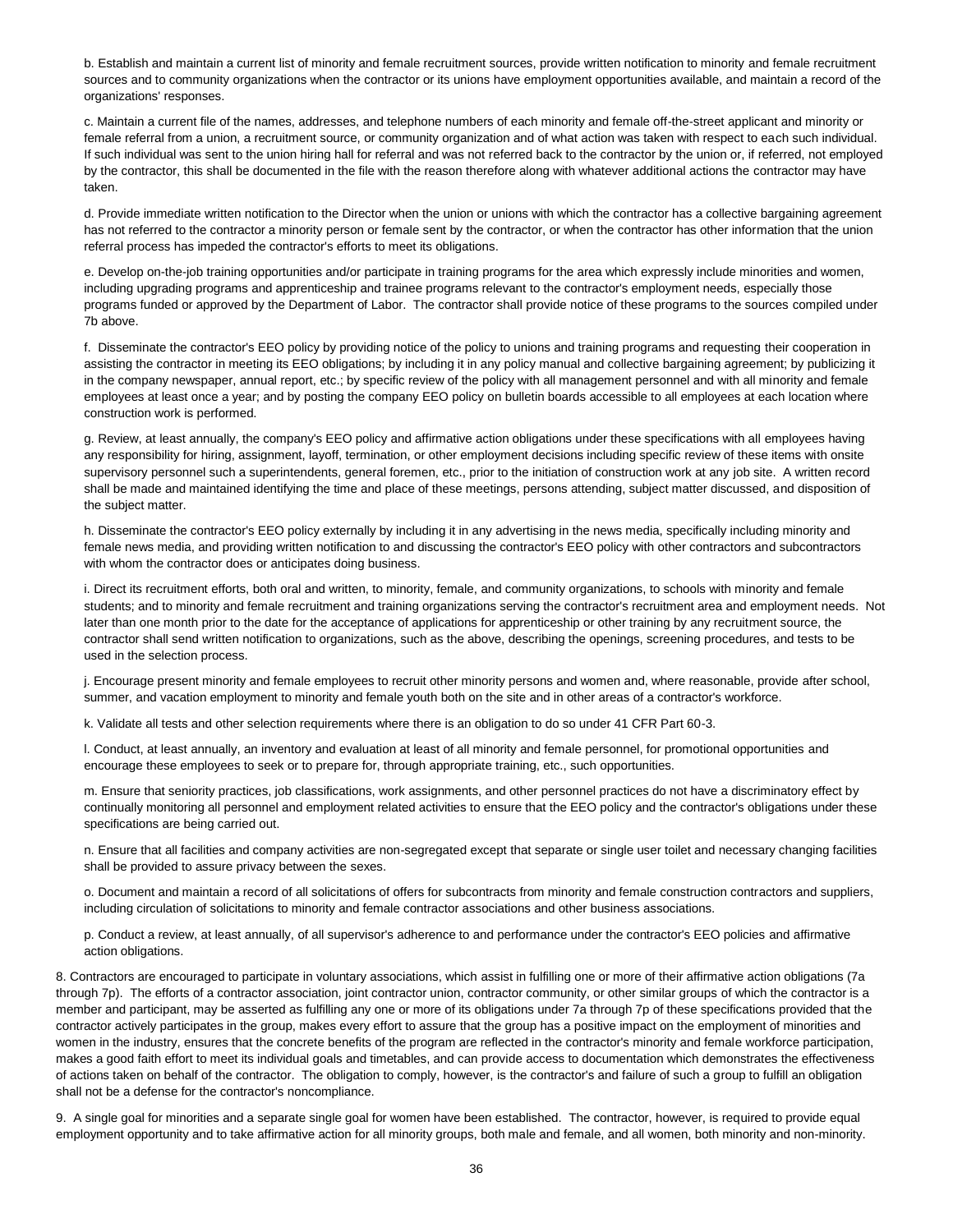Consequently, if the particular group is employed in a substantially disparate manner (for example, even though the contractor has achieved its goals for women generally,) the contractor may be in violation of the Executive Order if a specific minority group of women is underutilized.

10. The contractor shall not use the goals and timetables or affirmative action standards to discriminate against any person because of race, color, religion, sex, or national origin.

11. The contractor shall not enter into any subcontract with any person or firm debarred from Government contracts pursuant to Executive Order 11246.

12. The contractor shall carry out such sanctions and penalties for violation of these specifications and of the Equal Opportunity Clause, including suspension, termination, and cancellation of existing subcontracts as may be imposed or ordered pursuant to Executive Order 11246, as amended, and its implementing regulations, by the Office of Federal Contract Compliance Programs. Any contractor who fails to carry out such sanctions and penalties shall be in violation of these specifications and Executive Order 11246, as amended.

13. The contractor, in fulfilling its obligations under these specifications, shall implement specific affirmative action steps, at least as extensive as those standards prescribed in paragraph 7 of these specifications, so as to achieve maximum results from its efforts to ensure equal employment opportunity. If the contractor fails to comply with the requirements of the Executive Order, the implementing regulations, or these specifications, the Director shall proceed in accordance with 41 CFR 60-4.8.

14. The contractor shall designate a responsible official to monitor all employment related activity to ensure that the company EEO policy is being carried out, to submit reports relating to the provisions hereof as may be required by the Government, and to keep records. Records shall at least include for each employee, the name, address, telephone number, construction trade, union affiliation if any, employee identification number when assigned, social security number, race, sex, status (e.g., mechanic, apprentice, trainee, helper, or laborer), dates of changes in status, hours worked per week in the indicated trade, rate of pay, and locations at which the work was performed. Records shall be maintained in an easily understandable and retrievable form; however, to the degree that existing records satisfy this requirement, contractors shall not be required to maintain separate records.

15. Nothing herein provided shall be construed as a limitation upon the application of other laws which establish different standards of compliance or upon the application of requirements for the hiring of local or other area residents (e.g., those under the Public Works Employment Act of 1977 and the Community Development Block Grant Program).

# A16 **FEDERAL FAIR LABOR STANDARDS ACT (FEDERAL MINIMUM WAGE)**

#### <span id="page-37-0"></span>**A 1 6 . 1 S O U R C E**

29 U.S.C. § 201, et seq

#### **A 1 6 . 2 A P P L I C A B I L I T Y**

The United States Department of Labor (DOL) Wage and Hour Division administers the [Fair Labor Standards Act \(FLSA\).](http://www.dol.gov/compliance/laws/comp-flsa.htm) This act prescribes federal standards for basic minimum wage, overtime pay, record keeping and child labor standards.

**Contract Types** – Per the Department of Labor, all employees of certain enterprises having workers engaged in interstate commerce, producing goods for interstate commerce, or handling, selling, or otherwise working on goods or materials that have been moved in or produced for such commerce by any person, are covered by the FLSA.

All consultants, sub-consultants, contractors and subcontractors employed under this federally assisted project must comply with the FLSA.

Professional Services – 29 CFR § 213 exempts employees in a bona fide executive, administrative or professional capacity. Because professional firms employ individuals that are not covered by this exemption, the sponsor's agreement with a professional services firm must include the FLSA provision.

**Use of Provision** – The regulation does not prescribe mandatory language, the following language is acceptable to the FAA and meets the intent of this requirement. If the sponsor uses different language, the sponsor's language must fully satisfy the requirements of 29 U.S.C. § 201.The sponsor must select *contractor* or *consultant*, as appropriate for the contract.

#### **A 1 6 . 3 C O N T R A C T C L A U S E**

All contracts and subcontracts that result from this solicitation incorporate by reference the provisions of 29 CFR part 201, the Federal Fair Labor Standards Act (FLSA), with the same force and effect as if given in full text. The FLSA sets minimum wage, overtime pay, recordkeeping, and child labor standards for full and part time workers.

The [*contractor | consultant*] has full responsibility to monitor compliance to the referenced statute or regulation. The [*contractor | consultant*] must address any claims or disputes that arise from this requirement directly with the U.S. Department of Labor – Wage and Hour Division

# <span id="page-37-1"></span>**A17 LOBBYING AND INFLUENCING FEDERAL EMPLOYEES**

#### **A 1 7 . 1 S O U R C E**

31 U.S.C. § 1352 – Byrd Anti-Lobbying Amendment

2 CFR part 200, Appendix II(J)

49 CFR part 20, Appendix A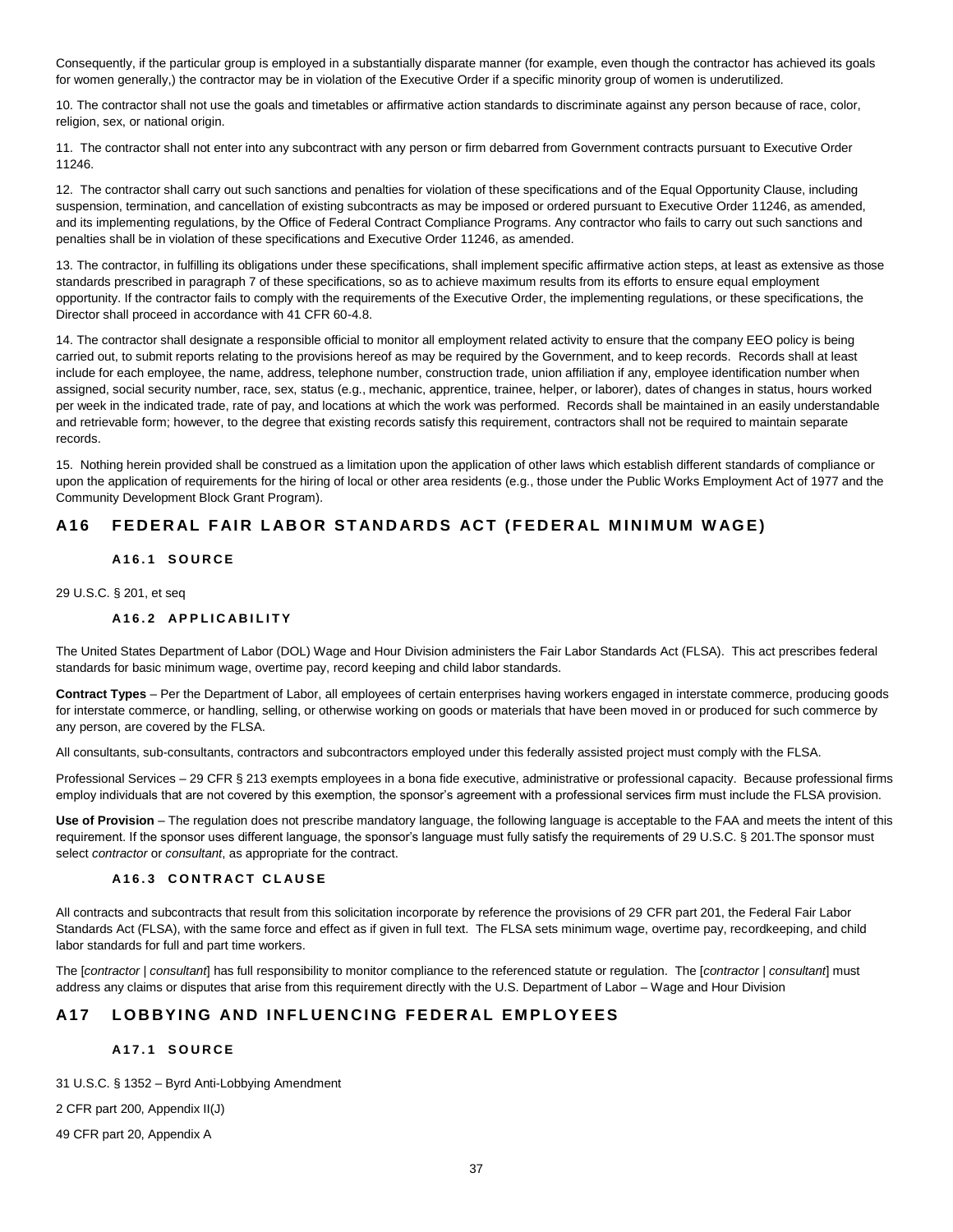#### **A 1 7 . 2 A P P L I C A B I L I T Y**

Consultants and contractors that apply or bid for an award of \$100,000 or more must certify that it will not and has not used Federal appropriated funds to pay any person or organization for influencing or attempting to influence an officer or employee of any agency, a member of Congress, officer or employee of Congress, or an employee of a member of Congress in connection with obtaining any Federal contract, grant or another award covered by 31 U.S.C. 1352. Each tier must also disclose any lobbying with non-Federal funds that takes place in connection with obtaining any Federal award.

**Contract Types** – The sponsor must incorporate this provision into all contracts exceeding \$100,000.

**Use of Provision** – Appendix A to 49 CFR Part 20 prescribes language the sponsor must use. The sponsor must incorporate this provision without modification.

#### **A 1 7 . 3 C O N T R A C T C L A U S E**

#### **CERTIFICATION REGARDING LOBBYING**

The bidder or offeror certifies by signing and submitting this bid or proposal, to the best of his or her knowledge and belief, that:

- (1) No Federal appropriated funds have been paid or will be paid, by or on behalf of the Bidder or Offeror, to any person for influencing or attempting to influence an officer or employee of an agency, a Member of Congress, an officer or employee of Congress, or an employee of a Member of Congress in connection with the awarding of any Federal contract, the making of any Federal grant, the making of any Federal loan, the entering into of any cooperative agreement, and the extension, continuation, renewal, amendment, or modification of any Federal contract, grant, loan, or cooperative agreement.
- (2) If any funds other than Federal appropriated funds have been paid or will be paid to any person for influencing or attempting to influence an officer or employee of any agency, a Member of Congress, an officer or employee of Congress, or an employee of a Member of Congress in connection with this Federal contract, grant, loan, or cooperative agreement, the undersigned shall complete and submit Standard Form-LLL, "Disclosure Form to Report Lobbying," in accordance with its instructions.
- (3) The undersigned shall require that the language of this certification be included in the award documents for all sub-awards at all tiers (including subcontracts, sub-grants, and contracts under grants, loans, and cooperative agreements) and that all sub-recipients shall certify and disclose accordingly.

This certification is a material representation of fact upon which reliance was placed when this transaction was made or entered into. Submission of this certification is a prerequisite for making or entering into this transaction imposed by section 1352, title 31, U.S. Code. Any person who fails to file the required certification shall be subject to a civil penalty of not less than \$10,000 and not more than \$100,000 for each such failure.

# <span id="page-38-0"></span>**A18 PROHIBITION of SEGREGATED FACILITIES**

#### **A 1 8 . 1 S O U R C E**

41 CFR § 60

#### **A 1 8 . 2 A P P L I C A B I L I T Y**

The contractor must comply with the requirements of the E.E.O. clause by ensuring that facilities they provide for employees are free of segregation on the basis of race, color, religion, sex, sexual orientation, gender identity, or national origin. This clause must be included in all contracts that include the equal opportunity clause, regardless of the amount of the contract.

**Contract Types** – AIP sponsors must incorporate the Prohibition of Segregated Facilities clause in any contract containing the Equal Employment Opportunity clause of 41 CFR §60.1. This obligation flows down to subcontract and sub-tier purchase orders containing the Equal Employment Opportunity clause.

*Construction* - Construction work means construction, rehabilitation, alteration, conversion, extension, demolition or repair of buildings, highways, or other changes or improvements to real property, including facilities providing utility services. The term also includes the supervision, inspection, and other onsite functions incidental to the actual construction.

*Equipment* – On site installation of equipment such as airfield lighting control equipment meets the definition of construction and thus this provision would apply. This provision does not apply to equipment projects involving manufacture of the item at a vendor's manufacturing plant. An example would be the manufacture of a SRE or ARFF vehicle.

*Professional Services* - Professional services that include tasks that qualify as construction work as defined by 41 CFR part 60. Examples include the installation of noise monitoring equipment.

*Property/Land* - Land acquisition contracts that include tasks that qualify as construction work as defined by 41 CFR part 60. Examples include demolition of structures or installation of boundary fencing.

**Use of Provision** – The regulation does not prescribe mandatory language, the following language is acceptable to the FAA and meets the intent of this requirement. If the sponsor uses different language, the sponsor's language must fully satisfy the requirements of 41 CFR § 60.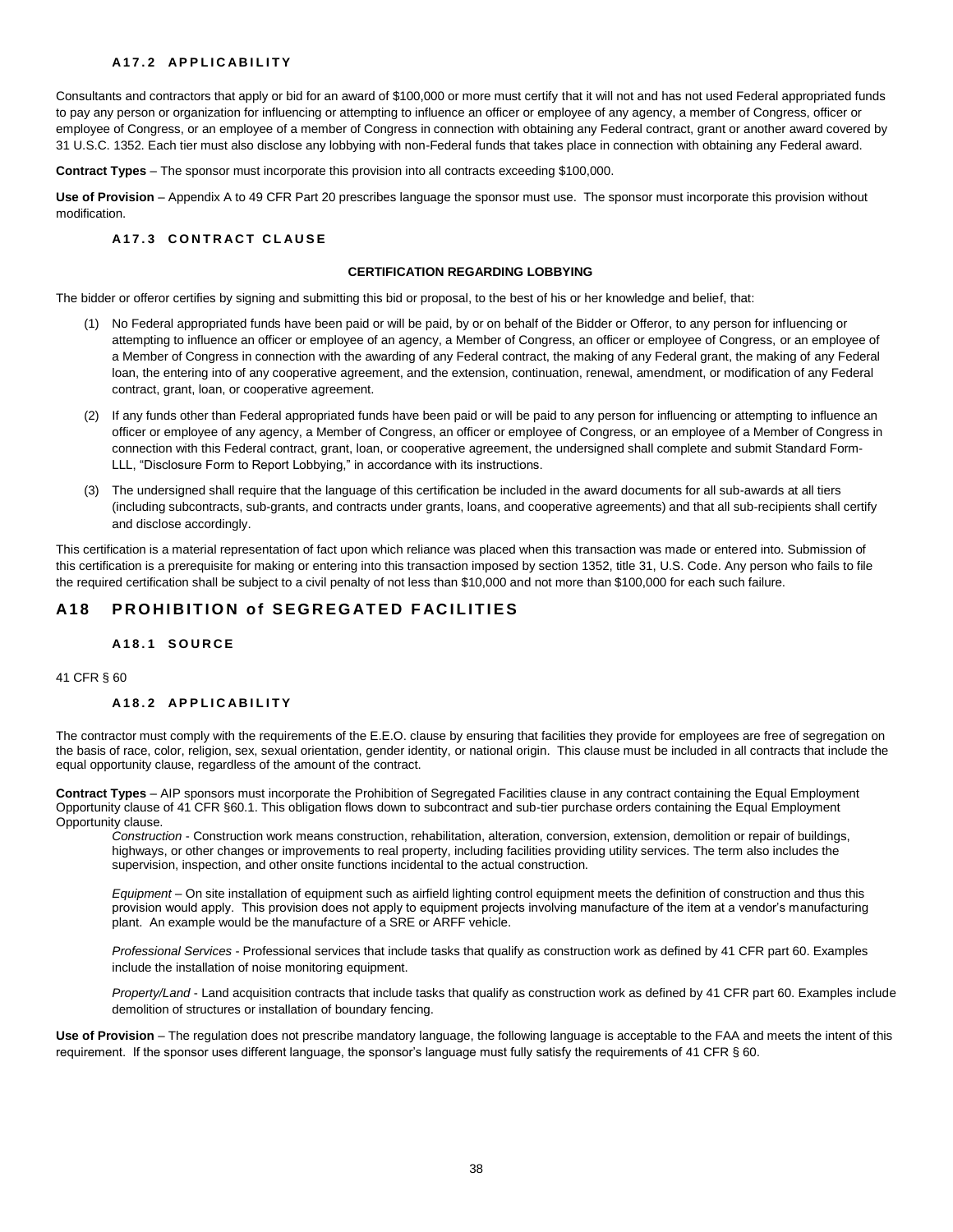#### **A 1 8 . 3 C O N T R A C T C L A U S E**

#### **PROHIBITION of SEGREGATED FACILITIES**

(a) The Contractor agrees that it does not and will not maintain or provide for its employees any segregated facilities at any of its establishments, and that it does not and will not permit its employees to perform their services at any location under its control where segregated facilities are maintained. The Contractor agrees that a breach of this clause is a violation of the Equal Opportunity clause in this contract.

(b) "Segregated facilities," as used in this clause, means any waiting rooms, work areas, rest rooms and wash rooms, restaurants and other eating areas, time clocks, locker rooms and other storage or dressing areas, parking lots, drinking fountains, recreation or entertainment areas, transportation, and housing facilities provided for employees, that are segregated by explicit directive or are in fact segregated on the basis of race, color, religion, sex, or national origin because of written or oral policies or employee custom. The term does not include separate or single-user rest rooms or necessary dressing or sleeping areas provided to assure privacy between the sexes.

(c) The Contractor shall include this clause in every subcontract and purchase order that is subject to the Equal Opportunity clause of this contract.

#### <span id="page-39-0"></span>**A1 9 O C C U P AT I O N AL S A F E T Y AN D H E AL T H AC T O F 1 9 7 0**

#### **A 1 9 . 1 S O U R C E**

20 CFR part 1910

#### **A 1 9 . 2 A P P L I C A B I L I T Y**

**Contract Types** – All contracts and subcontracts must comply with the Occupational Safety and Health Act of 1970 (OSH). The United States Department of Labor Occupational Safety & Health Administration (OSHA) oversees the workplace health and safety standards wage provisions from OSH.

**Use of Provision** – The regulation does not prescribe mandatory language. The following language is acceptable to the FAA and meets the intent of this requirement. If the sponsor uses different language, the sponsor's language must fully satisfy the requirements of 20 CFR part 1910.

#### **A 1 9 . 3 C O N T R A C T C L A U S E**

All contracts and subcontracts that result from this solicitation incorporate by reference the requirements of 29 CFR Part 1910 with the same force and effect as if given in full text. Contractor must provide a work environment that is free from recognized hazards that may cause death or serious physical harm to the employee. The Contractor retains full responsibility to monitor its compliance and their subcontractor's compliance with the applicable requirements of the Occupational Safety and Health Act of 1970 (20 CFR Part 1910). Contractor must address any claims or disputes that pertain to a referenced requirement directly with the U.S. Department of Labor – Occupational Safety and Health Administration.

#### **A2 0 P R O C U R E M E N T O F R E C O V E R E D M AT E R I AL S**

#### **A 2 0 . 1 S O U R C E**

2 CFR § 200.322

40 CFR part 247

#### **A 2 0 . 2 A P P L I C A B I L I T Y**

Sponsors of AIP funded development and equipment projects must comply with Section 6002 of the Solid Waste Disposal Act, as amended by the Resource Conservation and Recovery Act. Section 6002 emphasizes maximizing energy and resource recovery through use of affirmative procurement actions for recovered materials identified in the EPA guidelines.

The requirements of § 6002 include procuring only items designated in guidelines of the Environmental Protection Agency (EPA) at 40 CFR part 247 that contain the highest percentage of recovered materials practicable, consistent with maintaining a satisfactory level of competition.

**Contract Types** – This provision applies to any contracts that include procurement of products where the purchase price of the item exceeds \$10,000 or the value of the quantity acquired by the preceding fiscal year exceeded \$10,000.

*Construction and Equipment* – Include this provision in all construction and equipment projects

*Professional Services and Property* – Include this provision if the agreement includes procurement of a product that exceeds \$10,000

**Use of Provision** – The regulation does not prescribe mandatory language. The following language is acceptable to the FAA and meets the intent of this requirement. If the sponsor uses different language, the sponsor's language must fully satisfy the requirements of 2 CFR § 200.

#### **A 2 0 . 3 C O N T R A C T C L A U S E**

#### <span id="page-39-1"></span>**Procurement of Recovered Materials**

Contractor and subcontractor agree to comply with Section 6002 of the Solid Waste Disposal Act, as amended by the Resource Conservation and Recovery Act, and the regulatory provisions of 40 CFR Part 247. In the performance of this contract and to the extent practicable, the Contractor and subcontractors are to use of products containing the highest percentage of recovered materials for items designated by the Environmental Protection Agency (EPA) under 40 CFR Part 247 whenever: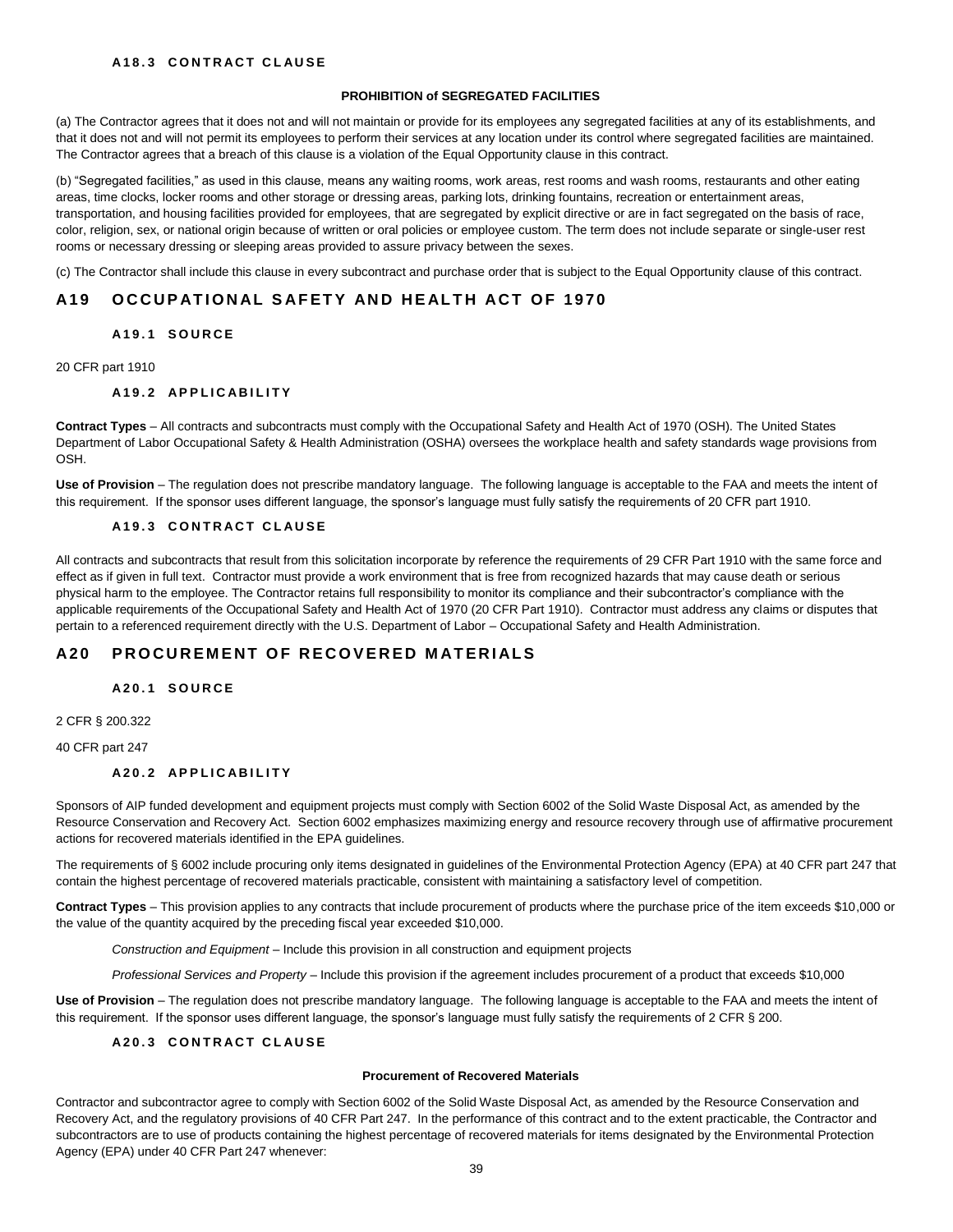a) The contract requires procurement of \$10,000 or more of a designated item during the fiscal year; or,

The contractor has procured \$10,000 or more of a designated item using Federal funding during the previous fiscal year.

The list of EPA-designated items is available at [www.epa.gov/epawaste/conserve/tools/cpg/products/.](http://www.epa.gov/epawaste/conserve/tools/cpg/products/)

Section 6002(c) establishes exceptions to the preference for recovery of EPA-designated products if the contractor can demonstrate the item is:

- a) Not reasonably available within a timeframe providing for compliance with the contract performance schedule;
- b) Fails to meet reasonable contract performance requirements; or
- c) Is only available at an unreasonable price.

### <span id="page-40-0"></span>**A21 RIGHT TO INVENTIONS**

#### **A 2 1 . 1 S O U R C E**

2 CFR § 200, Appendix II(F)

#### 37 CFR §401

#### **A 2 1 . 2 A P P L I C A B I L I T Y**

**Contract Types** – This provision applies to all contracts and subcontracts with small business firms or nonprofit organizations that includes performance of *experimental, developmental, or research work*. This clause is not applicable to construction, equipment or professional service contracts unless the contract includes *experimental, developmental or research work*.

**Use of Provision** – The regulation does not prescribe mandatory language. The following language is acceptable to the FAA and meets the intent of this requirement. If the sponsor uses different language, the sponsor's language must fully satisfy the requirements of Appendix II to 2 CFR part 200.

#### **A 2 1 . 3 C O N T R A C T C L A U S E**

#### **RIGHTS TO INVENTIONS**

Contracts or agreements that include the performance of experimental, developmental, or research work must provide for the rights of the Federal Government and the Owner in any resulting invention as established by 37 CFR part 401, Rights to Inventions Made by Non-profit Organizations and Small Business Firms under Government Grants, Contracts, and Cooperative Agreements. This contract incorporates by reference the patent and inventions rights as specified within in the 37 CFR §401.14. Contractor must include this requirement in all sub-tier contracts involving experimental, developmental or research work.

#### <span id="page-40-1"></span>**A22 SEISMIC SAFETY**

#### **A 2 2 . 1 S O U R C E**

49 CFR part 41

#### **A 2 2 . 2 A P P L I C A B I L I T Y**

**Contract Types** – This provision applies to construction of new buildings and additions to existing buildings financed in whole or in part through the Airport Improvement Program.

*Professional Services and Construction* – Sponsor must incorporate this clause in any contract involved in the construction of new buildings or structural addition to existing buildings.

*Equipment* – Sponsor must include this provision if the project involves construction or structural addition to a building such as an electrical vault project.

*Land* – This provision will not typically apply to a property/land project.

**Use of Provision** – The regulation does not prescribe mandatory language. The following language is acceptable to the FAA and meets the intent of this requirement. If the sponsor uses different language, the sponsor's language must fully satisfy the requirements of 49 CFR part 41.

#### **A 2 2 . 3 C O N T R A C T C L A U S E**

#### A 22.3.1 Professional Service Agreements for Design

#### **Seismic Safety**

In the performance of design services, the Consultant agrees to furnish a building design and associated construction specification that conform to a building code standard which provides a level of seismic safety substantially equivalent to standards as established by the National Earthquake Hazards Reduction Program (NEHRP). Local building codes that model their building code after the current version of the International Building Code (IBC) meet the NEHRP equivalency level for seismic safety. At the conclusion of the design services, the Consultant agrees to furnish the Owner a "certification of compliance" that attests conformance of the building design and the construction specifications with the seismic standards of NEHRP or an equivalent building code.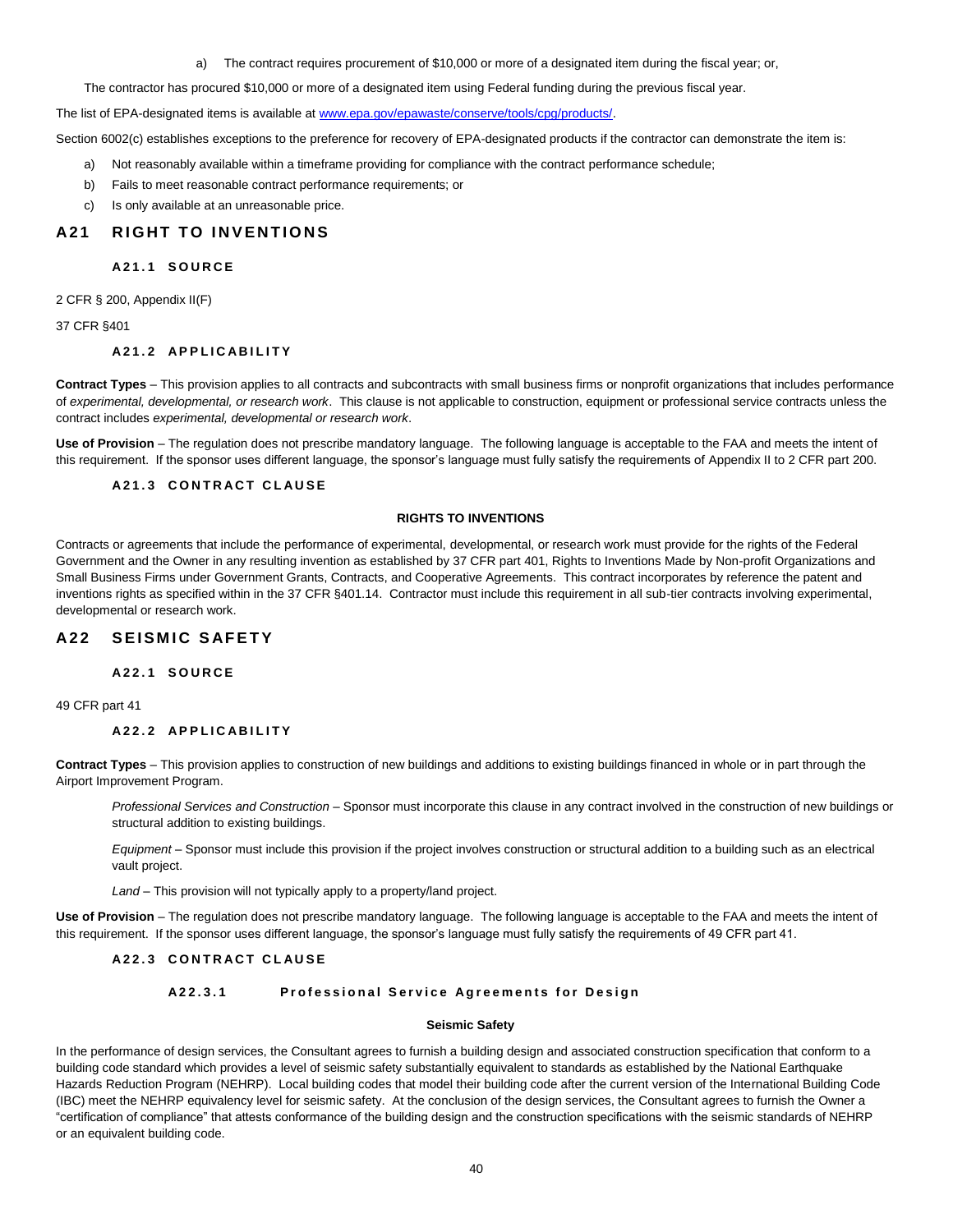#### A 22.3.2 **Construction Contracts**

#### **Seismic Safety**

The contractor agrees to ensure that all work performed under this contract, including work performed by subcontractors, conforms to a building code standard that provides a level of seismic safety substantially equivalent to standards established by the National Earthquake Hazards Reduction Program (NEHRP). Local building codes that model their code after the current version of the International Building Code (IBC) meet the NEHRP equivalency level for seismic safety.

#### <span id="page-41-0"></span>**A23 TERMINATION OF CONTRACT**

#### **A 2 3 . 1 S O U R C E**

2 CFR § 200 Appendix II(B)

FAA Advisory Circular 150/5370-10, Section 80-09

#### **A 2 3 . 2 A P P L I C A B I L I T Y**

**Contract Types** – All contracts and subcontracts in excess of \$10,000 must address *termination for cause* and *termination for convenience* by the sponsor. The provision must address the manner (i.e. notice, opportunity to cure, and effective date) by which the sponsor's contract will be affected and the basis for settlement (i.e. incurred expenses, completed work, profit, etc.).

#### **Use of Provision** –

*Termination for Default* - Section 80-09 of FAA Advisory Circular 150/5370-10 establishes standard language for Termination for Default under a construction contract. The sponsor must not make any changes to this standard language.

*Termination for Convenience* – The sponsor must include a clause for termination for convenience. The following language is acceptable to the FAA and meets the intent of this requirement. If the sponsor uses different language, the sponsor's language must fully satisfy the requirements of Appendix II to 2 CFR part 200.

*Equipment, Professional Services and Property* – The sponsor may use their established clause language provided that it adequately addresses the intent of Appendix II(B) to Part 200, which addresses termination for fault and for convenience.

#### **A 2 3 . 3 C O N T R A C T C L A U S E**

#### **A 2 3 . 3 . 1 T e r m i n a t i o n f o r C o n v e n i e n c e**

#### **Termination for Convenience (Construction & Equipment Contracts)**

The Owner may terminate this contract in whole or in part at any time by providing written notice to the Contractor. Such action may be without cause and without prejudice to any other right or remedy of Owner. Upon receipt of a written notice of termination, except as explicitly directed by the Owner, the Contractor shall immediately proceed with the following obligations regardless of any delay in determining or adjusting amounts due under this clause:

- 1. Contractor must immediately discontinue work as specified in the written notice.
- 2. Terminate all subcontracts to the extent they relate to the work terminated under the notice.
- 3. Discontinue orders for materials and services except as directed by the written notice.
- 4. Deliver to the owner all fabricated and partially fabricated parts, completed and partially completed work, supplies, equipment and materials acquired prior to termination of the work and as directed in the written notice.
- 5. Complete performance of the work not terminated by the notice.
- 6. Take action as directed by the owner to protect and preserve property and work related to this contract that Owner will take possession.

Owner agrees to pay Contractor for:

- a) completed and acceptable work executed in accordance with the contract documents prior to the effective date of termination;
- documented expenses sustained prior to the effective date of termination in performing work and furnishing labor, materials, or equipment as required by the contract documents in connection with uncompleted work;

reasonable and substantiated claims, costs and damages incurred in settlement of terminated contracts with Subcontractors and Suppliers; and reasonable and substantiated expenses to the contractor directly attributable to Owner's termination action

Owner will not pay Contractor for loss of anticipated profits or revenue or other economic loss arising out of or resulting from the Owner's termination action.

The rights and remedies this clause provides are in addition to any other rights and remedies provided by law or under this contract.

#### **Termination for Convenience (Professional Services)**

The Owner may, by written notice to the Consultant, terminate this Agreement for its convenience and without cause or default on the part of Consultant. Upon receipt of the notice of termination, except as explicitly directed by the Owner, the Contractor must immediately discontinue all services affected.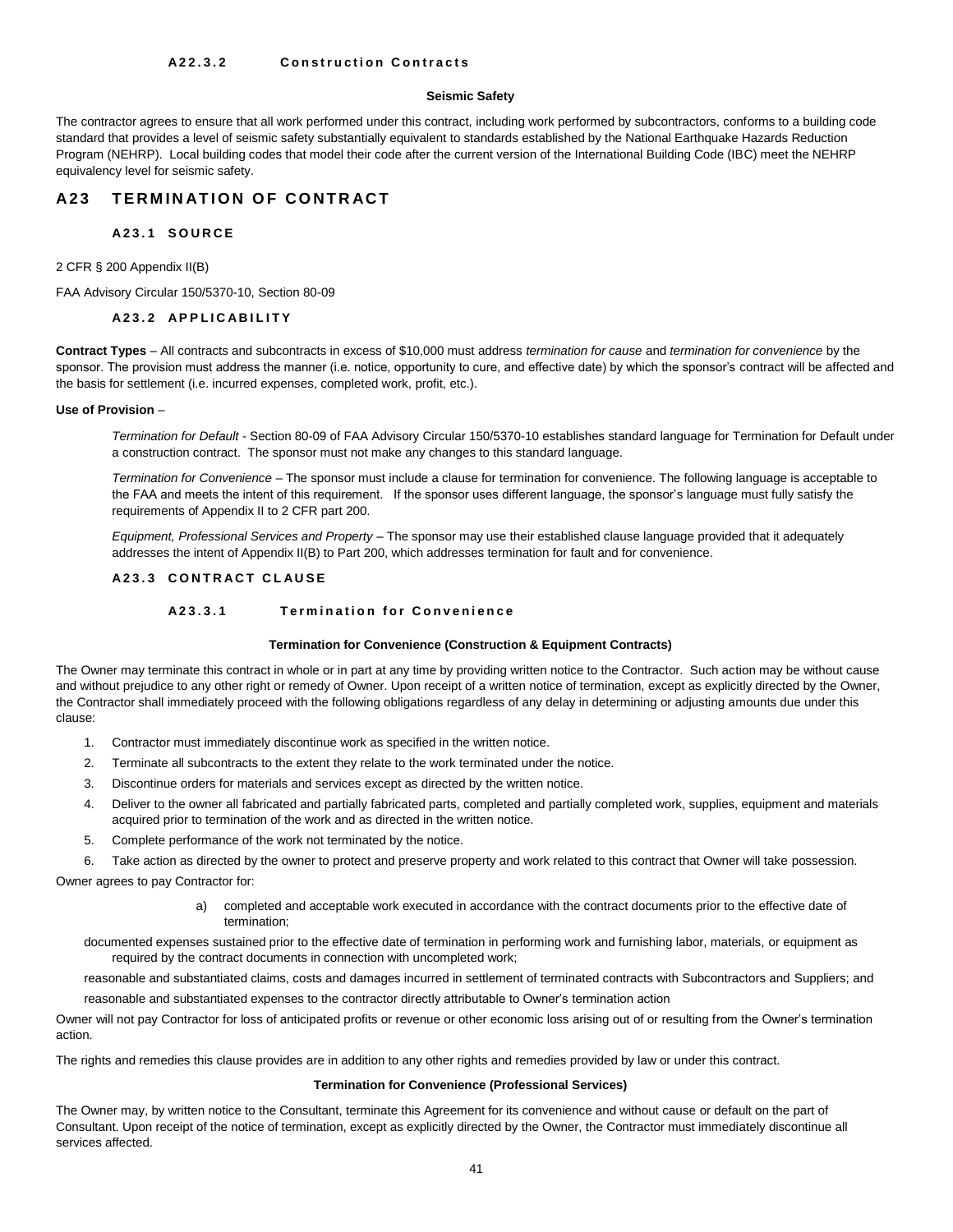Upon termination of the Agreement, the Consultant must deliver to the Owner all data, surveys, models, drawings, specifications, reports, maps, photographs, estimates, summaries, and other documents and materials prepared by the Engineer under this contract, whether complete or partially complete.

Owner agrees to make just and equitable compensation to the Consultant for satisfactory work completed up through the date the Consultant receives the termination notice. Compensation will not include anticipated profit on non-performed services.

Owner further agrees to hold Consultant harmless for errors or omissions in documents that are incomplete as a result of the termination action under this clause.

#### A 2 3.3.2 **Termination for Default**

#### **Termination for Default (Construction)**

Section 80-09 of FAA Advisory Circular 150/5370-10 establishes conditions, rights and remedies associated with Owner termination of this contract due default of the Contractor.

#### **Termination for Default (Equipment)**

The Owner may, by written notice of default to the Contractor, terminate all or part of this Contract if the Contractor:

- 1. Fails to commence the Work under the Contract within the time specified in the Notice- to-Proceed;
- 2. Fails to make adequate progress as to endanger performance of this Contract in accordance with its terms;
- 3. Fails to make delivery of the equipment within the time specified in the Contract, including any Owner approved extensions;
- 4. Fails to comply with material provisions of the Contract;
- 5. Submits certifications made under the Contract and as part of their proposal that include false or fraudulent statements;
- 6. Becomes insolvent or declares bankruptcy;

If one or more of the stated events occur, the Owner will give notice in writing to the Contractor and Surety of its intent to terminate the contract for cause. At the Owner's discretion, the notice may allow the Contractor and Surety an opportunity to cure the breach or default.

If within [10] days of the receipt of notice, the Contractor or Surety fails to remedy the breach or default to the satisfaction of the Owner, the Owner has authority to acquire equipment by other procurement action. The Contractor will be liable to the Owner for any excess costs the Owner incurs for acquiring such similar equipment.

Payment for completed equipment delivered to and accepted by the Owner shall be at the Contract price. The Owner may withhold from amounts otherwise due the Contractor for such completed equipment, such sum as the Owner determines to be necessary to protect the Owner against loss because of Contractor default.

Owner will not terminate the Contractor's right to proceed with the Work under this clause if the delay in completing the work arises from unforeseeable causes beyond the control and without the fault or negligence of the Contractor. Examples of such acceptable causes include: acts of God, acts of the Owner, acts of another Contractor in the performance of a contract with the Owner, and severe weather events that substantially exceed normal conditions for the location.

If, after termination of the Contractor's right to proceed, the Owner determines that the Contractor was not in default, or that the delay was excusable, the rights and obligations of the parties will be the same as if the Owner issued the termination for the convenience the Owner.

The rights and remedies of the Owner in this clause are in addition to any other rights and remedies provided by law or under this contract.

#### **Termination for Default (Professional Services)**

Either party may terminate this Agreement for cause if the other party fails to fulfill its obligations that are essential to the completion of the work per the terms and conditions of the Agreement. The party initiating the termination action must allow the breaching party an opportunity to dispute or cure the breach.

The terminating party must provide the breaching party [7] days advance written notice of its intent to terminate the Agreement. The notice must specify the nature and extent of the breach, the conditions necessary to cure the breach, and the effective date of the termination action. The rights and remedies in this clause are in addition to any other rights and remedies provided by law or under this agreement.

#### a) **Termination by Owner**: The Owner may terminate this Agreement in whole or in part, for the failure of the Consultant to:

- 1. Perform the services within the time specified in this contract or by Owner approved extension;
- 2. Make adequate progress so as to endanger satisfactory performance of the Project;
- 3. Fulfill the obligations of the Agreement that are essential to the completion of the Project.

Upon receipt of the notice of termination, the Consultant must immediately discontinue all services affected unless the notice directs otherwise. Upon termination of the Agreement, the Consultant must deliver to the Owner all data, surveys, models, drawings, specifications, reports, maps, photographs, estimates, summaries, and other documents and materials prepared by the Engineer under this contract, whether complete or partially complete.

Owner agrees to make just and equitable compensation to the Consultant for satisfactory work completed up through the date the Consultant receives the termination notice. Compensation will not include anticipated profit on non-performed services.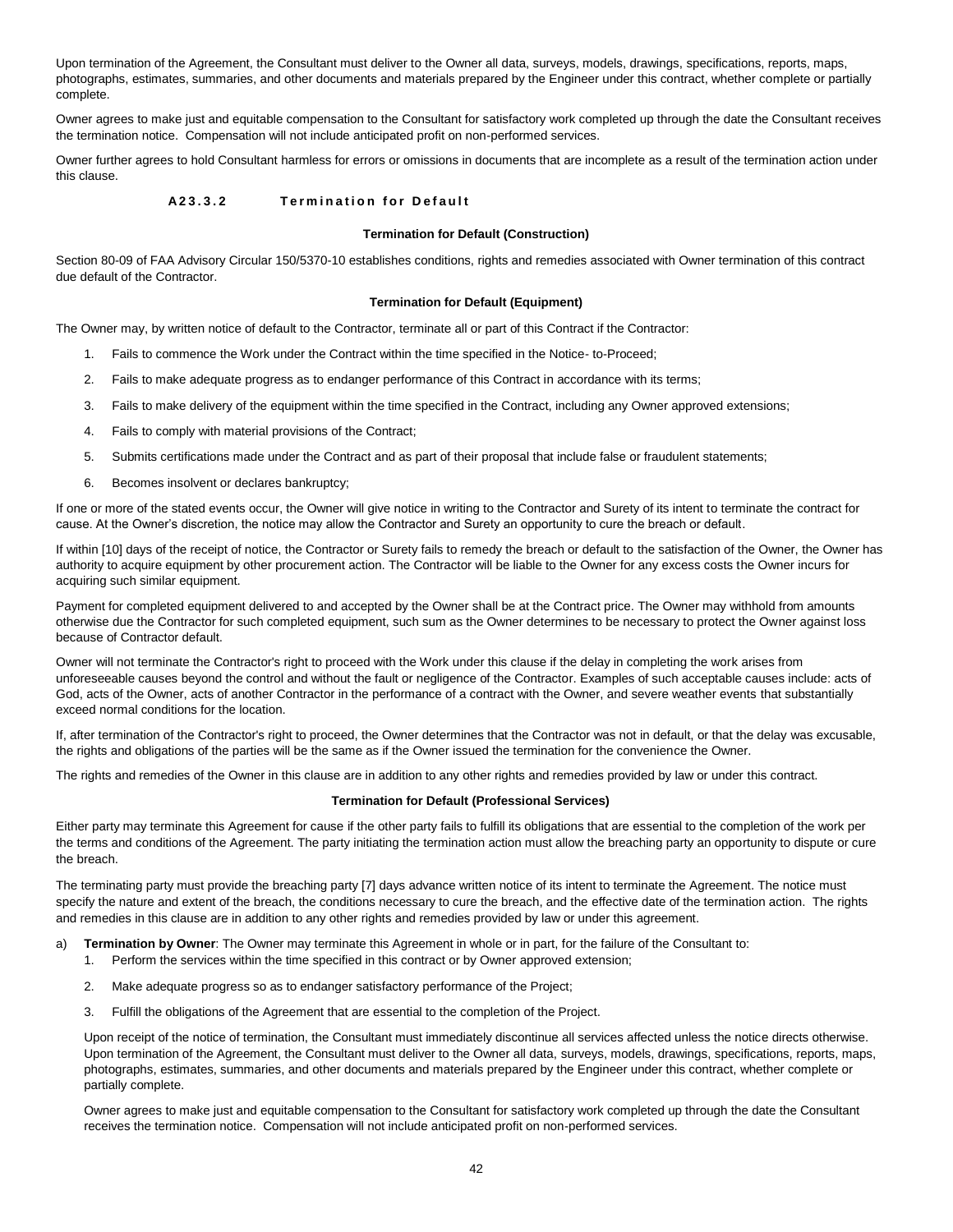Owner further agrees to hold Consultant harmless for errors or omissions in documents that are incomplete as a result of the termination action under this clause.

If, after finalization of the termination action, the Owner determines the Consultant was not in default of the Agreement, the rights and obligations of the parties shall be the same as if the Owner issued the termination for the convenience of the Owner.

- b) **Termination by Consultant**: The Consultant may terminate this Agreement in whole or in part, if the Owner:
	- 1. Defaults on its obligations under this Agreement;
	- 2. Fails to make payment to the Consultant in accordance with the terms of this Agreement;
	- 3. Suspends the Project for more than [180] days due to reasons beyond the control of the Consultant.

Upon receipt of a notice of termination from the Consultant, Owner agrees to cooperate with Consultant for the purpose of terminating the agreement or portion thereof, by mutual consent. If Owner and Consultant cannot reach mutual agreement on the termination settlement, the Consultant may, without prejudice to any rights and remedies it may have, proceed with terminating all or parts of this Agreement based upon the Owner's breach of the contract.

In the event of termination due to Owner breach, the Engineer is entitled to invoice Owner and to receive full payment for all services performed or furnished in accordance with this Agreement and all justified reimbursable expenses incurred by the Consultant through the effective date of termination action. Owner agrees to hold Consultant harmless for errors or omissions in documents that are incomplete as a result of the termination action under this clause.

# <span id="page-43-0"></span>**A24 TRADE RESTRICTION CERTIFICATION**

#### **A 2 4 . 1 S O U R C E**

49 USC § 50104

49 CFR part 30

#### **A 2 4 . 2 A P P L I C A B I L I T Y**

Unless waived by the Secretary of Transportation, sponsors may not use AIP funds on a product or service from a foreign country included in the current list of countries that discriminate against U.S. firms as published by the Office of the United States Trade Representative (U.S.T.R)

**Contract Types** – The trade restriction certification and clause applies to all AIP funded projects.

**Use of Provision** – 49 CFR part 30 prescribes the language for this model clause. The sponsor must include this certification language in all contracts and subcontracts without modification.

#### **A 2 4 . 3 C O N T R A C T C L A U S E**

#### **TRADE RESTRICTION CERTIFICATION**

By submission of an offer, the Offeror certifies that with respect to this solicitation and any resultant contract, the Offeror -

- a. is not owned or controlled by one or more citizens of a foreign country included in the list of countries that discriminate against U.S. firms as published by the Office of the United States Trade Representative (U.S.T.R.);
- b. has not knowingly entered into any contract or subcontract for this project with a person that is a citizen or national of a foreign country included on the list of countries that discriminate against U.S. firms as published by the U.S.T.R; and
- c. has not entered into any subcontract for any product to be used on the Federal on the project that is produced in a foreign country included on the list of countries that discriminate against U.S. firms published by the U.S.T.R.

This certification concerns a matter within the jurisdiction of an agency of the United States of America and the making of a false, fictitious, or fraudulent certification may render the maker subject to prosecution under Title 18, United States Code, Section 1001.

The Offeror/Contractor must provide immediate written notice to the Owner if the Offeror/Contractor learns that its certification or that of a subcontractor was erroneous when submitted or has become erroneous by reason of changed circumstances. The Contractor must require subcontractors provide immediate written notice to the Contractor if at any time it learns that its certification was erroneous by reason of changed circumstances.

Unless the restrictions of this clause are waived by the Secretary of Transportation in accordance with 49 CFR 30.17, no contract shall be awarded to an Offeror or subcontractor:

- (1) who is owned or controlled by one or more citizens or nationals of a foreign country included on the list of countries that discriminate against U.S. firms published by the U.S.T.R. or
- (2) whose subcontractors are owned or controlled by one or more citizens or nationals of a foreign country on such U.S.T.R. list or
- (3) who incorporates in the public works project any product of a foreign country on such U.S.T.R. list;

Nothing contained in the foregoing shall be construed to require establishment of a system of records in order to render, in good faith, the certification required by this provision. The knowledge and information of a contractor is not required to exceed that which is normally possessed by a prudent person in the ordinary course of business dealings.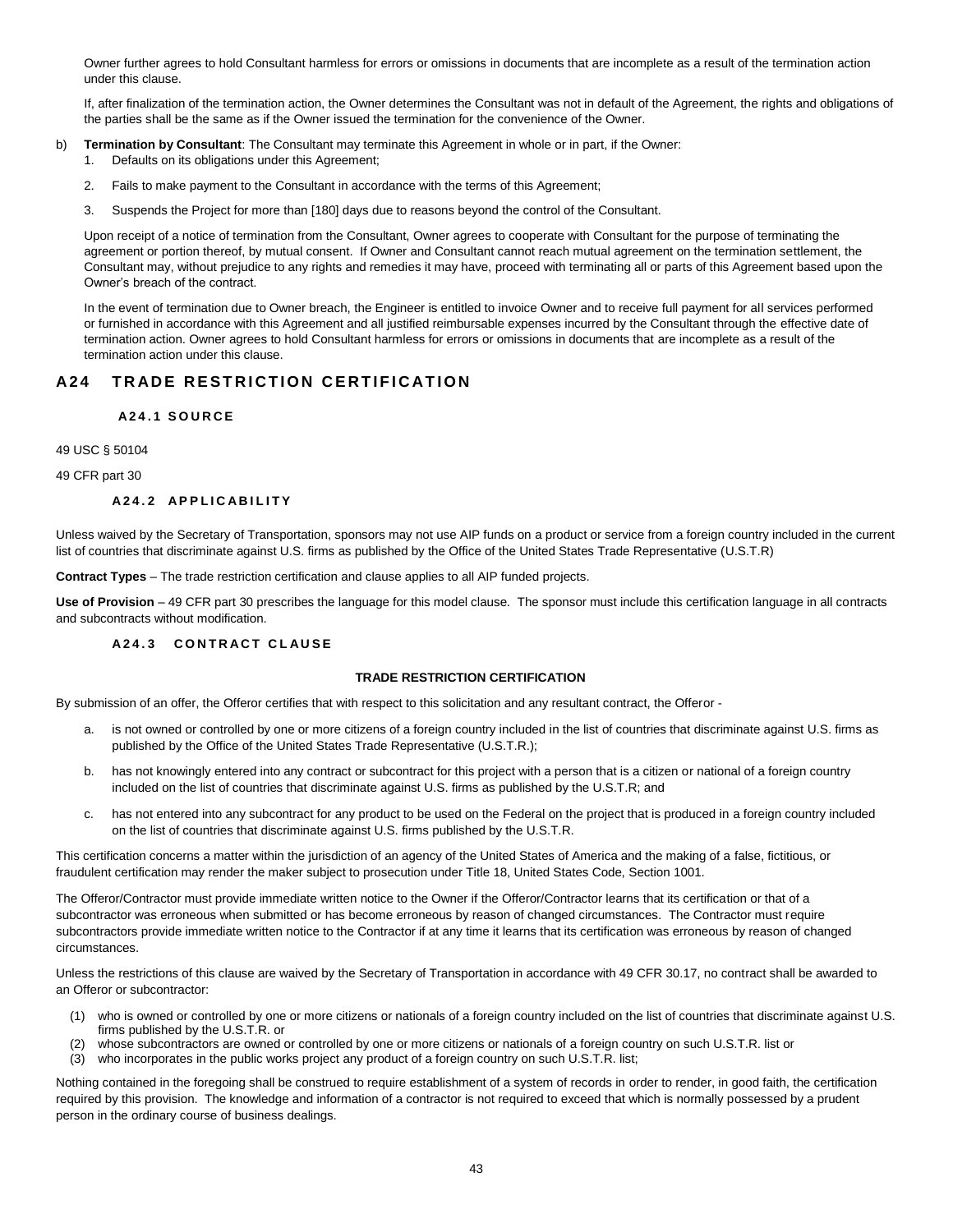The Offeror agrees that, if awarded a contract resulting from this solicitation, it will incorporate this provision for certification without modification in in all lower tier subcontracts. The contractor may rely on the certification of a prospective subcontractor that it is not a firm from a foreign country included on the list of countries that discriminate against U.S. firms as published by U.S.T.R, unless the Offeror has knowledge that the certification is erroneous.

This certification is a material representation of fact upon which reliance was placed when making an award. If it is later determined that the Contractor or subcontractor knowingly rendered an erroneous certification, the Federal Aviation Administration may direct through the Owner cancellation of the contract or subcontract for default at no cost to the Owner or the FAA.

#### <span id="page-44-0"></span>**A2 5 V E T E R AN ' S P R E F E R E N C E**

#### **A 2 5 . 1 S O U R C E**

49 USC § 47112(c)

#### **A 2 5 . 2 A P P L I C A B I L I T Y**

**Contract Types** – This provision applies to all AIP funded projects that involve labor to carry out the project. This preference, which excludes executive, administrative and supervisory positions, applies to covered veterans (as defined under §47112(c)) only when they are readily available and qualified to accomplish the work required by the project.

**Use of Provision** – The regulation does not prescribe mandatory language, the following language is acceptable to the FAA and meets the intent of this requirement. If the sponsor uses different language, the sponsor's language must fully satisfy the requirements of 49 U.S.C. § 47112.

#### **A 2 5 . 3 C O N T R A C T C L A U S E**

#### **VETERAN'S PREFERENCE**

In the employment of labor (excluding executive, administrative, and supervisory positions), the contractor and all sub-tier contractors must give preference to covered veterans as defined within Title 49 United States Code Section 47112. Covered veterans include Vietnam-era veterans, Persian Gulf veterans, Afghanistan-Iraq war veterans, disabled veterans, and small business concerns (as defined by 15 U.S.C. 632) owned and controlled by disabled veterans. This preference only applies when there are covered veterans readily available and qualified to perform the work to which the employment relates.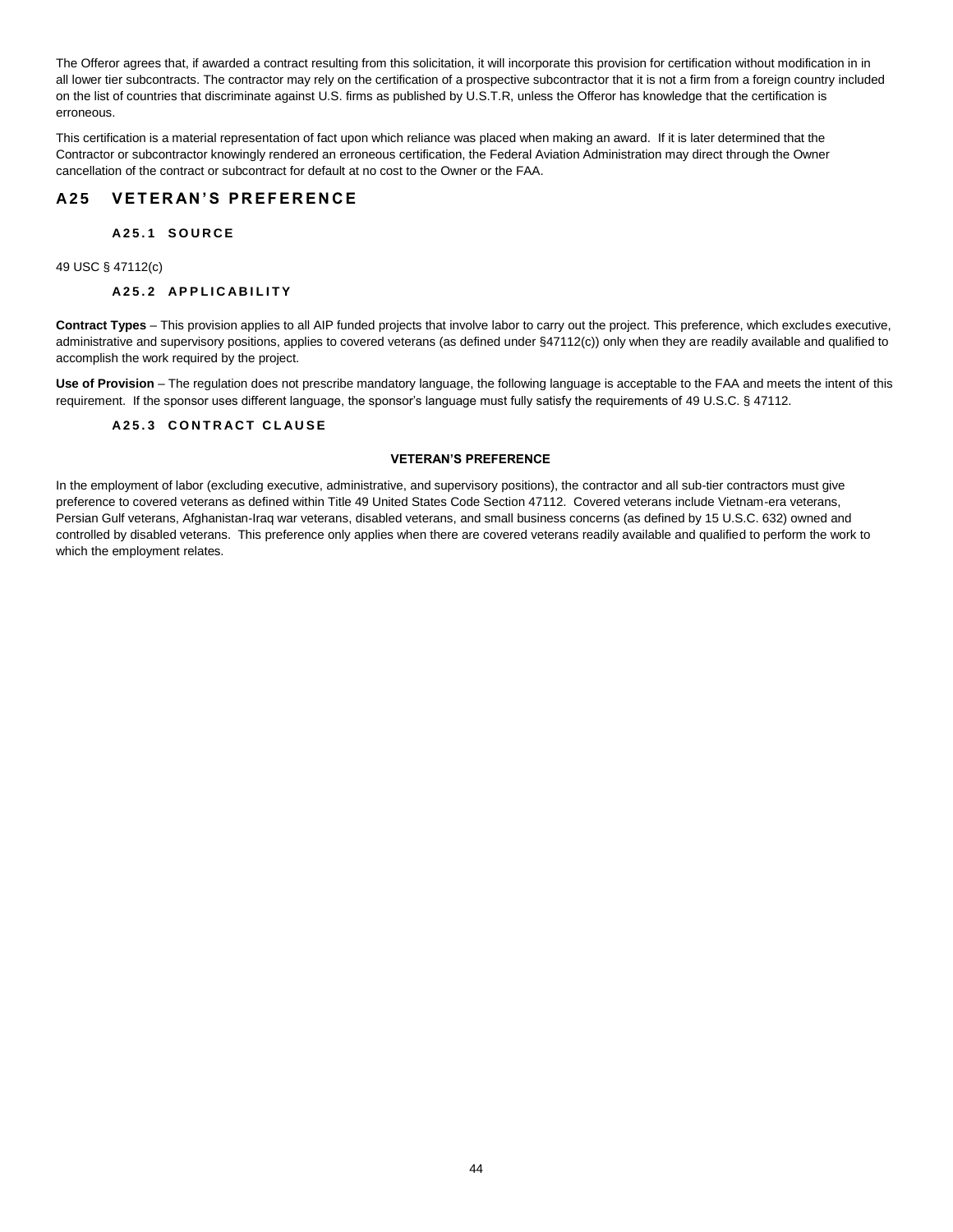# **SECTION III**

# **FOR**

# **METROPOLIS MUNICIPAL AIRPORT**

**METROPOLIS, ILLINOIS** 

**ILLINOIS PROJECT NO: M30-4572 SBG PROJECT NO: 3-17-SBGP-105/120/133** 

# **REHABILITATION OF RUNWAY 18/36 INCLUDING CRACK SEALING, PAVEMENT REJUVENATION, AND PAVEMENT MARKING**

**PREPARED BY: BROWN & ROBERTS, INC. 1 WESTRIDGE ROAD HARRISBURG, IL 62946** 

**JANUARY 19, 2018 LETTING** 



**November 14, 2017**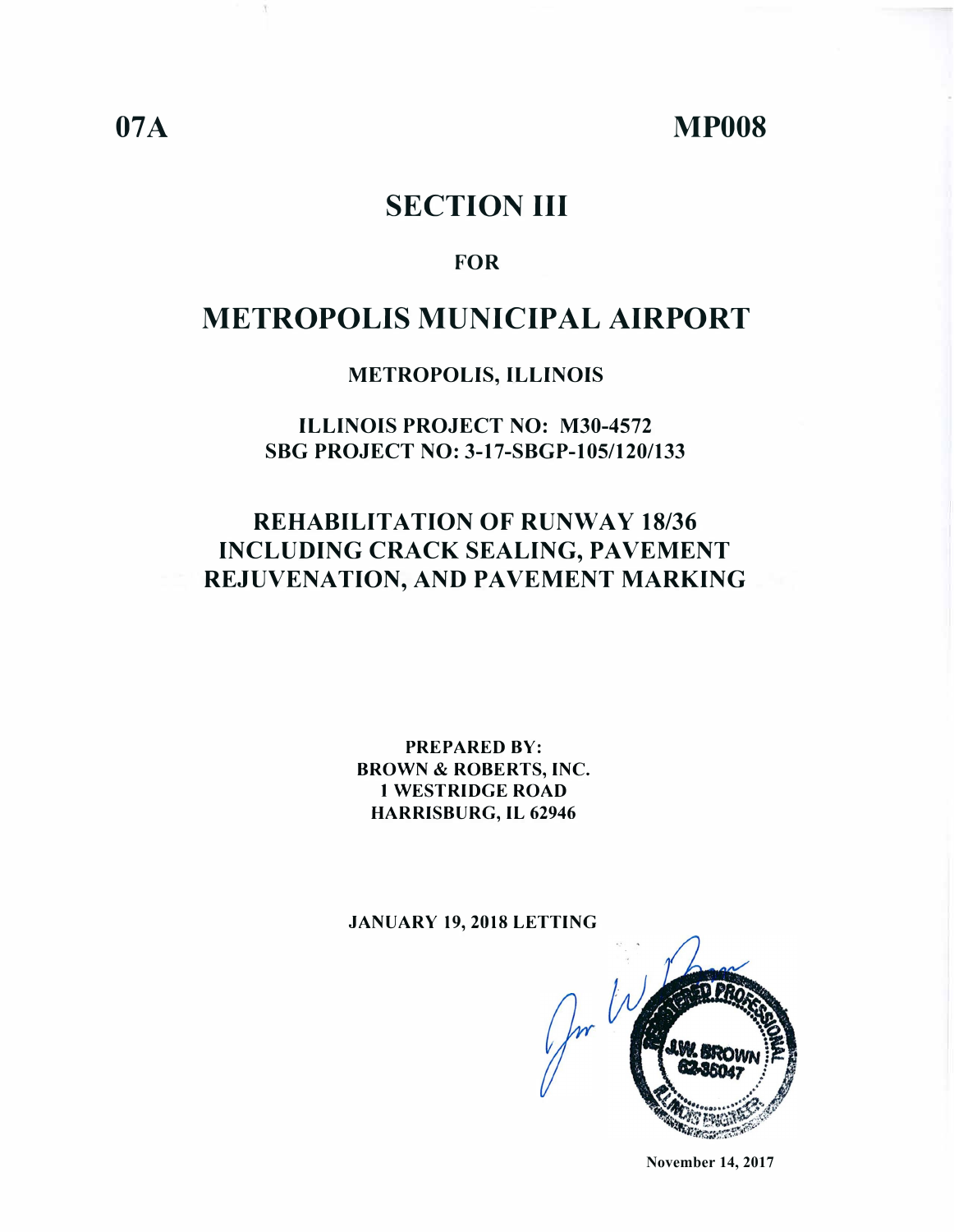# Table of Contents

| <b>FOREWORD</b>                                      |                                           | 3       |
|------------------------------------------------------|-------------------------------------------|---------|
| <b>SCOPE OF WORK</b>                                 |                                           | 3       |
| <b>GOVERNING SPECIFICATIONS</b>                      |                                           | 3       |
| <b>GENERAL</b>                                       |                                           | 3       |
| <b>DIVISION I</b>                                    | <b>GENERAL PROVISION</b>                  | $4 - 7$ |
| <b>DIVISION II</b>                                   | PAVING CONSTRUCTION DETAILS               |         |
| Mobilization<br><b>ITEM 150520</b>                   |                                           | 8       |
| <b>ITEM 201661</b><br>Clean & Seal Bituminous Cracks |                                           | 8       |
| <b>ITEM 608510</b>                                   | <b>Existing Asphalt Surface Treatment</b> | 8       |
| ITEM 620                                             | <b>Pavement Marking</b>                   | 16      |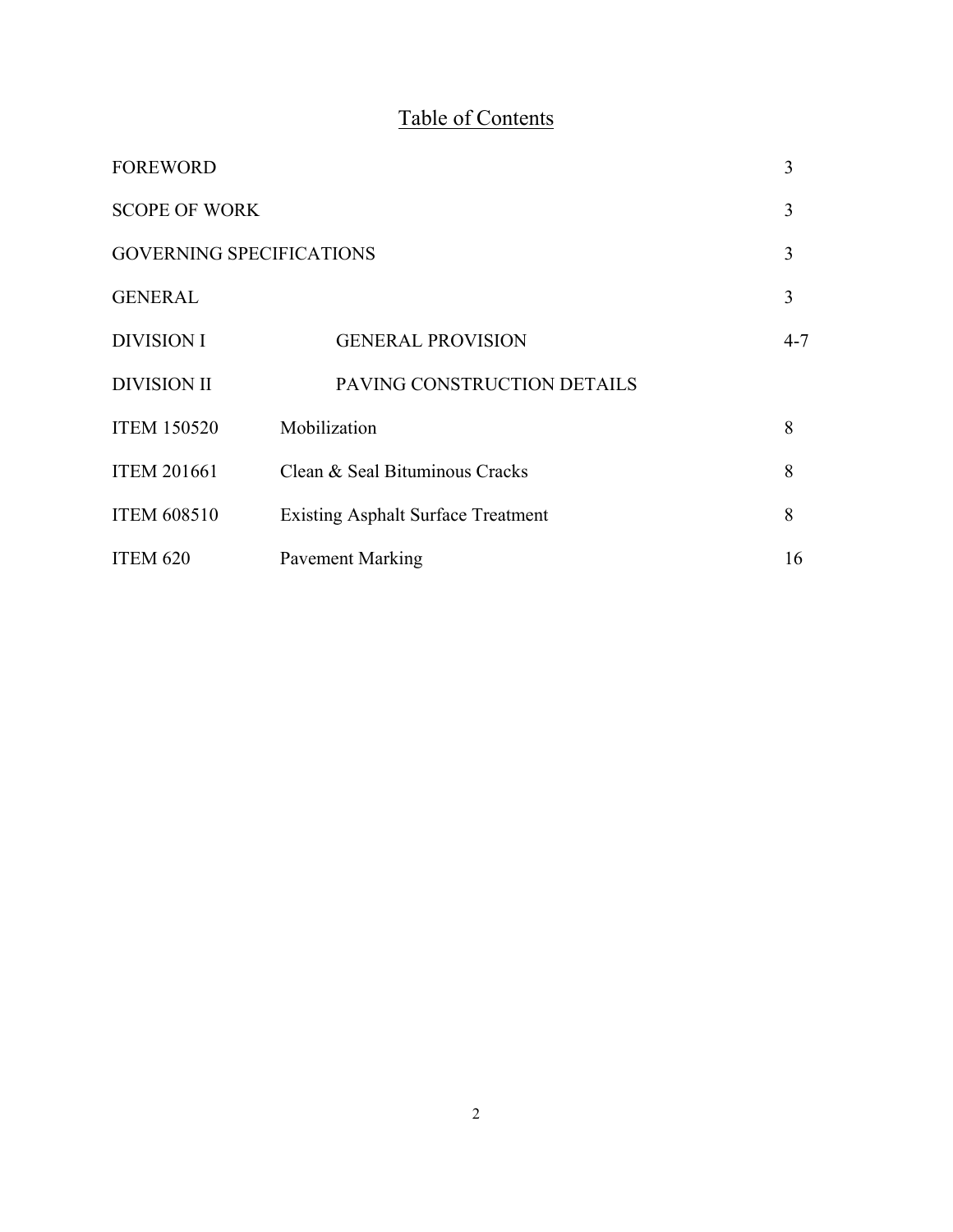# FOREWORD

These Special Provisions, together with applicable Standard Specifications for Construction of Airports including Supplemental Specifications and Recurring Special Provisions, Rules and Regulations, Contract Requirements for Airport Improvement Projects, Payroll Requirements and Minimum Wage Rates which are hereto attached or which by reference are herein incorporated, cover the requirements of the State of Illinois, Department of Transportation (IDOT), Division of Aeronautics (Division) for the following improvement project at the Metropolis Municipal Airport, Metropolis, Illinois, including:

# SCOPE OF WORK

The project scope consists of crack sealing, seal coating and re-marking the runway and taxiway, along with other necessary and related work.

# GOVERNING SPECIFICATIONS AND RULES AND REGULATIONS

The Standard Specifications for Construction of Airports, Illinois Department of Transportation, Division of Aeronautics, adopted April 1, 2012 shall govern the project except as otherwise revised or noted in these Special Provisions. All references to IDOT Specifications refer to Standard Specifications for Road and Bridge Construction, Illinois Department of Transportation, adopted April 1, 2016, as revised.

# **GENERAL**

It will be the responsibility of the Contractor to provide all certifications, waivers or any necessary documents required on behalf of the Metropolis Municipal Airport in order to maintain compliance with the current Buy American Preference provisions for the Airport Improvement Program.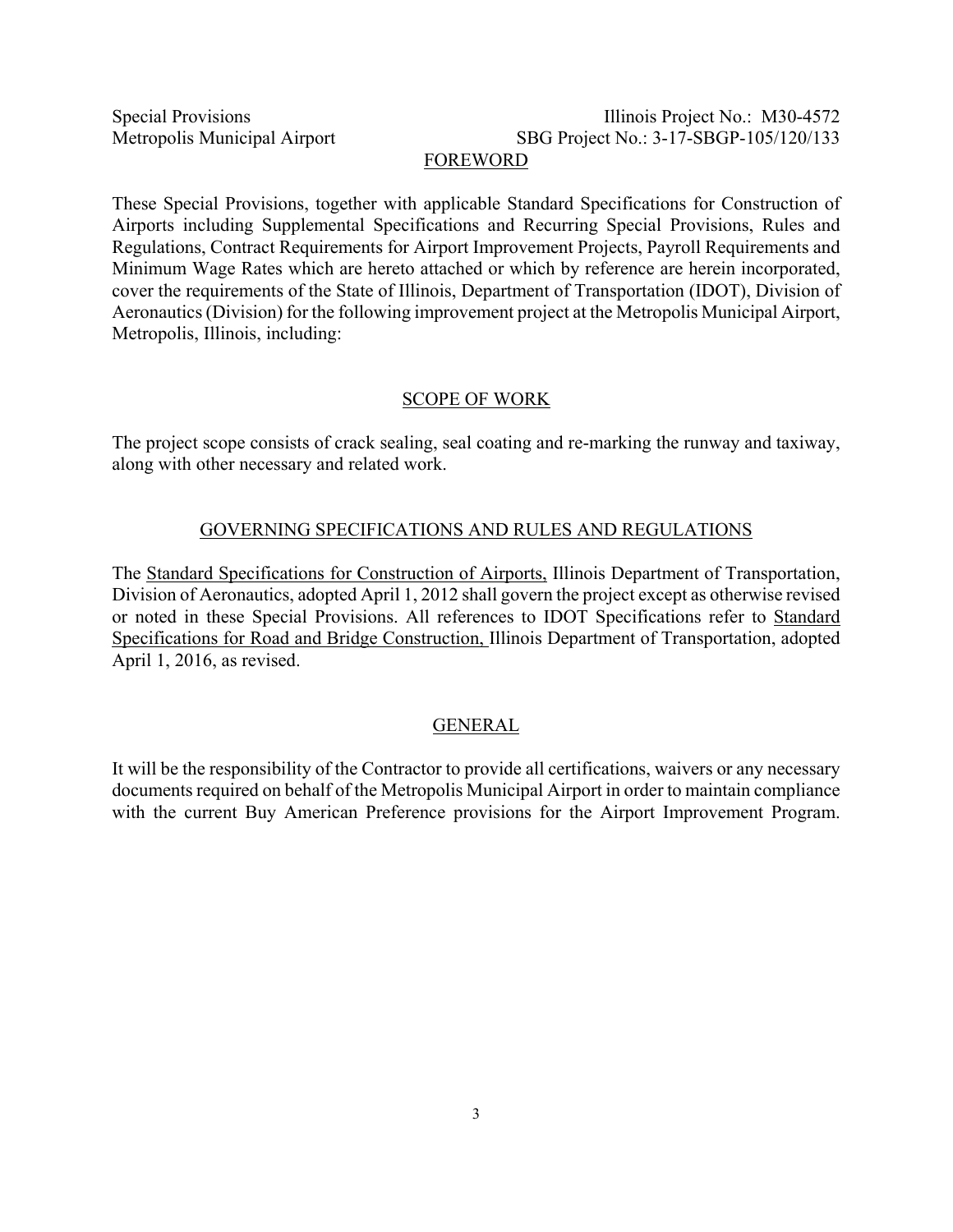# DIVISION I

# SECTION 40 SCOPE OF WORK

# 40-05 Maintenance of Traffic.

Add the following:

Jerry Caudle, the Airport Manager, will give proper notice to the nearest Flight Service Stations and the Airways Facilities Chief, of the Federal Aviation Administration prior to beginning construction.

The Contractor shall consult with the Resident Engineer in arranging their construction operations. The Airport Manager will at all times have jurisdiction over the safety of air traffic during construction. Wherever the safety of air traffic during construction is concerned, his decisions as to methods, procedures and measures used shall be final, and any and all Contractors performing work must be governed by such decisions.

# SECTION 50 CONTROL OF WORK

50-06 Construction Layout Stakes

Add the following to this section:

All construction layout necessary for the construction of the various pay items will be the responsibility of the Contractor. Horizontal and vertical control will be furnished by the Engineer.

# SECTION 60 CONTROL OF MATERIALS

# 60-01 Source of Supply and Quality Requirements

Add the following to this section:

The Contractor will furnish the Engineer with certification documents or other evidence of compliance prior to the installation of any material item into this project. The Resident Engineer will not report undocumented quantities for payment and the Engineer may request them to be removed from the project.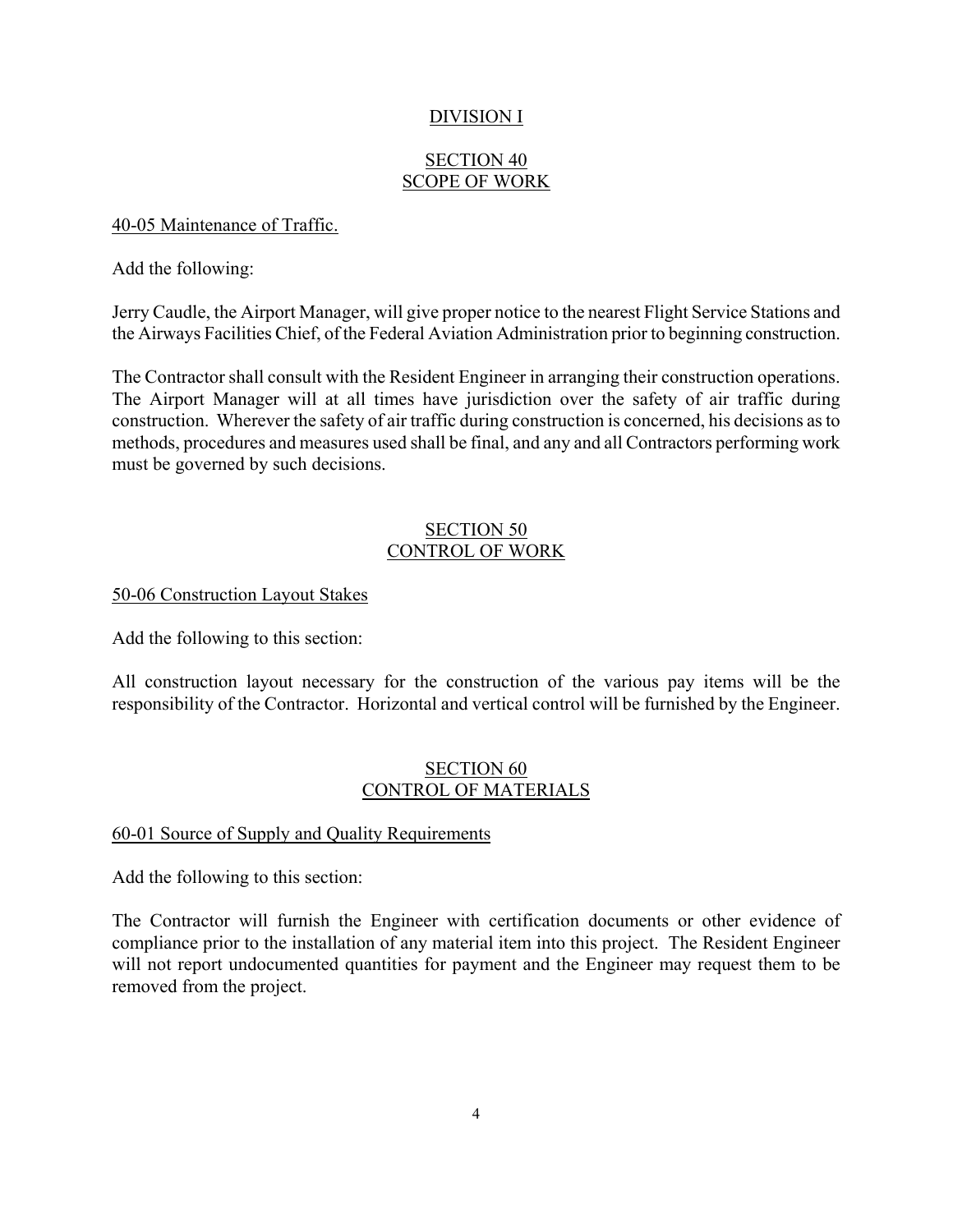# SECTION 70 LEGAL REGULATIONS AND RESPONSIBILITY TO PUBLIC

# 70-10 Barricades, Warning Signs and Hazard Markings.

Add the following paragraphs to this section:

Runway 18-36 will be closed before construction activities begin.

The Contractor will notify the Airport Manager, Jerry Caudle, phone (314) 610-4611, seven (7) days in advance of the commencement of work which would necessitate the closing of a runway or taxiway. It will be the responsibility of the Contractor to properly mark or barricade the closed runway and remove the marking or barricades when reopened. It is the Airport Manager's responsibility to issue all NOTAM's required for the construction of this project.

The appropriate marking for a closed runway is a yellow cross, placed at both ends of the runway. The legs of the cross will be sixty  $(60')$  feet in length and ten  $(10')$  feet in width. The crosses will be constructed of any suitable, locally available material such as fabric, plywood, plastic or other similar material. They will be held in place in a manner locally determined to be suitable. The Contractor will be responsible for placing and removing the crosses as the runway is closed and reopened. Placement, removal, and maintenance of the crosses shall be the responsibility of the Contractor and is incidental to the contract, no additional compensation will be allowed.

The Contractor will provide the Engineer with a proposed schedule of frequency and duration of runway closures for the project. The Project Engineer must review and approve this schedule before any construction begins.

When the Contractor's vehicles are on the airport proper, they shall be properly marked. The markings shall consist of a three (3') foot square flag consisting of a checkered pattern of international orange and white squares of not less than one (1') foot per side, displayed in full view above the vehicle. The flags are not required for vehicles used for continuous hauling of materials to the project from off of the airport property. The Contractor shall make two flags available for the Resident Engineer and inspectors.

The Contractor will be responsible for placing barricades and/or traffic cones at any location directed by the Airport Manager. It will be the Contractor's responsibility to furnish and maintain the barricades, equipped with red flashing lights throughout the duration of this project. The maximum distance between barricades is 15-ft with a minimum of two barricades.

The barricades and their maintenance will be considered as an incidental item to the contract and no additional compensation will be allowed. Any cost of labor and equipment necessary to insure safety at the airport during the duration of the project will be considered incidental to the contract and no additional reimbursement for these items of work will be received.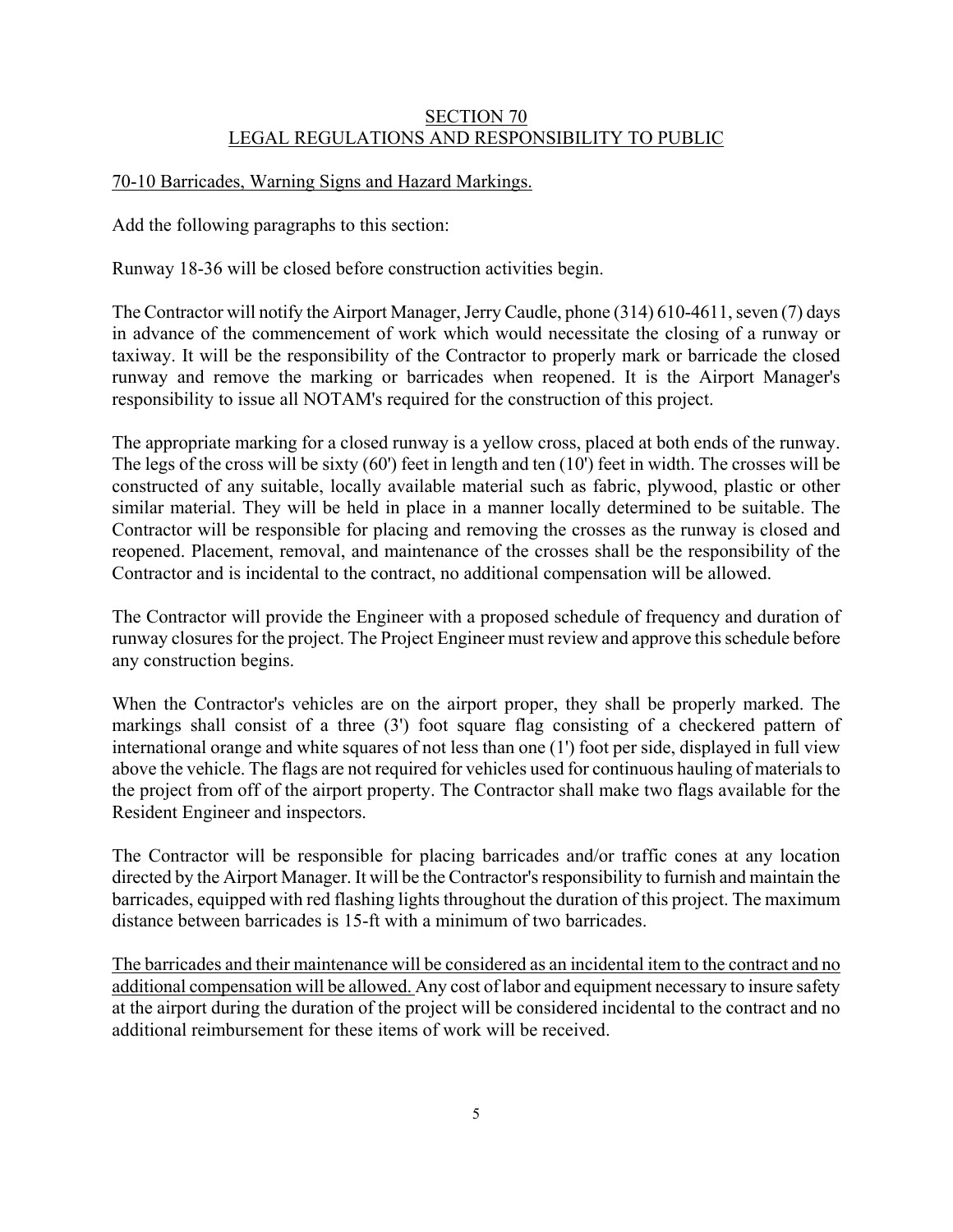# 70-12 Protection and Restoration of Property.

Add the following paragraphs to this section:

The Contractor shall take special care when working in the vicinity of existing airport lighting systems not to damage them. Should the Contractor damage any of the lighting systems, he shall immediately make any necessary repairs or replacement to place them in working order. No electrical circuit will be allowed to remain out of service overnight. The cost of equipment and making the repairs will be the responsibility of the Contractor. If during the course of construction, it is necessary to interrupt any electrical circuits temporary cables shall be installed as needed to make the circuit operational.

Active areas shall be kept broom clean at all times.

The Contractor shall maintain the premises in reasonably clean condition and shall not allow any sizeable accumulation of rubbish on the premises.

The Contractor shall leave the premises in broom clean condition upon completion of the project.

# 70-17 Contractor's Responsibility for Utility Service and Facilities of Others.

Add the following to this section:

The Contractor is responsible for contacting all utility companies and organizations that have lines or conduits in the proposed work area. All lines and conduits shall be located and identified for depth before any excavation begins. The Contractor shall call JULIE (1-800-892-0123) to accomplish these requirements. The Contractor is responsible for identifying all non-JULIE utilities located within the proposed construction limits. These utilities are to be located prior to the start of construction.

# 70-21 Environmental Protection.

Add the following to this section:

The Contractor will be required to minimize air pollution from dust by watering disturbed areas at whatever frequency necessary in order to control the creation of airborne dust. The furnishing and distribution of the water will be considered as an incidental item to the contract, and no additional compensation will be allowed.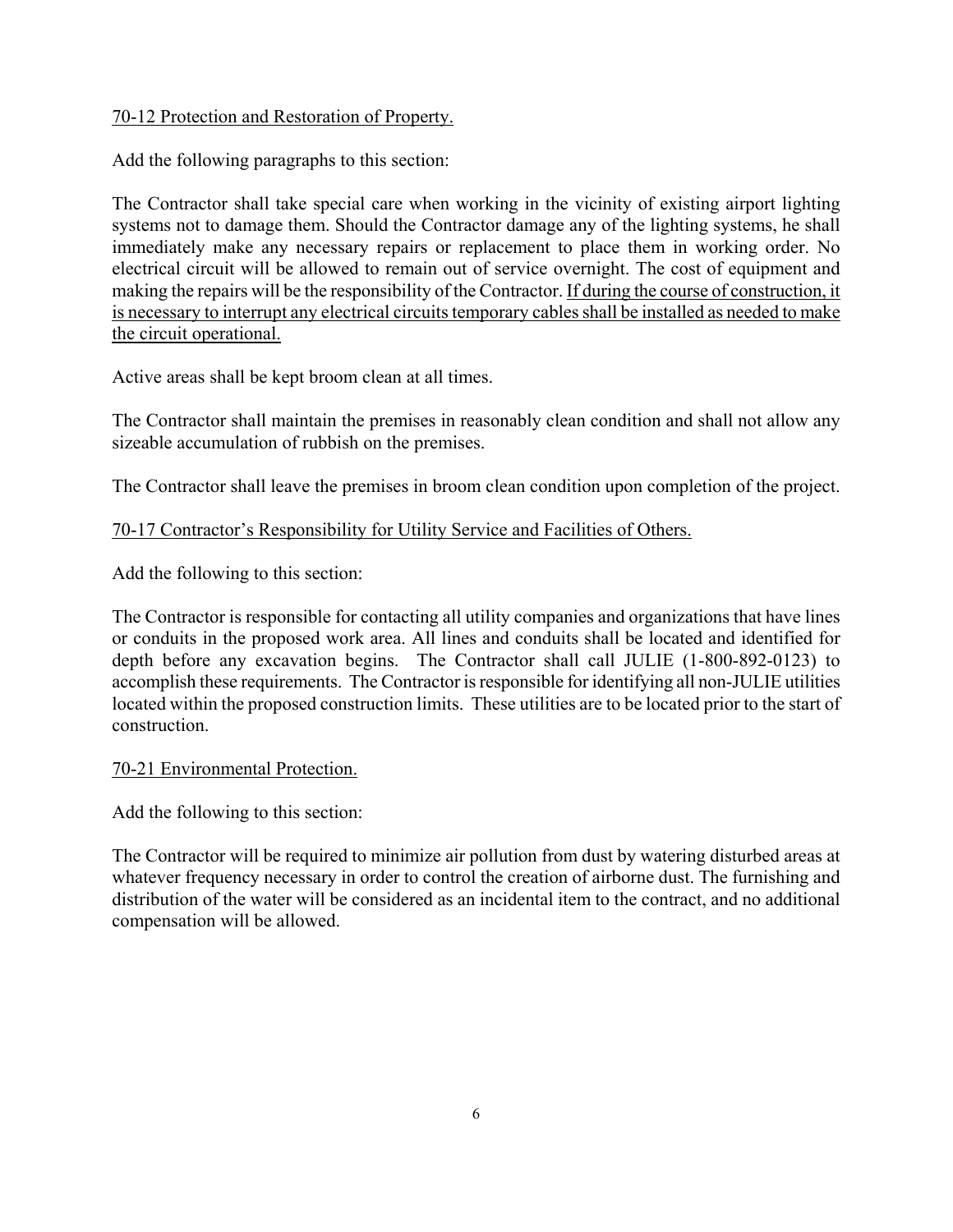# SECTION 80 PROSECUTION AND PROGRESS

# 80-13 Contractor's Access to Airfield.

Add the following to this section:

The Contractor will use only the designated haul route and equipment parking area and airport access as shown on Sheet No. 3 of the construction plans. The Contractor's personnel and equipment shall not traverse outside the designated work areas to other locations on the airport. The designated haul route will be the only vehicular access to the construction site. Barricades and road closed signs are the responsibility of the Contractor at no additional cost to the contract.

# 80-14 Sequence of Work.

Add this section:

The following sequence of work shall be followed for the major construction items:

- 1. Clean & Seal Bituminous cracks on Runway 18-36.
- 2. Application of Asphalt Surface Treatment on Runway 18-36.
- 3. Application of pavement markings.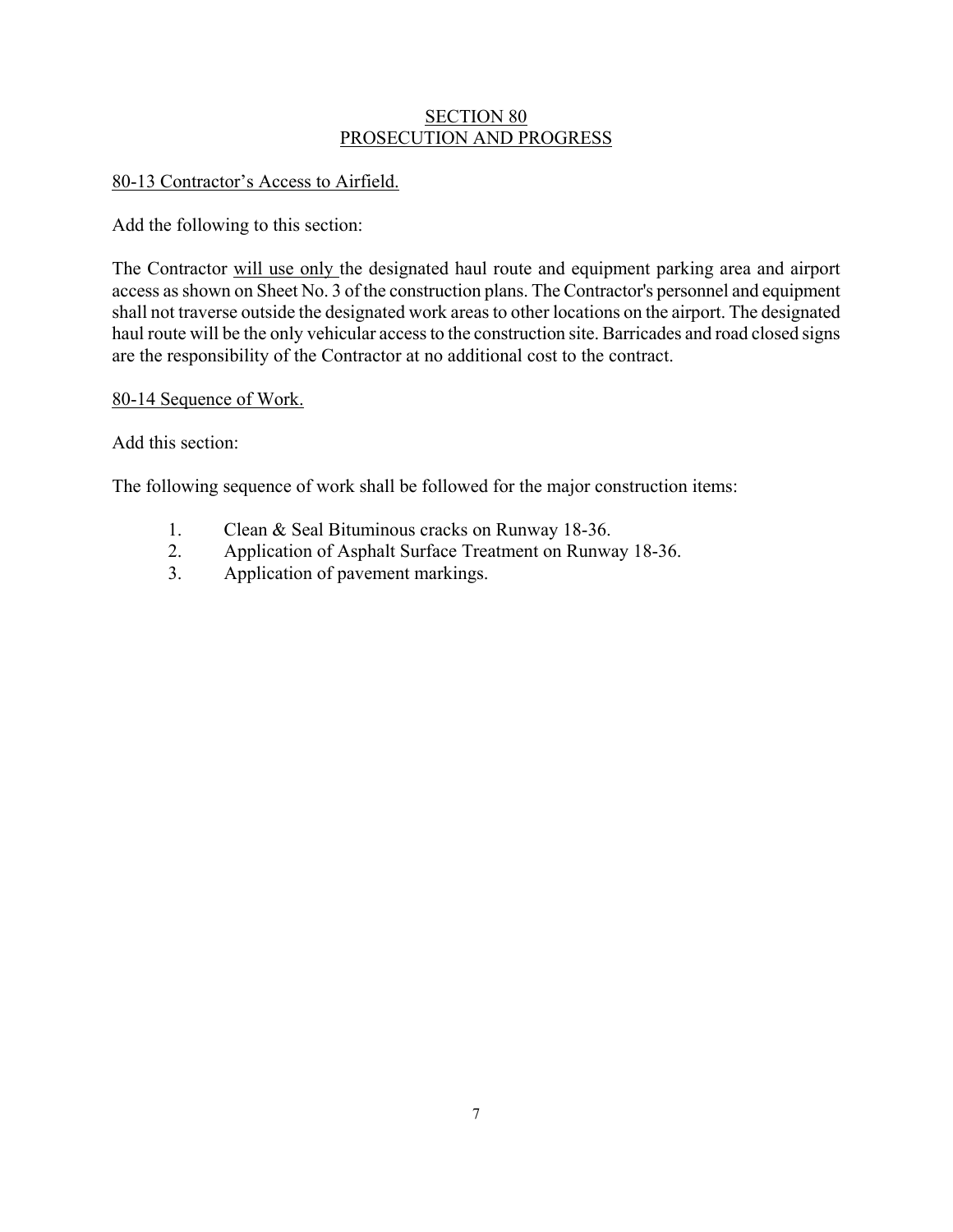# **DIVISION II**

# **ITEM 150520 MOBILIZATION**

# BASIS OF PAYMENT

150-3.1

ADD:

Payment will be made under: Item AR150520 – Mobilization – per lump sum.

# **ITEM 201661 CLEAN & SEAL BITUMINOUS CRACKS**

# BASIS OF PAYMENT

201-2.3 Backer Rod

DELETE THIS SECTION.

201-6.1

ADD:

Payment will be made under: Item AR201661 – Clean & Seal Bituminous Cracks – per linear foot.

# **ITEM 608510 EXISTING ASPHALT SURFACE TREATMENT**

# DESCRIPTION

608-1.1

This item shall consist of the application of an emulsified asphalt surface treatment composed of an emulsion of natural and refined asphalt materials and water with the application of a suitable aggregate to maintain adequate surface friction. The emulsified asphalt surface treatment shall be applied in accordance with these specifications, and as shown on the plans or as directed by the Engineer.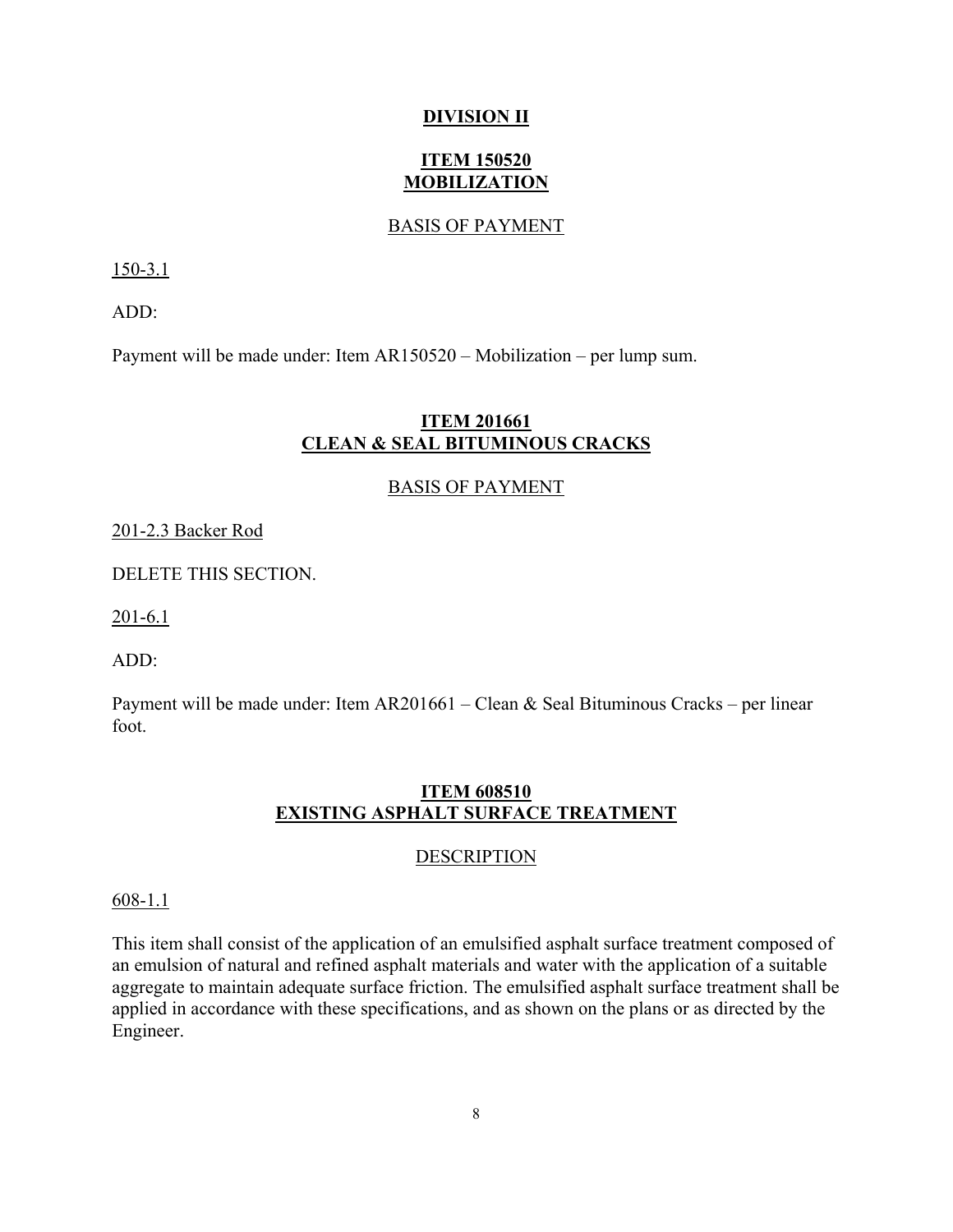# 608-1.2 Quantities of materials per square yard

The approximate amounts of materials per square yard for the asphalt surface treatment shall be as provided in the table for the treatment areas at the specified dilution rates as noted on the plans. The target application rates shall be verified by the sealant manufacturer's representative in the test areas. If adjustments of the rates are recommended by the sealant manufacturer's representative, they shall first be approved by the Resident Engineer.

| <b>Target Application Rate</b> |                                                                      |                                           |  |
|--------------------------------|----------------------------------------------------------------------|-------------------------------------------|--|
| <b>Dilution</b><br>Rate        | <b>Quantity of Diluted</b><br><b>Emulsion</b><br>gal/yd <sup>2</sup> | <b>Quantity of</b><br>Aggregate $lb/yd^2$ |  |
| 1:1                            | 0.14                                                                 | 0.35                                      |  |

# **MATERIALS**

# 608-2.1 Aggregate

The aggregate material shall be a dry, clean, dust and dirt free, sound, durable, angular shaped manufactured specialty sand, such as that used as an abrasive, with a Mohs hardness of 6 to 8. The Contractor shall submit manufacturer's technical data and a manufacturer's certification indicating that the specialty sand meets the requirements of the specification to the Resident Engineer prior to start of construction. The sand must be approved for use by the Engineer and shall meet the following gradation limits when tested in accordance with ASTM C136 and ASTM C117:

| Aggregate Material Oraganon Requirements      |                                                       |  |  |
|-----------------------------------------------|-------------------------------------------------------|--|--|
| <b>Sieve Designation</b><br>(square openings) | <b>Percentage by Weight</b><br><b>Retained Sieves</b> |  |  |
| No. 8                                         |                                                       |  |  |
| No. 16                                        | $0 - 8$                                               |  |  |
| No. 20                                        | $0 - 28$                                              |  |  |
| No. 30                                        | $20 - 50$                                             |  |  |
| No. 40                                        | $10 - 55$                                             |  |  |
| No. 50                                        | $0 - 30$                                              |  |  |
| No. 70                                        | $0 - 5$                                               |  |  |
| No. 100                                       | $0 - 2$                                               |  |  |
| No. 200                                       | $0 - 2$                                               |  |  |

# **Aggregate Material Gradation Requirements**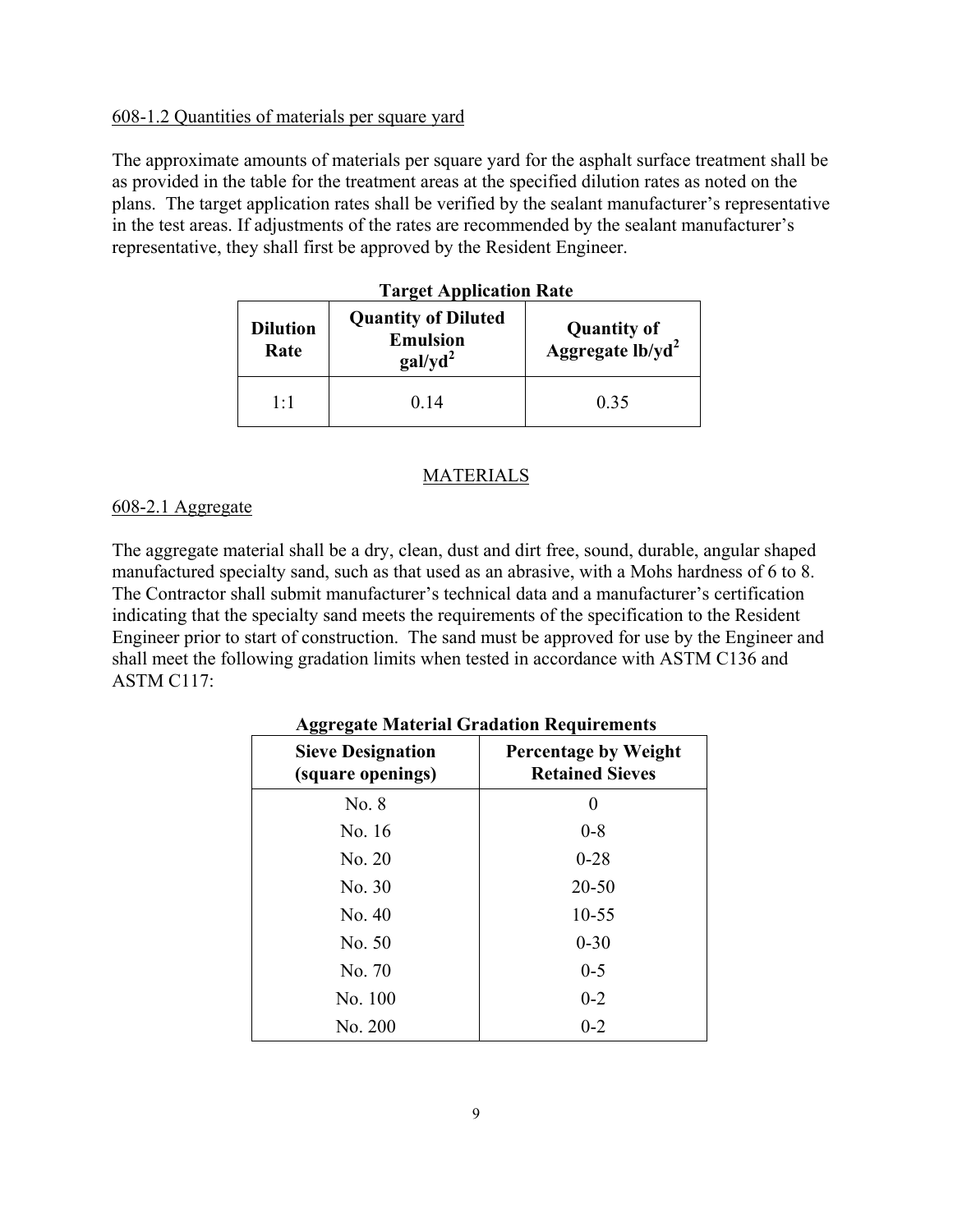The Contractor shall provide a certification showing particle size analysis and properties of the material delivered for use on the project. The Contractor's certification may be subject to verification by testing the material delivered for use on the project.

# 608-2.2 Asphalt material

1

The Contractor shall furnish the vendor's certified test reports for the emulsified asphalt, in its concentrated form, to the Resident Engineer, showing that the material meets the following properties:

| oncenti weed the phane bineer is a oper des              |                      |                    |  |  |
|----------------------------------------------------------|----------------------|--------------------|--|--|
| <b>Properties</b>                                        | <b>Specification</b> | <b>Limits</b>      |  |  |
| Saybolt Furol Viscosity<br>at $77^{\circ}F(25^{\circ}C)$ | ASTM D244            | $20 - 100$ seconds |  |  |
| Residue by Distillation<br>or Evaporation                | ASTM D244            | 57% minimum        |  |  |
| <b>Sieve Test</b>                                        | <b>ASTM D244</b>     | $0.1\%$ maximum    |  |  |
| 24-hour Stability                                        | <b>ASTM D244</b>     | 1% maximum         |  |  |
| 5-day Settlement Test                                    | <b>ASTM D244</b>     | 5.0% maximum       |  |  |
| Particle Charge <sup>1</sup>                             | <b>ASTM D244</b>     | Positive           |  |  |
|                                                          |                      | 6.5 maximum pH     |  |  |

# **Concentrated Asphalt Material Properties**

 pH may be used in lieu of the particle charge test which is sometimes inconclusive in slow setting, asphalt emulsions.

The asphalt material concentrate must be diluted with heated water prior to application. The asphalt material, when diluted in the volumetric proportion of one part concentrated asphalt material to one part hot water shall have the following properties:

| <b>Properties</b>                                                            | Specification | Limits            |  |
|------------------------------------------------------------------------------|---------------|-------------------|--|
| In Ready-to-Apply Form, one part concentrate to one part water,<br>by volume |               |                   |  |
| Saybolt Furol Viscosity<br>at $77^{\circ}F(25^{\circ}C)$                     | ASTM D244     | $10 - 50$ seconds |  |
| Residue by Distillation<br>or Evaporation                                    | ASTM D244     | $28.5\%$ minimum  |  |
| Pumping Stability <sup>1</sup>                                               |               | Pass              |  |

# **One-to-One Dilution Emulsion Properties**

<sup>1</sup> Pumping stability is tested by pumping one pint (475 ml) of seal coat diluted one (1) part concentrate to one (1) part water, at  $77^{\circ}$ F (25 $^{\circ}$ C),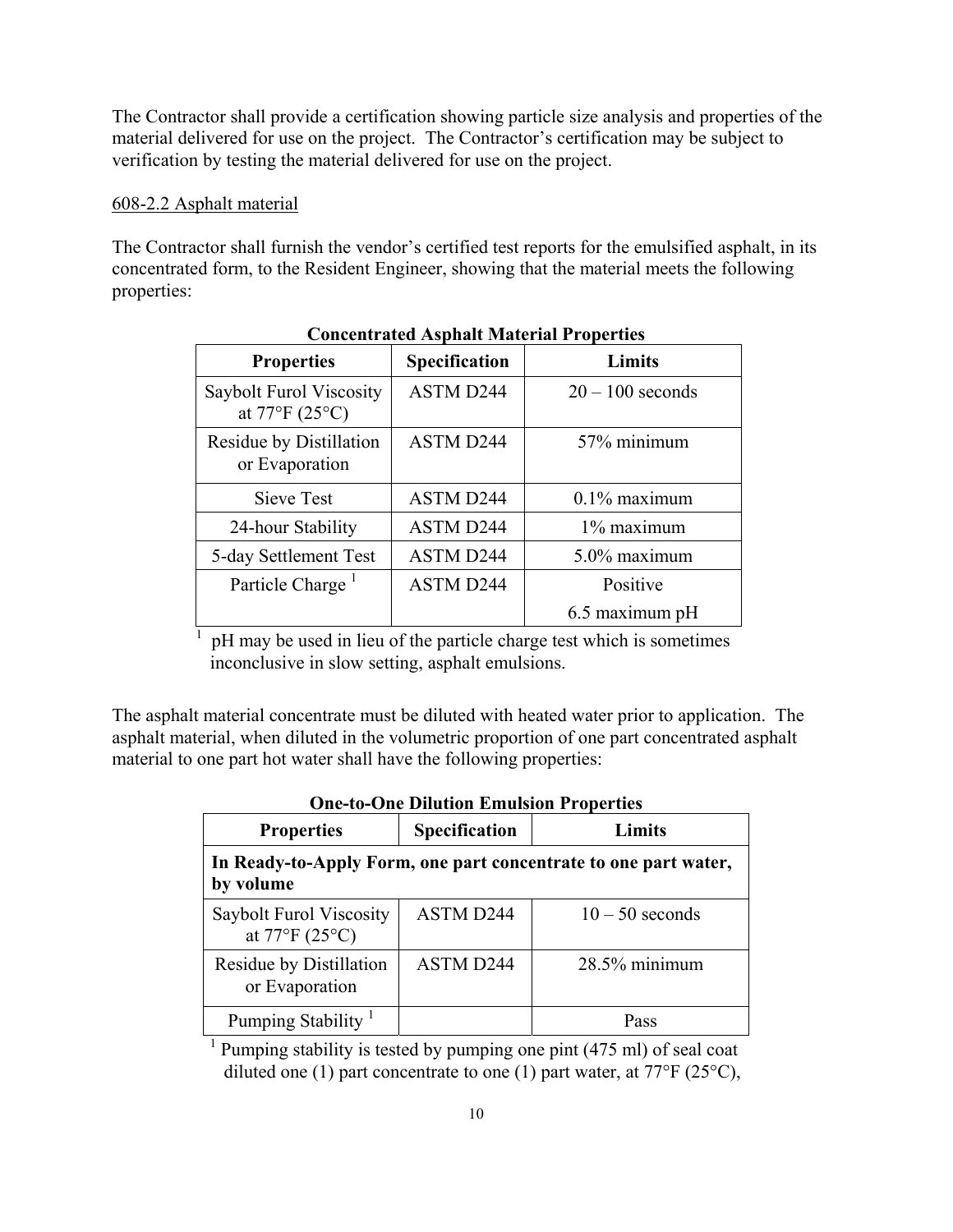through a 1/4-inch (6 mm) gear pump operating 1750 rpm for 10 minutes with no significant separation or coagulation.

The asphalt material base residue shall contain not less than 20% gilsonite, or uintaite and shall not contain any tall oil pitch or coal tar material. The material shall be compatible with asphaltic concrete, and have a 5-year minimum proven performance record at airports with similar climatic conditions. Curing time, under recommended application conditions, shall not exceed eight (8) hours.

| $P$ <sup>1</sup>                           |               |                  |  |
|--------------------------------------------|---------------|------------------|--|
| <b>Properties</b>                          | Specification | Limits           |  |
| Viscosity at 275°F<br>$(135^{\circ}C)$     | ASTM D4402    | 1750 cts maximum |  |
| Solubility in 1, 1, 1<br>trichloroethylene | ASTM D2042    | 97.5% minimum    |  |
| Penetration                                | <b>ASTMD5</b> | 50 dmm maximum   |  |
| Asphaltenes                                | ASTM D2007    | 15% minimum      |  |
| <b>Saturates</b>                           | ASTM D2007    | 15% maximum      |  |
| Polar Compounds                            | ASTM D2007    | 25% minimum      |  |
| Aromatics                                  | ASTM D2007    | 15% minimum      |  |

**Emulsion Residue by Distillation or Evaporation Tests** 

The Contractor shall furnish and submit to the Resident Engineer manufacturer's certified test reports showing that the material is the type, grade and quality specified for each load of asphalt material delivered to the project. The certification shall also show the shipment number, refinery, consignee, destination, contract number and date of shipment. The test reports and certification shall be delivered to the Resident Engineer before permission is granted to use the material. The furnishing of the vendor's certified test report for the asphalt material shall not be interpreted as a basis for final acceptance. The manufacturer's material test report certification may be subject to verification by testing the material delivered for use on the project.

The asphalt material storage and handling temperature shall be between 50°F - 160°F (10°C - 70°C) and the material shall be protected from freezing, or whenever outside temperature drops below 40°F (4°C) for prolonged time periods.

#### 608-2.3 Water

Water used in making the emulsion shall be potable, free from harmful soluble salts and chemicals, and at least 100°F (38°C).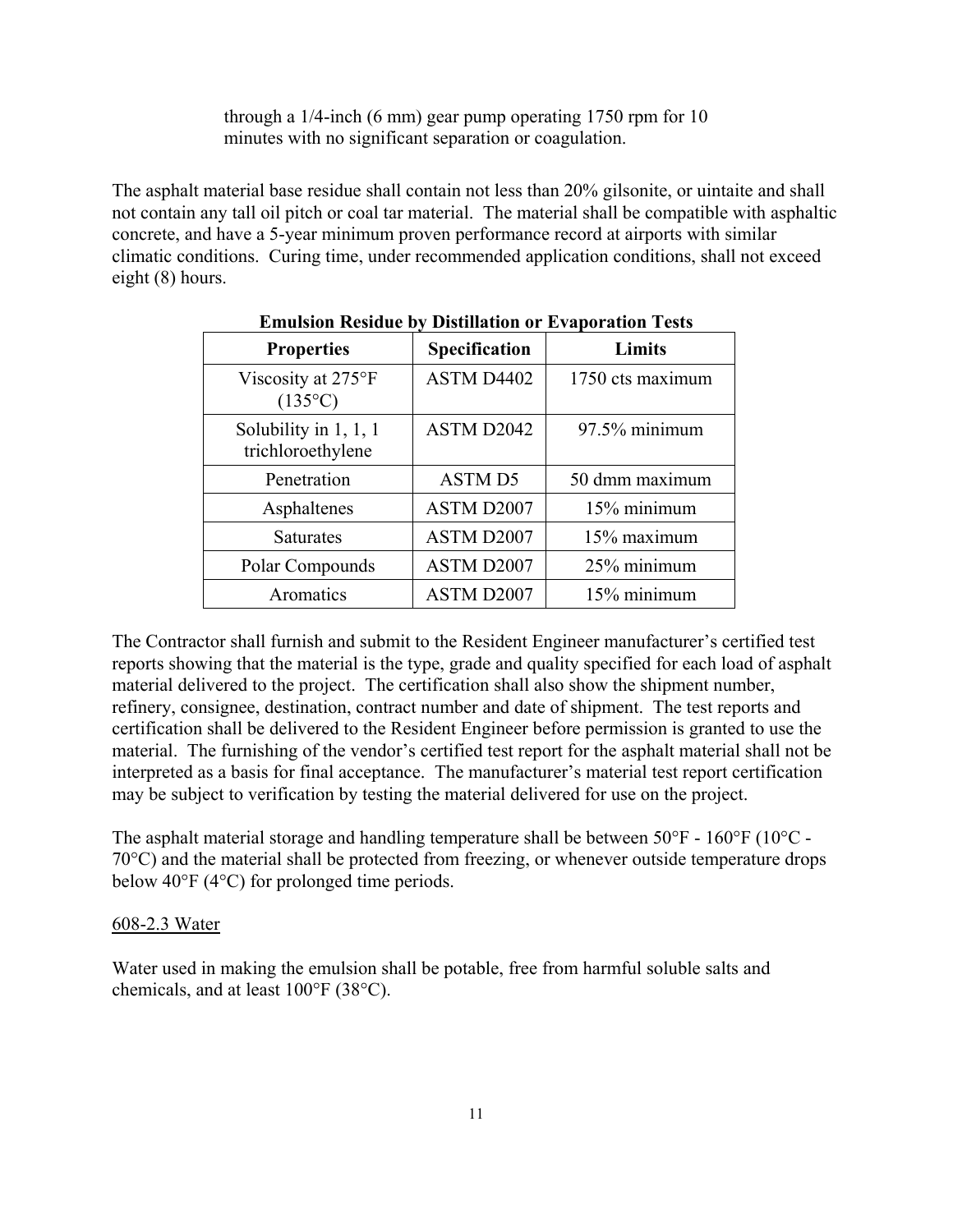# APPLICATION RATE

# 608-3.2 Test areas and test sections

A qualified manufacturer's representative shall be present in the field to assist the Contractor in applying test areas and/or test sections to determine the appropriate application rate of both emulsion and sand to be approved by the Engineer.

A test area and/or section shall be applied for each differing HMA pavement surface identified in the project. The test area(s) and/or test section(s) shall be used to determine the material application rate(s) of both emulsion and sand prior to full production. The same equipment and method of operation shall be utilized on the test area(s) and/or test section(s) as will be utilized on the remainder of the work.

Prior to full application, the Contractor shall place test areas at varying application rates as advised by the manufacturer's representative and acceptable to the Engineer to determine appropriate application rate(s). The test areas will be located on representative section(s) of the pavement to receive the asphalt surface treatment designated by the Resident Engineer.

# CONSTRUCTION METHODS

# 608-4.1 Worker safety

The seal coat product shall be handled with caution. The Contractor shall obtain a Material Safety Data Sheet (MSDS) for both the asphalt emulsion product and sand and require workmen to follow the manufacturer's recommended safety precautions.

# 608-4.2 Weather limitations

The asphalt emulsion shall be applied only when the existing pavement surface is dry and when the weather is not foggy, rainy, or when the wind velocity will prevent the uniform application of the material. No material shall be applied when dust or sand is blowing or when rain is anticipated within eight (8) hours of application completion. The atmospheric temperature and the pavement surface temperature shall both be above 60°F (16°C) and rising. During application, account for wind drift. Cover existing buildings, structures, runway edge lights, taxiway edge lights, informational signs, retro-reflective marking and in-pavement duct markers as necessary to protect against overspray before applying the emulsion. Should emulsion get on any light or marker fixture, promptly clean the fixture. If cleaning is not satisfactory to the Engineer, the Contractor shall replace any light, sign or marker with equivalent equipment at no cost to the Owner.

# 608-4.3 Equipment and tools

The Contractor shall furnish all equipment, tools, and machinery necessary for the performance of the work.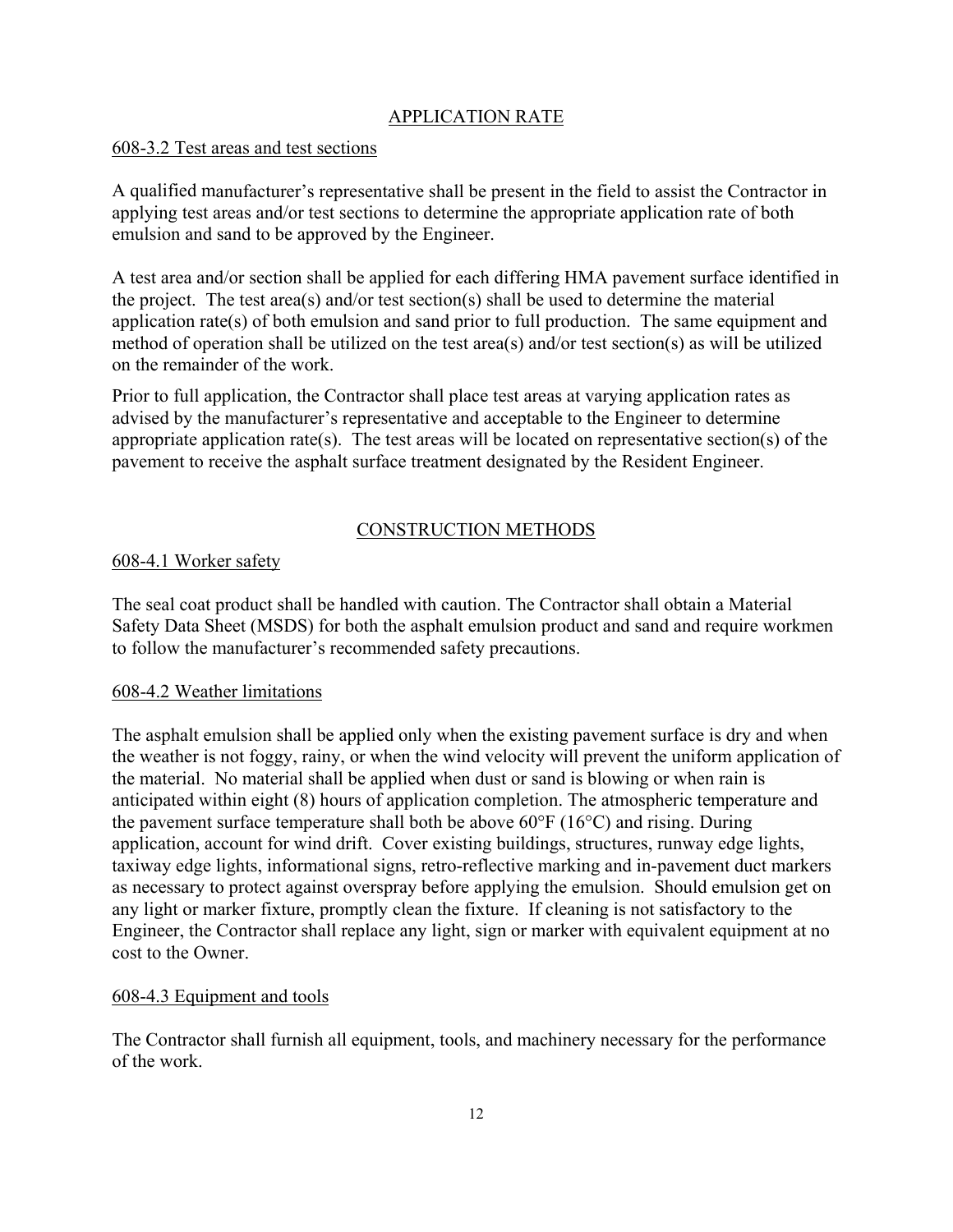a. Pressure distributor. The emulsion shall be applied with a manufacturer-approved computer rate-controlled asphalt distributor. The equipment shall be in good working order and contain no contaminants or diluents in the tank. Spreader bar tips must be clean, free of burrs, and of a size to maintain an even distribution of the emulsion. Any type of tip or pressure source is suitable that will maintain predetermined flow rates and constant pressure during the application process with application speeds under eight (8) miles per hour (13 km per hour) or seven (700) feet per minute (213 m per minute). Test the equipment under pressure for leaks and to ensure it is in good working order before use.

The distributor truck shall be equipped with a 12-foot (3.7-m), minimum, spreader bar with individual nozzle control. The distributor truck shall be capable of specific application rates in the range of 0.05 to 0.25 gallons per square yard (0.15 to 0.80 liters per square meter). These rates shall be computer-controlled rather than mechanical. The distributor truck shall have an easily accessible thermometer that constantly monitors the temperature of the emulsion, and have an operable mechanical tank gauge that can be used to cross-check the computer accuracy.

A distributor truck shall be provided, if necessary, equipped to effectively heat and mix the material to the required temperature prior to application. Heating and mixing shall be done in accordance with the manufacturer's recommendations. Care shall be taken not to overheat or over mix the material.

The distributor shall be equipped to hand spray the emulsion in areas identified either on the plans or by the Resident Engineer.

b. Aggregate spreader. The asphalt distributor truck will be equipped with an aggregate spreader mounted to the distributer truck that can apply sand to the emulsion in a single pass operation without driving through wet emulsion. The aggregate spreader shall be equipped with a variable control system capable of uniformly distributing the sand at the specified rate at varying application widths and speeds. The sander shall have a minimum hopper capacity of at least 3,000 pounds (1361 kg) of sand. Push-type hand sanders will be allowed for use around lights, signs and other obstructions.

c. Power broom/blower. A power broom and/or blower shall be provided for removing loose material from the surface to be treated.

d. Equipment calibration. The Contractor shall furnish a State Calibration Certification for the emulsified asphalt distributor, from any state providing that service, or other acceptable agency certification approved by the Engineer, and the calibration date shall have been within six (6) months of the contract award, or up to 12 months if supporting documents substantiate continuous work using the same distributor.

# 608-4.4 Preparation of asphalt pavement surfaces

Clean pavement surface immediately prior to placing the seal coat by sweeping, flushing well with water leaving no standing water, or a combination of both, so that it is free of dust, dirt, grease, vegetation, oil or any type of objectionable surface film. Remove oil or grease that has not penetrated the asphalt pavement by scraping or by scrubbing with a detergent, then wash thoroughly with clean water. After cleaning, treat these areas with the oil spot primer. Any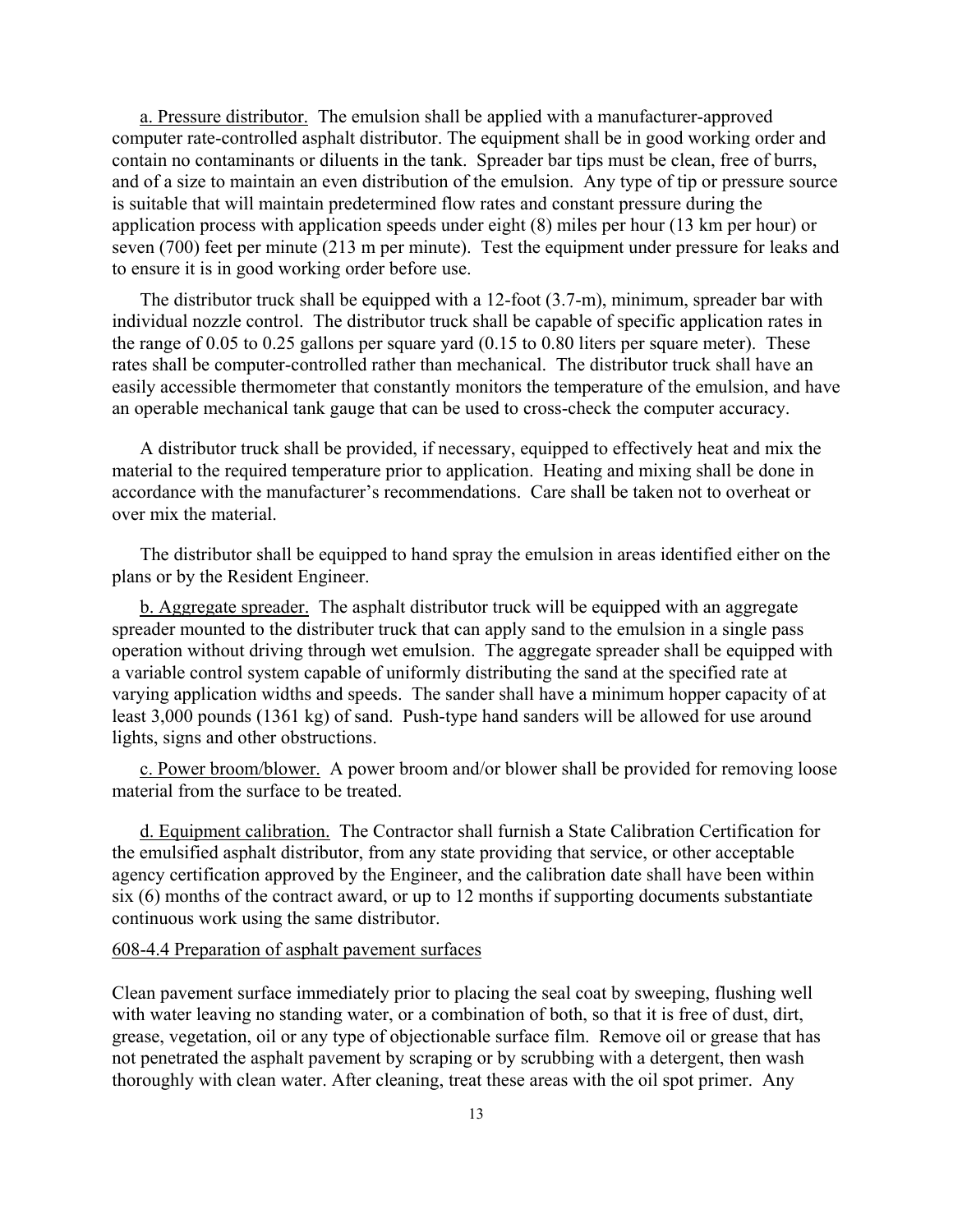additional surface preparation, such as crack repair, shall be completed before applying the pavement sealer.

# 608-4.5 Emulsion mixing

The application emulsion shall be obtained by blending asphalt material concentrate, water and polymer, if specified. Always add heated water to the asphalt material concentrate; never add asphalt material concentrate to heated water. Mix one part heated water to one part asphalt material concentrate, by volume.

# 608-4.6 Application of asphalt emulsion

The asphalt emulsion shall be applied using a pressure distributor upon the properly prepared, clean and dry surface at the application rate recommended by the manufacturer's representative and approved by the Engineer from the test area/sections evaluation for each designated treatment area. The asphalt emulsion should be applied at a temperature between 130°F (54°C) and 160°F (70°C) or in accordance with the manufacturer's recommendation.

Pavement surfaces which have excessive runoff of seal coat due to excessive amount of material being applied or excessive surface grade shall be treated in two or more applications to the specified application rate at no additional cost to the Owner. Each additional application shall be performed after the prior application of material has penetrated into the pavement.

If low spots and depressions greater than 1/2 inch (12 mm) in depth in the pavement surface cause ponding or puddling of the applied materials, the pavement surface shall be broomed with a broom drag. Brooming shall continue until the pavement surface is free of any pools of excess material. Ponding and/or puddling shall not cause excessive pavement softening and/or additional distress. The Resident Engineer shall inspect and approve areas after brooming.

During all applications, the surfaces of adjacent structures shall be protected to prevent their being spattered or marred. Asphalt materials shall not be discharged into borrow pits or gutters or on the airport area.

# 608-4.7 Application of aggregate material

Immediately following the application of the asphalt emulsion or as directed by the Resident Engineer, sand at the rate recommended by the manufacturer's representative and approved by the Resident Engineer from the test area/sections evaluation for each designated application area, shall be spread uniformly over the asphalt emulsion. The aggregate shall be spread to the same width of application as the asphalt material and shall not be applied in such thickness as to cause blanketing.

Sprinkling of additional aggregate material, and spraying additional asphalt material over areas that show up having insufficient cover or bitumen, shall be done by hand whenever necessary. In areas where hand work is necessitated, the sand shall be applied before the sealant begins to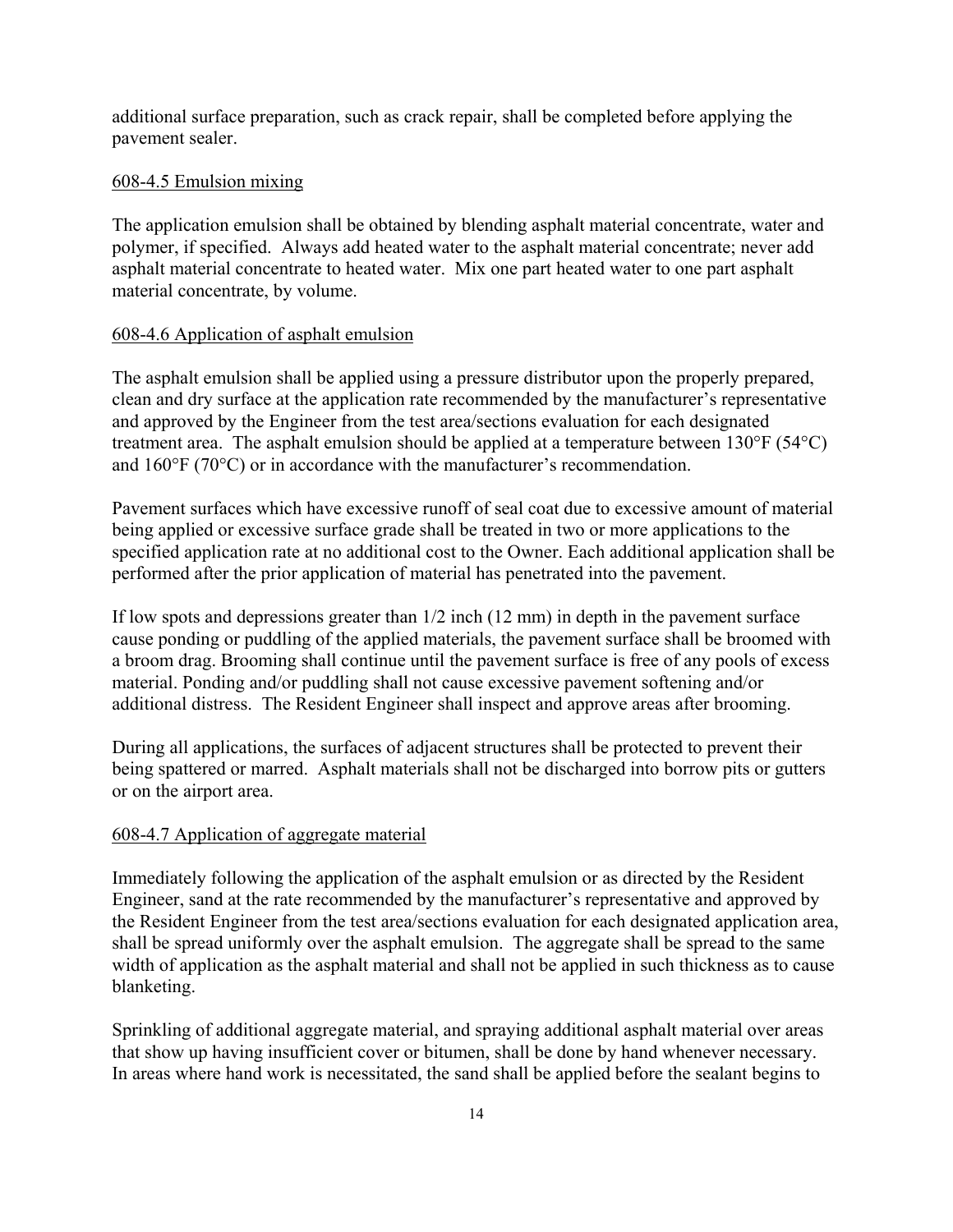break.

Sanding shall be performed to prevent excessive amounts of sand from accumulating on the pavement prior to the emulsion being applied. The Contractor shall clean areas with excess or loose sand and dispose of off airport property.

# METHOD OF MEASUREMENT

# 608-7.1 Asphalt surface treatment

The quantity of asphalt surface treatment shall be measured by the square yards of material applied in accordance with the plans and specifications and accepted by the Resident Engineer.

The Contractor must furnish the Resident Engineer with the certified weigh bills when materials are received for the asphalt material used under this contract. The Contractor must not remove material from the tank car or storage tank until initial amounts and temperature measurements have been verified.

# BASIS OF PAYMENT

608-8.1

Payment shall be made at the contract unit price per square yard for the asphalt surface treatment applied and accepted by the Resident Engineer. This price shall be full compensation for all surface preparation, furnishing all materials, delivery and application of these materials, for all labor, equipment, tools, and incidentals necessary to complete the item and any costs associated with furnishing a qualified manufacturer's representative.

Payment will be made under: Item AR608510 – Existing Asphalt Surface Treatment – per square yard.

# MATERIAL REQUIREMENTS

- ASTM C117 Standard Test Method for Materials Finer than 75-μm (No. 200) Sieve in Mineral Aggregates by Washing
- ASTM C136 Standard Test Method for Sieve Analysis of Fine and Coarse Aggregates
- ASTM D5 Standard Test Method for Penetration of Bituminous Materials
- ASTM D244 Standard Test Methods and Practices for Emulsified Asphalts
- ASTM D2007 Standard Test Method for Characteristic Groups in Rubber Extender and Processing Oils and Other Petroleum-Derived Oils by the Clay-Gel Absorption Chromatographic Method